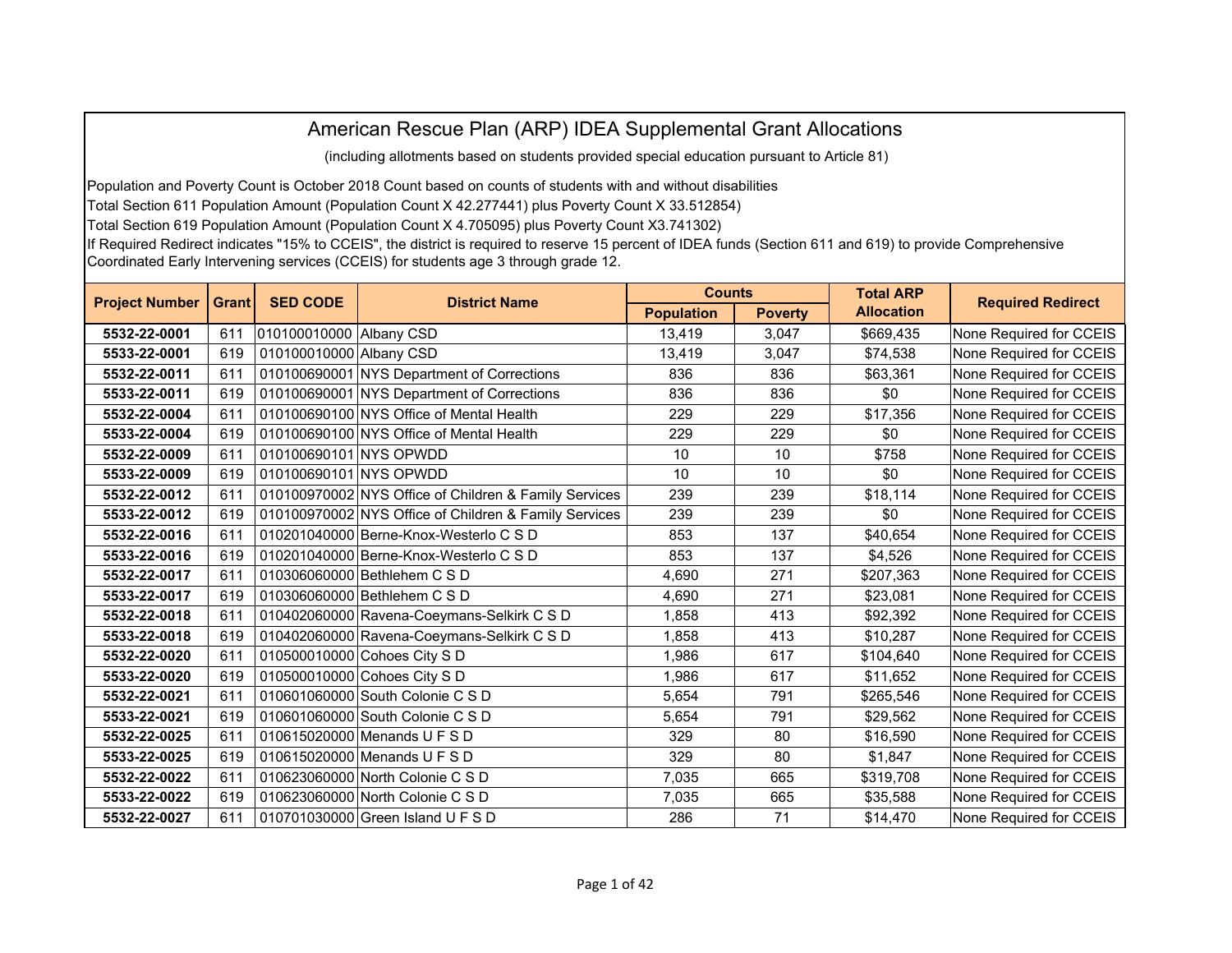| <b>Project Number</b> | <b>Grant</b> | <b>SED CODE</b>             | <b>District Name</b>                      | <b>Counts</b>     |                | <b>Total ARP</b>  | <b>Required Redirect</b> |
|-----------------------|--------------|-----------------------------|-------------------------------------------|-------------------|----------------|-------------------|--------------------------|
|                       |              |                             |                                           | <b>Population</b> | <b>Poverty</b> | <b>Allocation</b> |                          |
| 5533-22-0027          | 619          |                             | 010701030000 Green Island U F S D         | 286               | 71             | \$1,612           | None Required for CCEIS  |
| 5532-22-0028          | 611          |                             | 010802060000 Guilderland C S D            | 5,202             | 471            | \$235,712         | None Required for CCEIS  |
| 5533-22-0028          | 619          |                             | 010802060000 Guilderland C S D            | 5,202             | 471            | \$26,238          | None Required for CCEIS  |
| 5532-22-0031          | 611          |                             | 011003060000 Voorheesville Central School | 1,208             | 52             | \$52,814          | None Required for CCEIS  |
| 5533-22-0031          | 619          |                             | 011003060000 Voorheesville Central School | 1,208             | 52             | \$5,879           | None Required for CCEIS  |
| 5532-22-0032          | 611          |                             | 011200010000 Watervliet City S D          | 1,475             | 488            | \$78,713          | None Required for CCEIS  |
| 5533-22-0032          | 619          |                             | 011200010000 Watervliet City S D          | 1,475             | 488            | \$8,766           | None Required for CCEIS  |
| 5532-22-0034          | 611          |                             | 020101040000 Alfred-Almond C S D          | 661               | 114            | \$31,765          | None Required for CCEIS  |
| 5533-22-0034          | 619          |                             | 020101040000 Alfred-Almond C S D          | 661               | 114            | \$3,537           | None Required for CCEIS  |
| 5532-22-0036          | 611          | 020601040000 Andover C S D  |                                           | 297               | 70             | \$14,902          | None Required for CCEIS  |
| 5533-22-0036          | 619          | 020601040000 Andover C S D  |                                           | 297               | 70             | \$1,659           | None Required for CCEIS  |
| 5532-22-0035          | 611          |                             | 020702040000 Genesee Valley CSD           | 505               | 133            | \$25,807          | None Required for CCEIS  |
| 5533-22-0035          | 619          |                             | 020702040000 Genesee Valley CSD           | 505               | 133            | \$2,874           | None Required for CCEIS  |
| 5532-22-0038          | 611          | 020801040000 Belfast C S D  |                                           | 373               | 118            | \$19,724          | None Required for CCEIS  |
| 5533-22-0038          | 619          | 020801040000 Belfast C S D  |                                           | 373               | 118            | \$2,196           | None Required for CCEIS  |
| 5532-22-0040          | 611          |                             | 021102040000 Canaseraga C S D             | 218               | 42             | \$10,624          | None Required for CCEIS  |
| 5533-22-0040          | 619          |                             | 021102040000 Canaseraga C S D             | 218               | 42             | \$1,183           | None Required for CCEIS  |
| 5532-22-0041          | 611          |                             | 021601040000 Friendship C S D             | 362               | 120            | \$19,326          | None Required for CCEIS  |
| 5533-22-0041          | 619          |                             | 021601040000 Friendship C S D             | 362               | 120            | \$2,152           | None Required for CCEIS  |
| 5532-22-0042          | 611          | 022001040000 Fillmore C S D |                                           | 814               | 205            | \$41,284          | None Required for CCEIS  |
| 5533-22-0042          | 619          | 022001040000 Fillmore C S D |                                           | 814               | 205            | \$4,597           | None Required for CCEIS  |
| 5532-22-0043          | 611          |                             | 022101040000 Whitesville C S D            | 192               | 51             | \$9,826           | None Required for CCEIS  |
| 5533-22-0043          | 619          |                             | 022101040000 Whitesville C S D            | 192               | 51             | \$1,094           | None Required for CCEIS  |
| 5532-22-0044          | 611          |                             | 022302040000 Cuba-Rushford C S D          | 841               | 217            | \$42,827          | None Required for CCEIS  |
| 5533-22-0044          | 619          |                             | 022302040000 Cuba-Rushford C S D          | 841               | 217            | \$4,769           | None Required for CCEIS  |
| 5532-22-0045          | 611          | 022401040000 Scio C S D     |                                           | 329               | 92             | \$16,992          | None Required for CCEIS  |
| 5533-22-0045          | 619          | 022401040000 Scio C S D     |                                           | 329               | 92             | \$1,892           | None Required for CCEIS  |
| 5532-22-0046          | 611          |                             | 022601060000 Wellsville C S D             | 1,304             | 309            | \$65,485          | None Required for CCEIS  |
| 5533-22-0046          | 619          |                             | 022601060000 Wellsville C S D             | 1,304             | 309            | \$7,291           | None Required for CCEIS  |
| 5532-22-0039          | 611          |                             | 022902040000 Bolivar-Richburg C.S.D.      | 749               | 221            | \$39,072          | None Required for CCEIS  |
| 5533-22-0039          | 619          |                             | 022902040000 Bolivar-Richburg C.S.D.      | 749               | 221            | \$4,351           | None Required for CCEIS  |
| 5532-22-0048          | 611          |                             | 030101060000 Chenango Forks C S D         | 1,429             | 278            | \$69,731          | None Required for CCEIS  |
| 5533-22-0048          | 619          |                             | 030101060000 Chenango Forks C S D         | 1,429             | 278            | \$7,764           | None Required for CCEIS  |
| 5532-22-0049          | 611          |                             | 030200010000 Binghamton City S D          | 5,808             | 1,991          | \$312,271         | None Required for CCEIS  |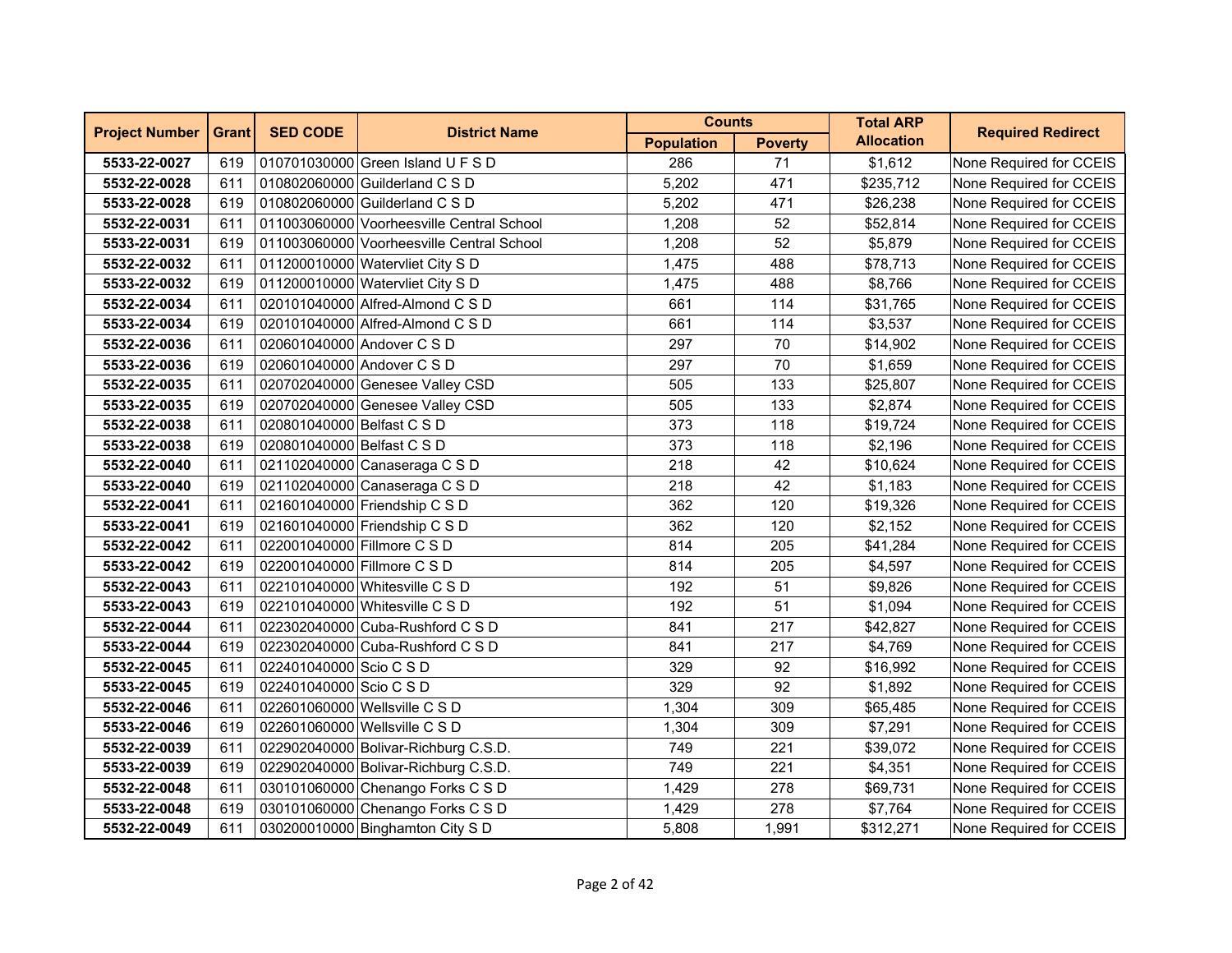| <b>Project Number</b> | <b>Grant</b> | <b>SED CODE</b>             | <b>District Name</b>                   | <b>Counts</b>     |                | <b>Total ARP</b>  | <b>Required Redirect</b> |
|-----------------------|--------------|-----------------------------|----------------------------------------|-------------------|----------------|-------------------|--------------------------|
|                       |              |                             |                                        | <b>Population</b> | <b>Poverty</b> | <b>Allocation</b> |                          |
| 5533-22-0049          | 619          |                             | 030200010000 Binghamton City S D       | 5,808             | 1,991          | \$34,776          | None Required for CCEIS  |
| 5532-22-0051          | 611          |                             | 030501040000 Harpursville C S D        | 739               | 214            | \$38,415          | None Required for CCEIS  |
| 5533-22-0051          | 619          |                             | 030501040000 Harpursville C S D        | 739               | 214            | \$4,278           | None Required for CCEIS  |
| 5532-22-0052          | 611          |                             | 030601060000 Susquehanna Valley C.S.D. | 1,460             | 408            | \$75,398          | None Required for CCEIS  |
| 5533-22-0052          | 619          |                             | 030601060000 Susquehanna Valley C.S.D. | 1,460             | 408            | \$8,395           | None Required for CCEIS  |
| 5532-22-0053          | 611          |                             | 030701060000 Chenango Valley C S D     | 1,878             | 389            | \$92,434          | None Required for CCEIS  |
| 5533-22-0053          | 619          |                             | 030701060000 Chenango Valley C S D     | 1,878             | 389            | \$10,291          | None Required for CCEIS  |
| 5532-22-0056          | 611          |                             | 031101060000 Maine-Endwell C S D       | 2,617             | 536            | \$128,603         | None Required for CCEIS  |
| 5533-22-0056          | 619          |                             | 031101060000 Maine-Endwell C S D       | 2,617             | 536            | \$14,318          | None Required for CCEIS  |
| 5532-22-0057          | 611          | 031301040000 Deposit C S D  |                                        | 517               | 158            | \$27,152          | None Required for CCEIS  |
| 5533-22-0057          | 619          | 031301040000 Deposit C S D  |                                        | 517               | 158            | \$3,024           | None Required for CCEIS  |
| 5532-22-0058          | 611          |                             | 031401060000 Whitney Point C S D       | 1,470             | 433            | \$76,659          | None Required for CCEIS  |
| 5533-22-0058          | 619          |                             | 031401060000 Whitney Point C S D       | 1,470             | 433            | \$8,536           | None Required for CCEIS  |
| 5532-22-0059          | 611          |                             | 031501060000 Union-Endicott C.S.D.     | 3,993             | 701            | \$192,307         | None Required for CCEIS  |
| 5533-22-0059          | 619          |                             | 031501060000 Union-Endicott C.S.D.     | 3,993             | 701            | \$21,410          | None Required for CCEIS  |
| 5532-22-0063          | 611          |                             | 031502060000 Johnson City C S D        | 2,807             | 782            | \$144,880         | None Required for CCEIS  |
| 5533-22-0063          | 619          |                             | 031502060000 Johnson City C S D        | 2,807             | 782            | \$16,133          | None Required for CCEIS  |
| 5532-22-0065          | 611          | 031601060000 Vestal C.S.D.  |                                        | 3,745             | 553            | \$176,862         | None Required for CCEIS  |
| 5533-22-0065          | 619          | 031601060000 Vestal C.S.D.  |                                        | 3,745             | 553            | \$19,690          | None Required for CCEIS  |
| 5532-22-0068          | 611          | 031701060000 Windsor C S D  |                                        | 1,601             | 418            | \$81,694          | None Required for CCEIS  |
| 5533-22-0068          | 619          | 031701060000 Windsor C S D  |                                        | 1,601             | 418            | \$9,097           | None Required for CCEIS  |
| 5532-22-0072          | 611          |                             | 040204040000 West Valley C S D         | 209               | 48             | \$10,445          | None Required for CCEIS  |
| 5533-22-0072          | 619          |                             | 040204040000 West Valley C S D         | 209               | 48             | \$1,163           | None Required for CCEIS  |
| 5532-22-0073          | 611          |                             | 040302060000 Allegany-Limestone CSD    | 1,172             | 239            | \$57,559          | None Required for CCEIS  |
| 5533-22-0073          | 619          |                             | 040302060000 Allegany-Limestone CSD    | 1,172             | 239            | \$6,408           | None Required for CCEIS  |
| 5532-22-0074          | 611          |                             | 040901040000 Ellicottville C S D       | 589               | 119            | \$28,889          | None Required for CCEIS  |
| 5533-22-0074          | 619          |                             | 040901040000 Ellicottville C S D       | 589               | 119            | \$3,216           | None Required for CCEIS  |
| 5532-22-0075          | 611          |                             | 041101040000 Franklinville C S D       | 665               | 159            | \$33,443          | None Required for CCEIS  |
| 5533-22-0075          | 619          |                             | 041101040000 Franklinville C S D       | 665               | 159            | \$3,724           | None Required for CCEIS  |
| 5532-22-0076          | 611          |                             | 041401040000 Hinsdale C S D            | 414               | 127            | \$21,759          | None Required for CCEIS  |
| 5533-22-0076          | 619          |                             | 041401040000 Hinsdale C S D            | 414               | 127            | \$2,423           | None Required for CCEIS  |
| 5532-22-1255          | 611          |                             | 042302040000 Cattaraugus-Little Valley | 912               | 238            | \$46,533          | None Required for CCEIS  |
| 5533-22-1255          | 619          |                             | 042302040000 Cattaraugus-Little Valley | 912               | 238            | \$5,181           | None Required for CCEIS  |
| 5532-22-0079          | 611          | 042400010000 Olean City S D |                                        | 2,218             | 645            | \$115,387         | None Required for CCEIS  |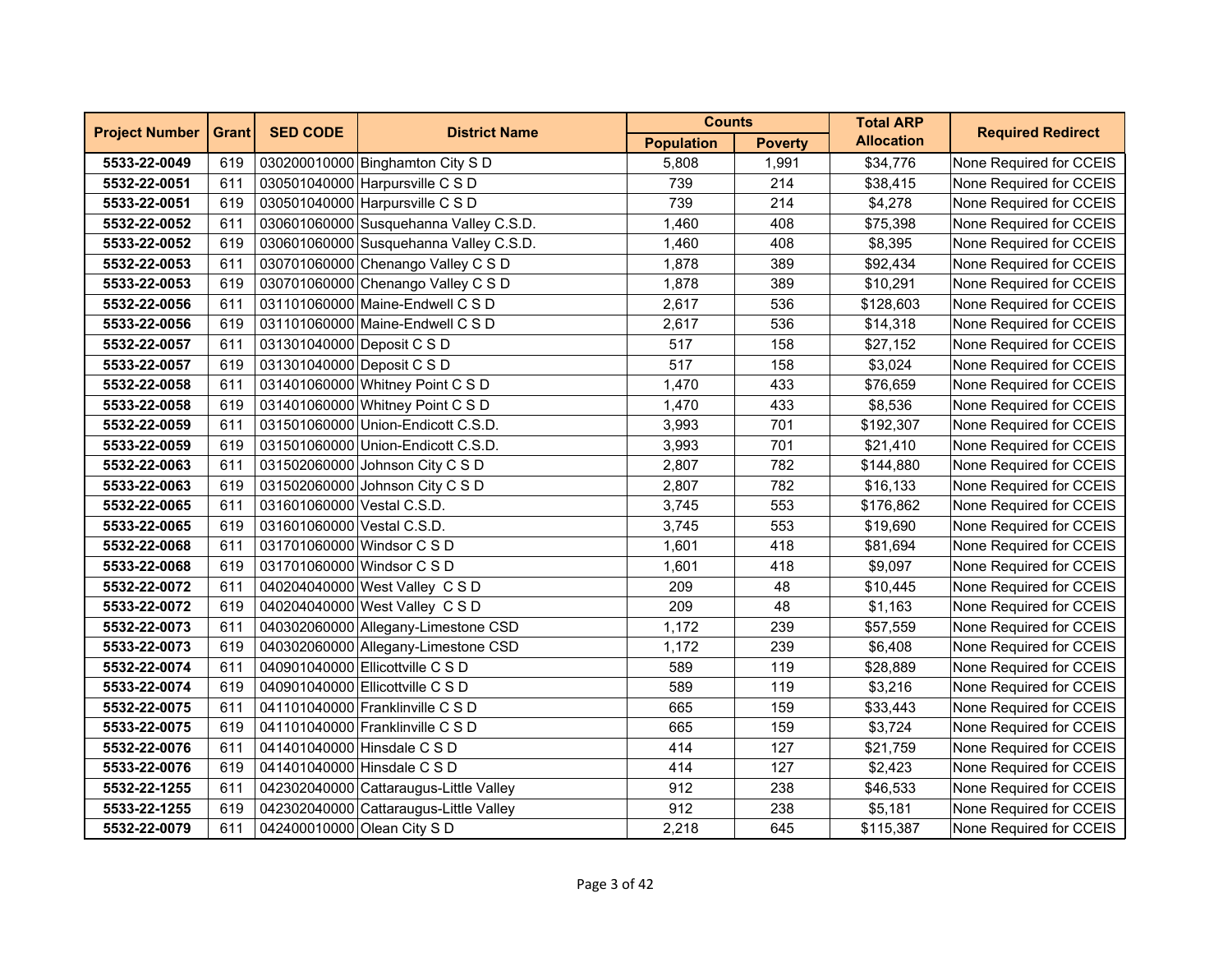| <b>Project Number</b> | <b>Grant</b> | <b>SED CODE</b>              | <b>District Name</b>                         | <b>Counts</b>     |                | <b>Total ARP</b>  | <b>Required Redirect</b> |
|-----------------------|--------------|------------------------------|----------------------------------------------|-------------------|----------------|-------------------|--------------------------|
|                       |              |                              |                                              | <b>Population</b> | <b>Poverty</b> | <b>Allocation</b> |                          |
| 5533-22-0079          | 619          | 042400010000 Olean City S D  |                                              | 2.218             | 645            | \$12,849          | None Required for CCEIS  |
| 5532-22-0080          | 611          |                              | 042801060000 Gowanda C S D                   | 1,177             | 358            | \$61,759          | None Required for CCEIS  |
| 5533-22-0080          | 619          |                              | 042801060000 Gowanda C S D                   | 1,177             | 358            | \$6,877           | None Required for CCEIS  |
| 5532-22-0081          | 611          | 042901040000 Portville C S D |                                              | 1,007             | 237            | \$50,516          | None Required for CCEIS  |
| 5533-22-0081          | 619          | 042901040000 Portville C S D |                                              | 1,007             | 237            | \$5,625           | None Required for CCEIS  |
| 5532-22-0082          | 611          |                              | 043001040000 Randolph C S D                  | 1,083             | 213            | \$52,924          | None Required for CCEIS  |
| 5533-22-0082          | 619          |                              | 043001040000 Randolph C S D                  | 1,083             | 213            | \$5,893           | None Required for CCEIS  |
| 5532-22-0083          | 611          |                              | 043011020000 Randolph Academy U F S D        | 19                | 19             | \$1,440           | None Required for CCEIS  |
| 5533-22-0083          | 619          |                              | 043011020000 Randolph Academy UFSD           | 19                | 19             | \$0               | None Required for CCEIS  |
| 5532-22-0084          | 611          |                              | 043200050000 Salamanca City S D              | 1,301             | 494            | \$71,558          | None Required for CCEIS  |
| 5533-22-0084          | 619          |                              | 043200050000 Salamanca City S D              | 1,301             | 494            | \$7,969           | None Required for CCEIS  |
| 5532-22-0085          | 611          |                              | 043501060000 Yorkshire-Pioneer C S D         | 2,545             | 646            | \$129,245         | None Required for CCEIS  |
| 5533-22-0085          | 619          |                              | 043501060000 Yorkshire-Pioneer C S D         | 2,545             | 646            | \$14,391          | None Required for CCEIS  |
| 5532-22-0087          | 611          |                              | 050100010000 Auburn City S D                 | 4,479             | 1,369          | \$235,240         | None Required for CCEIS  |
| 5533-22-0087          | 619          |                              | 050100010000 Auburn City S D                 | 4,479             | 1,369          | \$26,196          | None Required for CCEIS  |
| 5532-22-0089          | 611          |                              | 050301040000 Weedsport C S D                 | 811               | 113            | \$38,074          | None Required for CCEIS  |
| 5533-22-0089          | 619          |                              | 050301040000 Weedsport C S D                 | 811               | 113            | \$4,239           | None Required for CCEIS  |
| 5532-22-0090          | 611          |                              | 050401040000 Cato-Meridian C S D             | 925               | 219            | \$46,446          | None Required for CCEIS  |
| 5533-22-0090          | 619          |                              | 050401040000 Cato-Meridian C S D             | 925               | 219            | \$5,171           | None Required for CCEIS  |
| 5532-22-0091          | 611          |                              | 050701040000 Southern Cayuga C S D           | 758               | 166            | \$37,609          | None Required for CCEIS  |
| 5533-22-0091          | 619          |                              | 050701040000 Southern Cayuga C S D           | 758               | 166            | \$4,187           | None Required for CCEIS  |
| 5532-22-0092          | 611          |                              | 051101040000 Port Byron C S D                | 810               | 164            | \$39,741          | None Required for CCEIS  |
| 5533-22-0092          | 619          |                              | 051101040000 Port Byron C S D                | 810               | 164            | \$4,425           | None Required for CCEIS  |
| 5532-22-0093          | 611          |                              | 051301040000 Moravia CSD                     | 961               | 212            | \$47,734          | None Required for CCEIS  |
| 5533-22-0093          | 619          |                              | 051301040000 Moravia CSD                     | 961               | 212            | \$5,315           | None Required for CCEIS  |
| 5532-22-0094          | 611          |                              | 051901040000 Union Springs C.S.D.            | 932               | 175            | \$45,268          | None Required for CCEIS  |
| 5533-22-0094          | 619          |                              | 051901040000 Union Springs C.S.D.            | 932               | 175            | \$5,040           | None Required for CCEIS  |
| 5532-22-0096          | 611          |                              | 060201060000 South Western C S D (Jamestown) | 1,425             | 255            | \$68,791          | None Required for CCEIS  |
| 5533-22-0096          | 619          |                              | 060201060000 South Western C S D (Jamestown) | 1,425             | 255            | \$7,659           | None Required for CCEIS  |
| 5532-22-0097          | 611          |                              | 060301040000 Frewsberg C S D                 | 817               | 171            | \$40,272          | None Required for CCEIS  |
| 5533-22-0097          | 619          |                              | 060301040000 Frewsberg C S D                 | 817               | 171            | \$4,484           | None Required for CCEIS  |
| 5532-22-0098          | 611          |                              | 060401040000 Cassadaga Valley C S D          | 868               | 241            | \$44,774          | None Required for CCEIS  |
| 5533-22-0098          | 619          |                              | 060401040000 Cassadaga Valley C S D          | 868               | 241            | \$4,986           | None Required for CCEIS  |
| 5532-22-0100          | 611          |                              | 060503040000 Chautauqua Lake CSD             | 852               | 137            | \$40,611          | None Required for CCEIS  |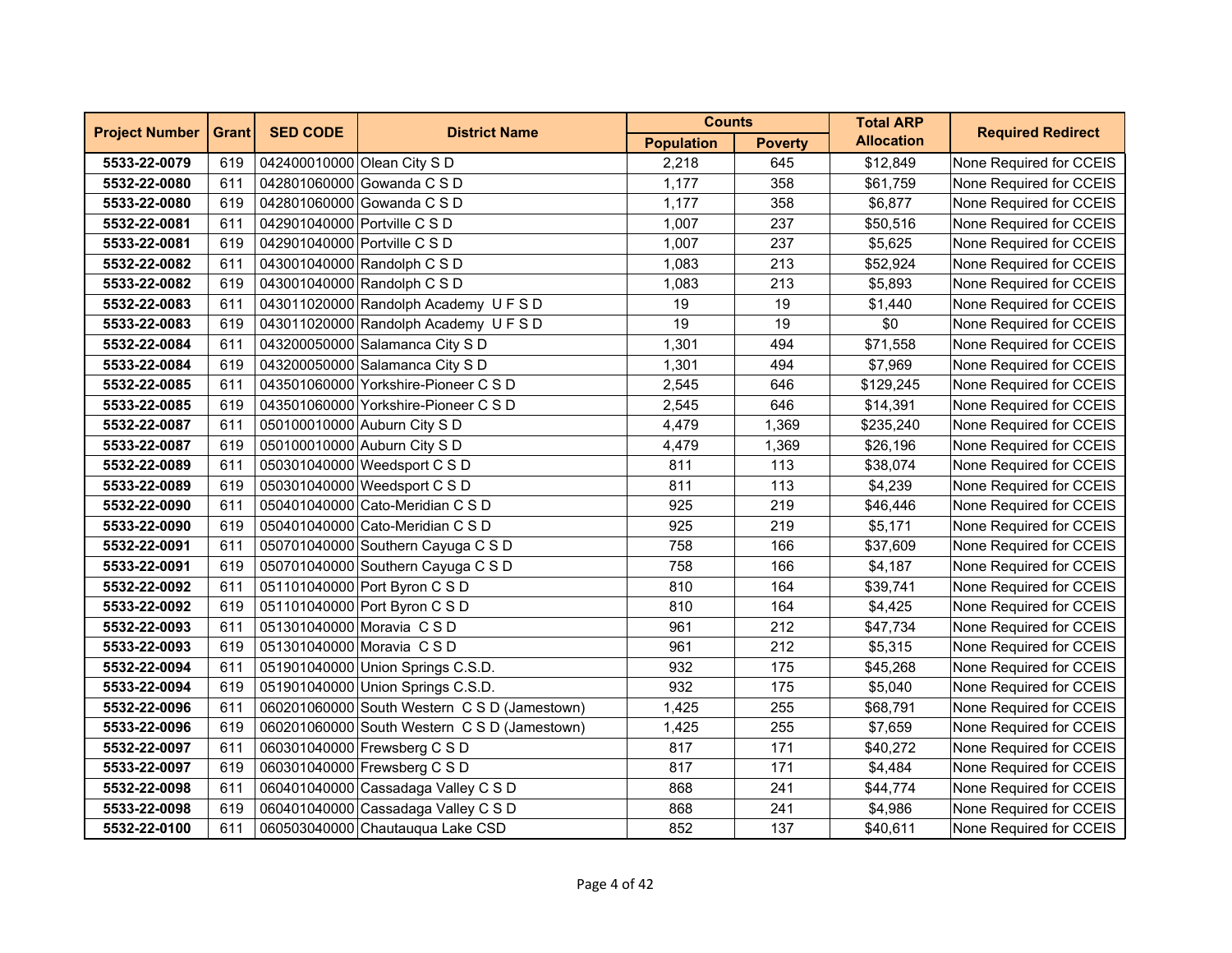| <b>Project Number</b> | <b>Grant</b> | <b>SED CODE</b>              | <b>District Name</b>                          | <b>Counts</b>     |                | <b>Total ARP</b>  | <b>Required Redirect</b> |
|-----------------------|--------------|------------------------------|-----------------------------------------------|-------------------|----------------|-------------------|--------------------------|
|                       |              |                              |                                               | <b>Population</b> | <b>Poverty</b> | <b>Allocation</b> |                          |
| 5533-22-0100          | 619          |                              | 060503040000 Chautauqua Lake CSD              | 852               | 137            | \$4,522           | None Required for CCEIS  |
| 5532-22-0101          | 611          |                              | 060601040000 Pine Valley C S D (South Dayton) | 728               | 172            | \$36,542          | None Required for CCEIS  |
| 5533-22-0101          | 619          |                              | 060601040000 Pine Valley C S D (South Dayton) | 728               | 172            | \$4,069           | None Required for CCEIS  |
| 5532-22-0102          | 611          | 060701040000 Clymer C S D    |                                               | 485               | 103            | \$23,957          | None Required for CCEIS  |
| 5533-22-0102          | 619          | 060701040000 Clymer C S D    |                                               | 485               | 103            | \$2,667           | None Required for CCEIS  |
| 5532-22-0103          | 611          |                              | 060800010000 Dunkirk City S D                 | 2,190             | 785            | \$118,896         | None Required for CCEIS  |
| 5533-22-0103          | 619          |                              | 060800010000 Dunkirk City S D                 | 2,190             | 785            | \$13,241          | None Required for CCEIS  |
| 5532-22-0104          | 611          |                              | 061001040000 Bemus Point C S D                | 660               | 103            | \$31,355          | None Required for CCEIS  |
| 5533-22-0104          | 619          |                              | 061001040000 Bemus Point C S D                | 660               | 103            | \$3,490           | None Required for CCEIS  |
| 5532-22-0105          | 611          |                              | 061101040000 Falconer C S D                   | 1,178             | 296            | \$59,723          | None Required for CCEIS  |
| 5533-22-0105          | 619          |                              | 061101040000 Falconer C S D                   | 1,178             | 296            | \$6,650           | None Required for CCEIS  |
| 5532-22-0106          | 611          |                              | 061501040000 Silver Creek C S D               | 1,081             | 318            | \$56,359          | None Required for CCEIS  |
| 5533-22-0106          | 619          |                              | 061501040000 Silver Creek C S D               | 1,081             | 318            | \$6,276           | None Required for CCEIS  |
| 5532-22-0108          | 611          |                              | 061503040000 Forestville C S D                | 482               | 108            | \$23,997          | None Required for CCEIS  |
| 5533-22-0108          | 619          |                              | 061503040000 Forestville C S D                | 482               | 108            | \$2,672           | None Required for CCEIS  |
| 5532-22-0109          | 611          |                              | 061601040000 Panama C S D                     | 479               | 108            | \$23,870          | None Required for CCEIS  |
| 5533-22-0109          | 619          | 061601040000 Panama C S D    |                                               | 479               | 108            | \$2,658           | None Required for CCEIS  |
| 5532-22-0110          | 611          |                              | 061700010000 Jamestown City S D               | 4,727             | 1,827          | \$261,073         | None Required for CCEIS  |
| 5533-22-0110          | 619          |                              | 061700010000 Jamestown City S D               | 4,727             | 1,827          | \$29,076          | None Required for CCEIS  |
| 5532-22-0113          | 611          |                              | 062201060000 Fredonia C S D                   | 1,481             | 316            | \$73,203          | None Required for CCEIS  |
| 5533-22-0113          | 619          |                              | 062201060000 Fredonia C S D                   | 1,481             | 316            | \$8,150           | None Required for CCEIS  |
| 5532-22-0114          | 611          | 062301040000 Brocton C S D   |                                               | 559               | 156            | \$28,861          | None Required for CCEIS  |
| 5533-22-0114          | 619          | 062301040000 Brocton C S D   |                                               | 559               | 156            | \$3,214           | None Required for CCEIS  |
| 5532-22-0115          | 611          | 062401040000 Ripley C S D    |                                               | 137               | 80             | \$8,473           | None Required for CCEIS  |
| 5533-22-0115          | 619          | 062401040000 Ripley C S D    |                                               | 137               | 80             | \$944             | None Required for CCEIS  |
| 5532-22-0116          | 611          |                              | 062601040000 Sherman C S D                    | 498               | 130            | \$25,411          | None Required for CCEIS  |
| 5533-22-0116          | 619          |                              | 062601040000 Sherman C S D                    | 498               | 130            | \$2,829           | None Required for CCEIS  |
| 5532-22-0117          | 611          |                              | 062901040000 Westfield C S D                  | 661               | 190            | \$34,312          | None Required for CCEIS  |
| 5533-22-0117          | 619          |                              | 062901040000 Westfield C S D                  | 661               | 190            | \$3,821           | None Required for CCEIS  |
| 5532-22-0118          | 611          |                              | 070600010000 Elmira City S D                  | 6,532             | 1,901          | \$339,864         | None Required for CCEIS  |
| 5533-22-0118          | 619          | 070600010000 Elmira City S D |                                               | 6,532             | 1,901          | \$37,846          | None Required for CCEIS  |
| 5532-22-0121          | 611          |                              | 070901060000 Horseheads C S D                 | 4,419             | 717            | \$210,853         | None Required for CCEIS  |
| 5533-22-0121          | 619          |                              | 070901060000 Horseheads C S D                 | 4,419             | 717            | \$23,475          | None Required for CCEIS  |
| 5532-22-0122          | 611          |                              | 070902060000 Elmira Hts C S D                 | 1,096             | 333            | \$57,496          | None Required for CCEIS  |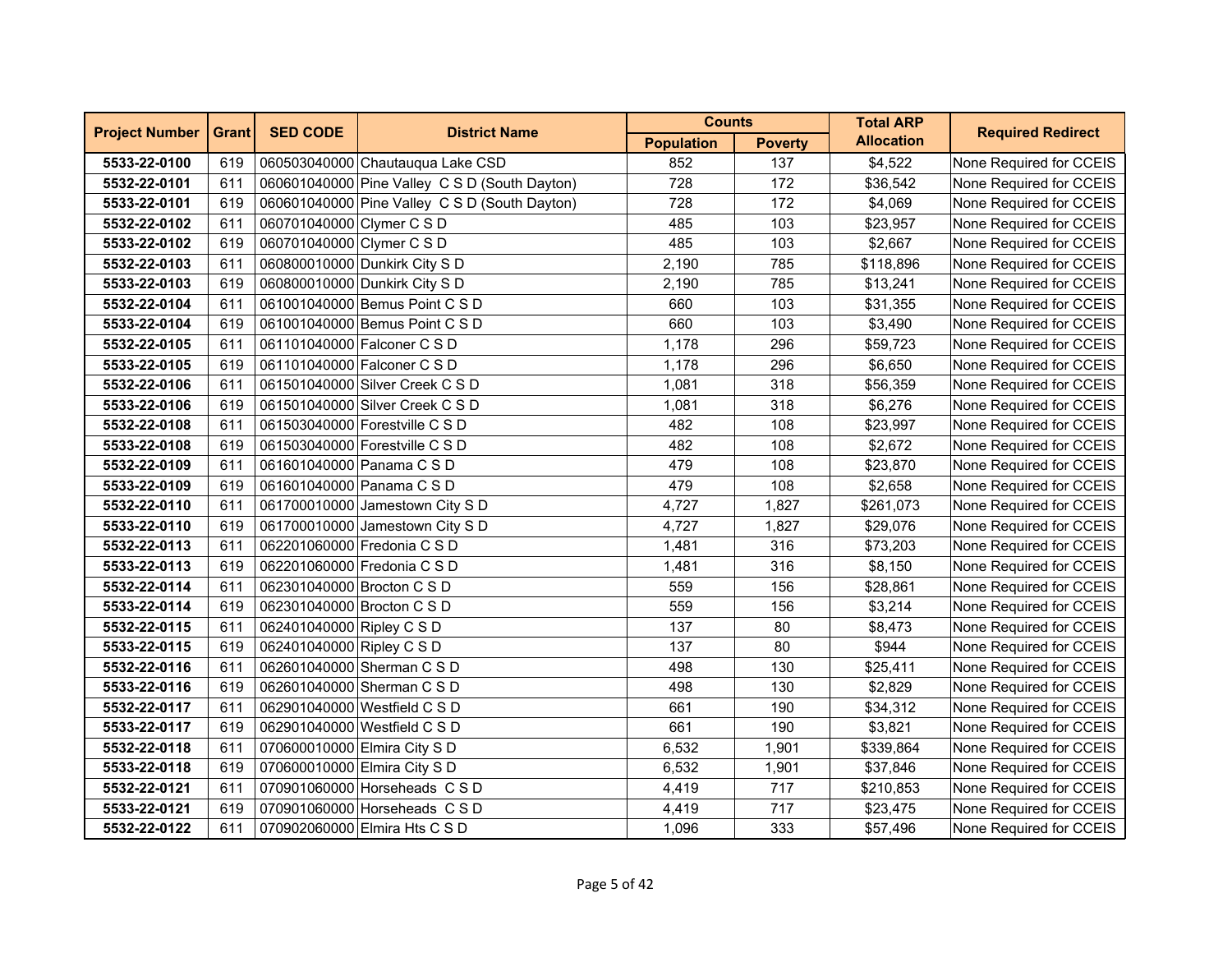| <b>Project Number</b> | <b>Grant</b> | <b>SED CODE</b>            | <b>District Name</b>                       | <b>Counts</b>     |                | <b>Total ARP</b>  | <b>Required Redirect</b> |
|-----------------------|--------------|----------------------------|--------------------------------------------|-------------------|----------------|-------------------|--------------------------|
|                       |              |                            |                                            | <b>Population</b> | <b>Poverty</b> | <b>Allocation</b> |                          |
| 5533-22-0122          | 619          |                            | 070902060000 Elmira Hts C S D              | 1,096             | 333            | \$6,403           | None Required for CCEIS  |
| 5532-22-0123          | 611          | 080101040000 Afton C S D   |                                            | 581               | 137            | \$29,154          | None Required for CCEIS  |
| 5533-22-0123          | 619          | 080101040000 Afton C S D   |                                            | 581               | 137            | \$3,247           | None Required for CCEIS  |
| 5532-22-0124          | 611          |                            | 080201040000 Bainbridge-Guilford C S D     | 810               | 211            | \$41,316          | None Required for CCEIS  |
| 5533-22-0124          | 619          |                            | 080201040000 Bainbridge-Guilford C S D     | 810               | 211            | \$4,600           | None Required for CCEIS  |
| 5532-22-0125          | 611          | 080601040000 Greene C S D  |                                            | 1,031             | 256            | \$52,167          | None Required for CCEIS  |
| 5533-22-0125          | 619          | 080601040000 Greene C S D  |                                            | 1,031             | 256            | \$5,809           | None Required for CCEIS  |
| 5532-22-0127          | 611          |                            | 081003040000 Unadilla Valley CSD           | 834               | 222            | \$42,699          | None Required for CCEIS  |
| 5533-22-0127          | 619          |                            | 081003040000 Unadilla Valley CSD           | 834               | 222            | \$4,755           | None Required for CCEIS  |
| 5532-22-0128          | 611          |                            | 081200050000 Norwich City S D              | 1,892             | 535            | \$97,918          | None Required for CCEIS  |
| 5533-22-0128          | 619          |                            | 081200050000 Norwich City S D              | 1,892             | 535            | \$10,904          | None Required for CCEIS  |
| 5532-22-0129          | 611          |                            | 081401040000 Otselic Valley Central School | 318               | 83             | \$16,226          | None Required for CCEIS  |
| 5533-22-0129          | 619          |                            | 081401040000 Otselic Valley Central School | 318               | 83             | \$1,807           | None Required for CCEIS  |
| 5532-22-0130          | 611          |                            | 081501040000 Oxford Acad & C S D           | 761               | 225            | \$39,713          | None Required for CCEIS  |
| 5533-22-0130          | 619          |                            | 081501040000 Oxford Acad & C S D           | 761               | 225            | \$4,423           | None Required for CCEIS  |
| 5532-22-0131          | 611          |                            | 082001040000 Sherburne-Earlville C S D     | 1,373             | 443            | \$72,893          | None Required for CCEIS  |
| 5533-22-0131          | 619          |                            | 082001040000 Sherburne-Earlville C S D     | 1,373             | 443            | \$8,117           | None Required for CCEIS  |
| 5532-22-0132          | 611          |                            | 090201040000 Ausable Valley C S D          | 1,174             | 359            | \$61,665          | None Required for CCEIS  |
| 5533-22-0132          | 619          |                            | 090201040000 Ausable Valley C S D          | 1,174             | 359            | \$6,867           | None Required for CCEIS  |
| 5532-22-0133          | 611          |                            | 090301060000 Beekmantown C S D             | 1,952             | 477            | \$98,512          | None Required for CCEIS  |
| 5533-22-0133          | 619          |                            | 090301060000 Beekmantown C S D             | 1,952             | 477            | \$10,969          | None Required for CCEIS  |
| 5532-22-0134          | 611          |                            | 090501040000 Northeastern Clinton C S D    | 1,283             | 344            | \$65,770          | None Required for CCEIS  |
| 5533-22-0134          | 619          |                            | 090501040000 Northeastern Clinton C S D    | 1,283             | 344            | \$7,324           | None Required for CCEIS  |
| 5532-22-0135          | 611          | 090601020000 Chazy U F S D |                                            | 464               | 77             | \$22,197          | None Required for CCEIS  |
| 5533-22-0135          | 619          | 090601020000 Chazy U F S D |                                            | 464               | 77             | \$2,471           | None Required for CCEIS  |
| 5532-22-0137          | 611          |                            | 090901040000 Northern Adirondack C S D     | 841               | 155            | \$40,749          | None Required for CCEIS  |
| 5533-22-0137          | 619          |                            | 090901040000 Northern Adirondack C S D     | 841               | 155            | \$4,537           | None Required for CCEIS  |
| 5532-22-0138          | 611          | 091101060000 Peru C S D    |                                            | 2,136             | 460            | \$105,721         | None Required for CCEIS  |
| 5533-22-0138          | 619          | 091101060000 Peru C S D    |                                            | 2,136             | 460            | \$11,771          | None Required for CCEIS  |
| 5532-22-0140          | 611          |                            | 091200010000 Plattsburgh City S D          | 1,855             | 392            | \$91,562          | None Required for CCEIS  |
| 5533-22-0140          | 619          |                            | 091200010000 Plattsburgh City S D          | 1,855             | 392            | \$10,195          | None Required for CCEIS  |
| 5532-22-0141          | 611          | 091402060000 Saranac C S D |                                            | 1,430             | 306            | \$70,712          | None Required for CCEIS  |
| 5533-22-0141          | 619          | 091402060000 Saranac C S D |                                            | 1,430             | 306            | \$7,873           | None Required for CCEIS  |
| 5532-22-0144          | 611          |                            | 100501040000 Copake-Taconic Hills C S D    | 1,515             | 225            | \$71,590          | None Required for CCEIS  |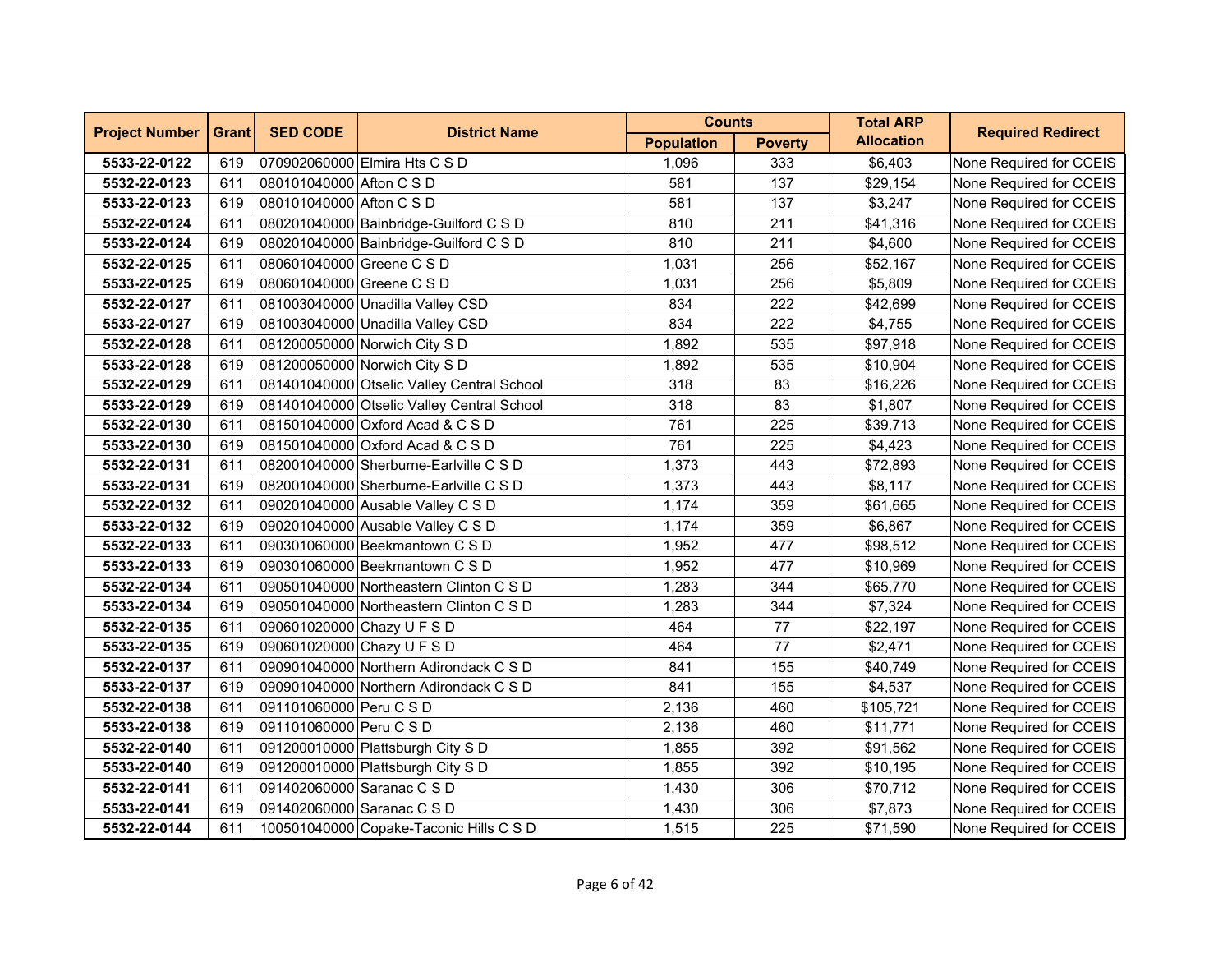| <b>Project Number</b> | <b>Grant</b> | <b>SED CODE</b>             | <b>District Name</b>                    | <b>Counts</b>     |                | <b>Total ARP</b>  | <b>Required Redirect</b> |
|-----------------------|--------------|-----------------------------|-----------------------------------------|-------------------|----------------|-------------------|--------------------------|
|                       |              |                             |                                         | <b>Population</b> | <b>Poverty</b> | <b>Allocation</b> |                          |
| 5533-22-0144          | 619          |                             | 100501040000 Copake-Taconic Hills C S D | 1,515             | 225            | \$7,970           | None Required for CCEIS  |
| 5532-22-0145          | 611          |                             | 100902040000 Germantown C S D           | 515               | 104            | \$25,258          | None Required for CCEIS  |
| 5533-22-0145          | 619          |                             | 100902040000 Germantown C S D           | 515               | 104            | \$2,812           | None Required for CCEIS  |
| 5532-22-0146          | 611          |                             | 101001040000 Chatham C S D              | 1,094             | 221            | \$53,658          | None Required for CCEIS  |
| 5533-22-0146          | 619          |                             | 101001040000 Chatham C S D              | 1,094             | 221            | \$5,974           | None Required for CCEIS  |
| 5532-22-0147          | 611          |                             | 101300010000 Hudson City S D            | 1,723             | 638            | \$94,225          | None Required for CCEIS  |
| 5533-22-0147          | 619          |                             | 101300010000 Hudson City S D            | 1,723             | 638            | \$10,494          | None Required for CCEIS  |
| 5532-22-0149          | 611          |                             | 101401040000 Kinderhook C S D           | 1,779             | 331            | \$86,305          | None Required for CCEIS  |
| 5533-22-0149          | 619          |                             | 101401040000 Kinderhook C S D           | 1,779             | 331            | \$9,608           | None Required for CCEIS  |
| 5532-22-0150          | 611          |                             | 101601040000 New Lebanon C S D          | 568               | 106            | \$27,566          | None Required for CCEIS  |
| 5533-22-0150          | 619          |                             | 101601040000 New Lebanon C S D          | 568               | 106            | \$3,069           | None Required for CCEIS  |
| 5532-22-0151          | 611          |                             | 110101040000 Cincinnatus C S D          | 559               | 162            | \$29,062          | None Required for CCEIS  |
| 5533-22-0151          | 619          |                             | 110101040000 Cincinnatus C S D          | 559               | 162            | \$3,236           | None Required for CCEIS  |
| 5532-22-0152          | 611          |                             | 110200010000 Cortland City S D          | 2,594             | 634            | \$130,915         | None Required for CCEIS  |
| 5533-22-0152          | 619          |                             | 110200010000 Cortland City S D          | 2,594             | 634            | \$14,577          | None Required for CCEIS  |
| 5532-22-0153          | 611          | 110304040000 McGraw C S D   |                                         | 566               | 157            | \$29,191          | None Required for CCEIS  |
| 5533-22-0153          | 619          | 110304040000 McGraw C S D   |                                         | 566               | 157            | \$3,250           | None Required for CCEIS  |
| 5532-22-0154          | 611          | 110701060000 Homer C S D    |                                         | 1,961             | 430            | \$97,317          | None Required for CCEIS  |
| 5533-22-0154          | 619          | 110701060000 Homer C S D    |                                         | 1,961             | 430            | \$10,836          | None Required for CCEIS  |
| 5532-22-0155          | 611          |                             | 110901040000 Marathon CSD               | 700               | 203            | \$36,397          | None Required for CCEIS  |
| 5533-22-0155          | 619          |                             | 110901040000 Marathon C S D             | 700               | 203            | \$4,053           | None Required for CCEIS  |
| 5532-22-0157          | 611          | 120102040000 Andes C S D    |                                         | 66                | 15             | \$3,293           | None Required for CCEIS  |
| 5533-22-0157          | 619          | 120102040000 Andes C S D    |                                         | 66                | 15             | \$367             | None Required for CCEIS  |
| 5532-22-0158          | 611          |                             | 120301040000 Downsville C S D           | 224               | $\overline{c}$ | \$9,537           | None Required for CCEIS  |
| 5533-22-0158          | 619          |                             | 120301040000 Downsville C S D           | 224               | $\overline{2}$ | \$1,061           | None Required for CCEIS  |
| 5532-22-0159          | 611          |                             | 120401040000 Charlotte Valley C S D     | 418               | 115            | \$21,526          | None Required for CCEIS  |
| 5533-22-0159          | 619          |                             | 120401040000 Charlotte Valley C S D     | 418               | 115            | \$2,397           | None Required for CCEIS  |
| 5532-22-0160          | 611          | 120501040000 Delhi C S D    |                                         | 811               | 156            | \$39,515          | None Required for CCEIS  |
| 5533-22-0160          | 619          | 120501040000 Delhi C S D    |                                         | 811               | 156            | \$4,400           | None Required for CCEIS  |
| 5532-22-0161          | 611          | 120701040000 Franklin C S D |                                         | 292               | 65             | \$14,523          | None Required for CCEIS  |
| 5533-22-0161          | 619          | 120701040000 Franklin C S D |                                         | 292               | 65             | \$1,617           | None Required for CCEIS  |
| 5532-22-0162          | 611          |                             | 120906040000 Hancock C S D              | 340               | 85             | \$17,223          | None Required for CCEIS  |
| 5533-22-0162          | 619          |                             | 120906040000 Hancock C S D              | 340               | 85             | \$1,918           | None Required for CCEIS  |
| 5532-22-0163          | 611          |                             | 121401040000 Margaretville C S D        | 371               | 110            | \$19,371          | None Required for CCEIS  |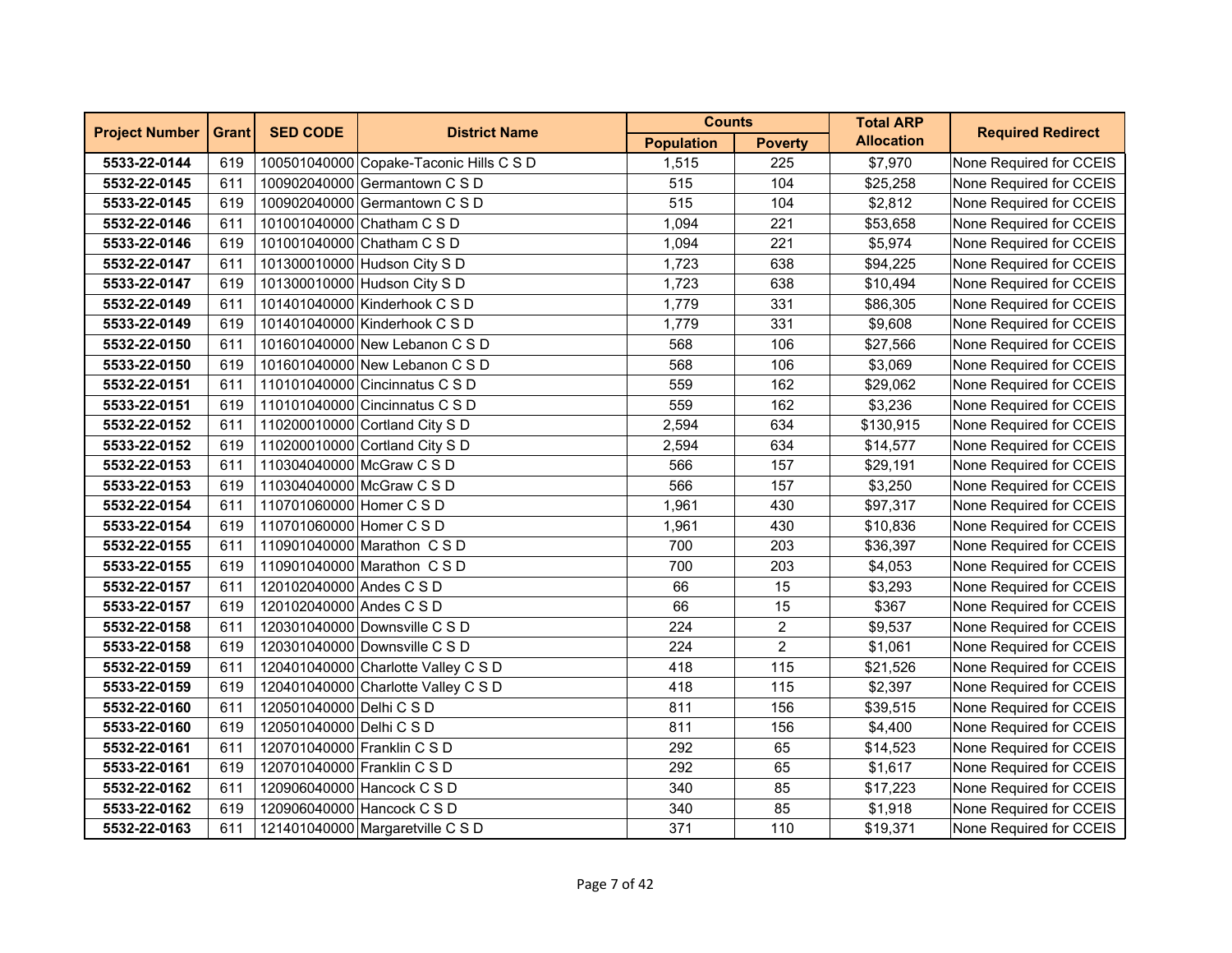| <b>Project Number</b> | <b>Grant</b> | <b>SED CODE</b>            | <b>District Name</b>                     | <b>Counts</b>     |                | <b>Total ARP</b>  | <b>Required Redirect</b> |
|-----------------------|--------------|----------------------------|------------------------------------------|-------------------|----------------|-------------------|--------------------------|
|                       |              |                            |                                          | <b>Population</b> | <b>Poverty</b> | <b>Allocation</b> |                          |
| 5533-22-0163          | 619          |                            | 121401040000 Margaretville C S D         | 371               | 110            | \$2,158           | None Required for CCEIS  |
| 5532-22-0164          | 611          | 121502040000 Roxbury C S D |                                          | 257               | 63             | \$12,976          | None Required for CCEIS  |
| 5533-22-0164          | 619          |                            | 121502040000 Roxbury C S D               | 257               | 63             | \$1,445           | None Required for CCEIS  |
| 5532-22-0165          | 611          | 121601060000 Sidney C S D  |                                          | 1,160             | 290            | \$58,761          | None Required for CCEIS  |
| 5533-22-0165          | 619          | 121601060000 Sidney C S D  |                                          | 1,160             | 290            | \$6,543           | None Required for CCEIS  |
| 5532-22-0166          | 611          |                            | 121701040000 Stamford C.S.D.             | 312               | 92             | \$16,274          | 15% to CCEIS             |
| 5533-22-0166          | 619          |                            | 121701040000 Stamford C.S.D.             | 312               | 92             | \$1,812           | 15% to CCEIS             |
| 5532-22-0167          | 611          |                            | 121702040000 South Kortright C S D       | 353               | 82             | \$17,672          | None Required for CCEIS  |
| 5533-22-0167          | 619          |                            | 121702040000 South Kortright C S D       | 353               | 82             | \$1,968           | None Required for CCEIS  |
| 5532-22-0168          | 611          | 121901040000 Walton C S D  |                                          | 944               | 196            | \$46,479          | None Required for CCEIS  |
| 5533-22-0168          | 619          | 121901040000 Walton C S D  |                                          | 944               | 196            | \$5,175           | None Required for CCEIS  |
| 5532-22-0171          | 611          |                            | 130200010000 Beacon City S D             | 2,918             | 657            | \$145,384         | None Required for CCEIS  |
| 5533-22-0171          | 619          |                            | 130200010000 Beacon City S D             | 2,918             | 657            | \$16,187          | None Required for CCEIS  |
| 5532-22-0172          | 611          | 130502020000 Dover U F S D |                                          | 1,413             | 436            | \$74,350          | None Required for CCEIS  |
| 5533-22-0172          | 619          | 130502020000 Dover U F S D |                                          | 1,413             | 436            | \$8,279           | None Required for CCEIS  |
| 5532-22-0173          | 611          |                            | 130801060000 Hyde Park C S D             | 4,115             | 875            | \$203,296         | None Required for CCEIS  |
| 5533-22-0173          | 619          |                            | 130801060000 Hyde Park C S D             | 4,115             | 875            | \$22,635          | None Required for CCEIS  |
| 5532-22-0176          | 611          |                            | 131101040000 Webutuck (Northeast) C.S.D. | 1,028             | 184            | \$49,627          | None Required for CCEIS  |
| 5533-22-0176          | 619          |                            | 131101040000 Webutuck (Northeast) C.S.D. | 1,028             | 184            | \$5,525           | None Required for CCEIS  |
| 5532-22-0178          | 611          |                            | 131201040000 Pawling CSD                 | 1,573             | 201            | \$73,238          | None Required for CCEIS  |
| 5533-22-0178          | 619          | 131201040000 Pawling CSD   |                                          | 1,573             | 201            | \$8,153           | None Required for CCEIS  |
| 5532-22-0179          | 611          |                            | 131301040000 Pine Plains C S D           | 927               | 201            | \$45,927          | None Required for CCEIS  |
| 5533-22-0179          | 619          |                            | 131301040000 Pine Plains C S D           | 927               | 201            | \$5,114           | None Required for CCEIS  |
| 5532-22-0181          | 611          |                            | 131500010000 Poughkeepsie City S D       | 4,589             | 1,936          | \$258,892         | None Required for CCEIS  |
| 5533-22-0181          | 619          |                            | 131500010000 Poughkeepsie City S D       | 4,589             | 1,936          | \$28,835          | None Required for CCEIS  |
| 5532-22-0184          | 611          |                            | 131601060000 Arlington C S D             | 9,839             | 1,145          | \$454,340         | None Required for CCEIS  |
| 5533-22-0184          | 619          |                            | 131601060000 Arlington C S D             | 9,839             | 1,145          | \$50,577          | None Required for CCEIS  |
| 5532-22-0185          | 611          |                            | 131602020000 Spackenkill U F S D         | 1,817             | 148            | \$81,778          | None Required for CCEIS  |
| 5533-22-0185          | 619          |                            | 131602020000 Spackenkill U F S D         | 1,817             | 148            | \$9,103           | None Required for CCEIS  |
| 5532-22-0186          | 611          |                            | 131701060000 Red Hook C S D              | 1,982             | 222            | \$91,234          | None Required for CCEIS  |
| 5533-22-0186          | 619          |                            | 131701060000 Red Hook C S D              | 1,982             | 222            | \$10,156          | None Required for CCEIS  |
| 5532-22-0188          | 611          |                            | 131801040000 Rhinebeck C S D             | 1,292             | 102            | \$58,040          | None Required for CCEIS  |
| 5533-22-0188          | 619          |                            | 131801040000 Rhinebeck C S D             | 1,292             | 102            | \$6,461           | None Required for CCEIS  |
| 5532-22-0192          | 611          |                            | 132101060000 Wappingers C S D            | 11,691            | 1,120          | \$531,800         | None Required for CCEIS  |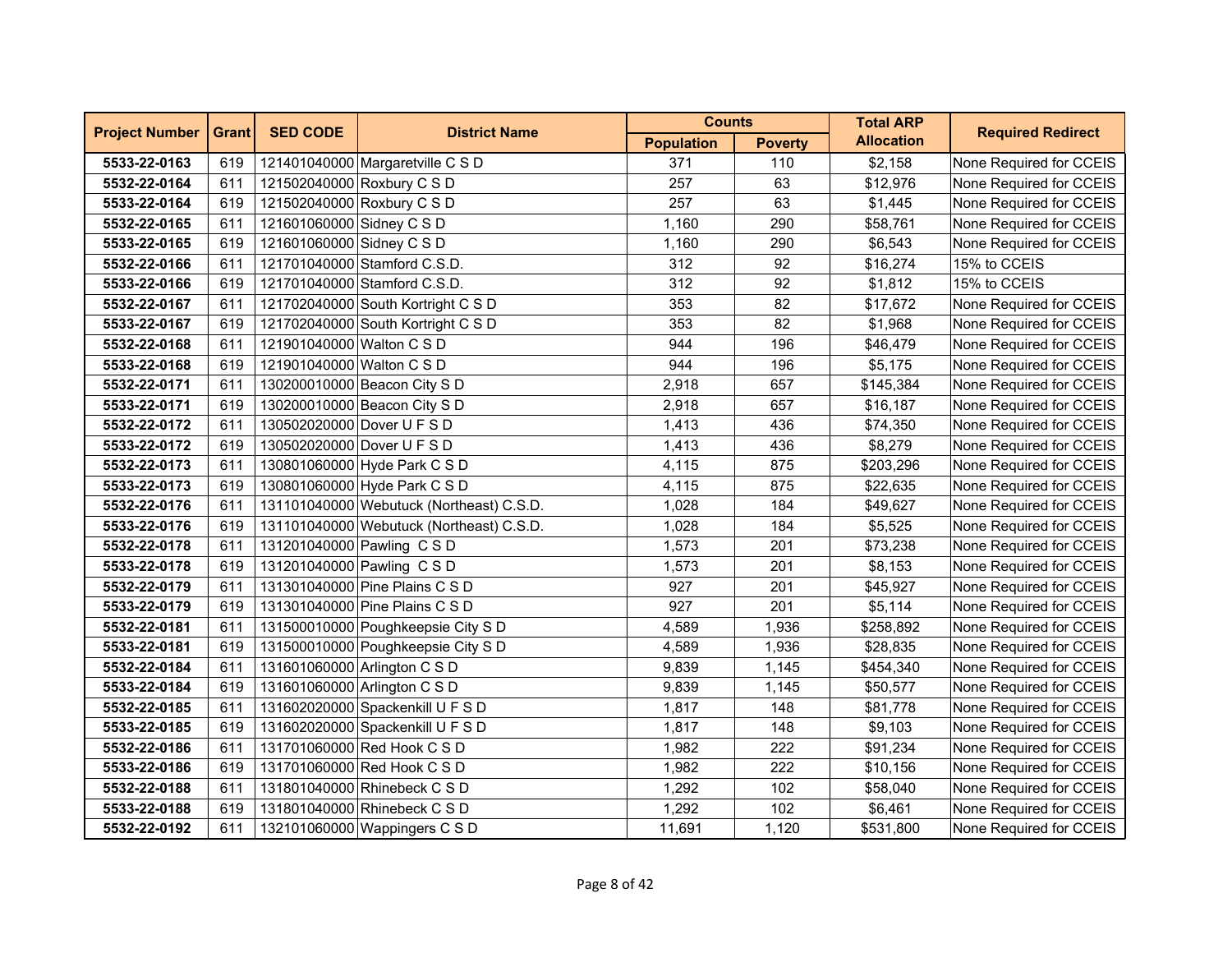| <b>Project Number</b> | <b>Grant</b> | <b>SED CODE</b>               | <b>District Name</b>                          | <b>Counts</b>     |                | <b>Total ARP</b>  | <b>Required Redirect</b> |
|-----------------------|--------------|-------------------------------|-----------------------------------------------|-------------------|----------------|-------------------|--------------------------|
|                       |              |                               |                                               | <b>Population</b> | <b>Poverty</b> | <b>Allocation</b> |                          |
| 5533-22-0192          | 619          |                               | 132101060000 Wappingers C S D                 | 11.691            | 1.120          | \$59,197          | None Required for CCEIS  |
| 5532-22-0193          | 611          |                               | 132201040000 Millbrook C S D                  | 1,230             | 112            | \$55,754          | None Required for CCEIS  |
| 5533-22-0193          | 619          |                               | 132201040000 Millbrook C S D                  | 1,230             | 112            | \$6,206           | None Required for CCEIS  |
| 5532-22-0196          | 611          | 140101060000 Alden C S D      |                                               | 1,769             | 243            | \$82,933          | None Required for CCEIS  |
| 5533-22-0196          | 619          | 140101060000 Alden C S D      |                                               | 1,769             | 243            | \$9,232           | None Required for CCEIS  |
| 5532-22-0197          | 611          |                               | 140201060000 Amherst C S D                    | 4,276             | 559            | \$199,512         | None Required for CCEIS  |
| 5533-22-0197          | 619          | 140201060000 Amherst C S D    |                                               | 4,276             | 559            | \$22,210          | None Required for CCEIS  |
| 5532-22-0198          | 611          |                               | 140203060000 Williamsville C S D              | 11,765            | 791            | \$523,903         | None Required for CCEIS  |
| 5533-22-0198          | 619          |                               | 140203060000 Williamsville C S D              | 11,765            | 791            | \$58,314          | None Required for CCEIS  |
| 5532-22-0200          | 611          |                               | 140207060000 Sweet Home C.S.D.                | 3,734             | 811            | \$185,043         | None Required for CCEIS  |
| 5533-22-0200          | 619          |                               | 140207060000 Sweet Home C.S.D.                | 3,734             | 811            | \$20,603          | None Required for CCEIS  |
| 5532-22-0201          | 611          |                               | 140301030000 East Aurora U F S D              | 2,309             | 108            | \$101,238         | None Required for CCEIS  |
| 5533-22-0201          | 619          |                               | 140301030000 East Aurora U F S D              | 2,309             | 108            | \$11,268          | None Required for CCEIS  |
| 5532-22-0202          | 611          |                               | 140600010000 Buffalo City S D                 | 46,624            | 13,809         | \$2,433,922       | None Required for CCEIS  |
| 5533-22-0202          | 619          |                               | 140600010000 Buffalo City S D                 | 46,624            | 13,809         | \$271,034         | None Required for CCEIS  |
| 5532-22-0214          | 611          |                               | 140701060000 Cheektowaga C S D                | 2,423             | 759            | \$127,874         | None Required for CCEIS  |
| 5533-22-0214          | 619          |                               | 140701060000 Cheektowaga C S D                | 2,423             | 759            | \$14,240          | None Required for CCEIS  |
| 5532-22-0215          | 611          |                               | 140702030000 Cheektowaga-Maryvale U F S D     | 2,347             | 458            | \$114,574         | None Required for CCEIS  |
| 5533-22-0215          | 619          |                               | 140702030000 Cheektowaga-Maryvale U F S D     | 2,347             | 458            | \$12,757          | None Required for CCEIS  |
| 5532-22-0217          | 611          |                               | 140703020000 Cleveland Hill U F S D           | 1,370             | 431            | \$72,364          | None Required for CCEIS  |
| 5533-22-0217          | 619          |                               | 140703020000 Cleveland Hill U F S D           | 1,370             | 431            | \$8,059           | None Required for CCEIS  |
| 5532-22-0218          | 611          |                               | 140707030000 Depew U F S D                    | 2,152             | 511            | \$108,106         | None Required for CCEIS  |
| 5533-22-0218          | 619          |                               | 140707030000 Depew U F S D                    | 2,152             | 511            | \$12,037          | None Required for CCEIS  |
| 5532-22-0219          | 611          |                               | 140709030000 Cheektowaga-Sloan U F S D        | 1,516             | 313            | \$74,583          | None Required for CCEIS  |
| 5533-22-0219          | 619          |                               | 140709030000 Cheektowaga-Sloan U F S D        | 1,516             | 313            | \$8,304           | None Required for CCEIS  |
| 5532-22-0221          | 611          |                               | 140801060000 Clarence C S D                   | 4,616             | 226            | \$202,727         | None Required for CCEIS  |
| 5533-22-0221          | 619          |                               | 140801060000 Clarence C S D                   | 4,616             | 226            | \$22,565          | None Required for CCEIS  |
| 5532-22-0222          | 611          |                               | 141101060000 Springville-Griffith Inst. C S D | 1,891             | 292            | \$89,733          | None Required for CCEIS  |
| 5533-22-0222          | 619          |                               | 141101060000 Springville-Griffith Inst. C S D | 1,891             | 292            | \$9,989           | None Required for CCEIS  |
| 5532-22-0224          | 611          | 141201060000 Eden C S D       |                                               | 1,382             | 168            | \$64,057          | None Required for CCEIS  |
| 5533-22-0224          | 619          | 141201060000 Eden C S D       |                                               | 1,382             | 168            | \$7,131           | None Required for CCEIS  |
| 5532-22-0225          | 611          | 141301060000   Iroquois C S D |                                               | 2,228             | 209            | \$101,198         | None Required for CCEIS  |
| 5533-22-0225          | 619          | 141301060000   Iroquois C S D |                                               | 2,228             | 209            | \$11,265          | None Required for CCEIS  |
| 5532-22-0226          | 611          |                               | 141401060000 Evans-Brant C S D (Lake Shore)   | 2,256             | 627            | \$116,391         | None Required for CCEIS  |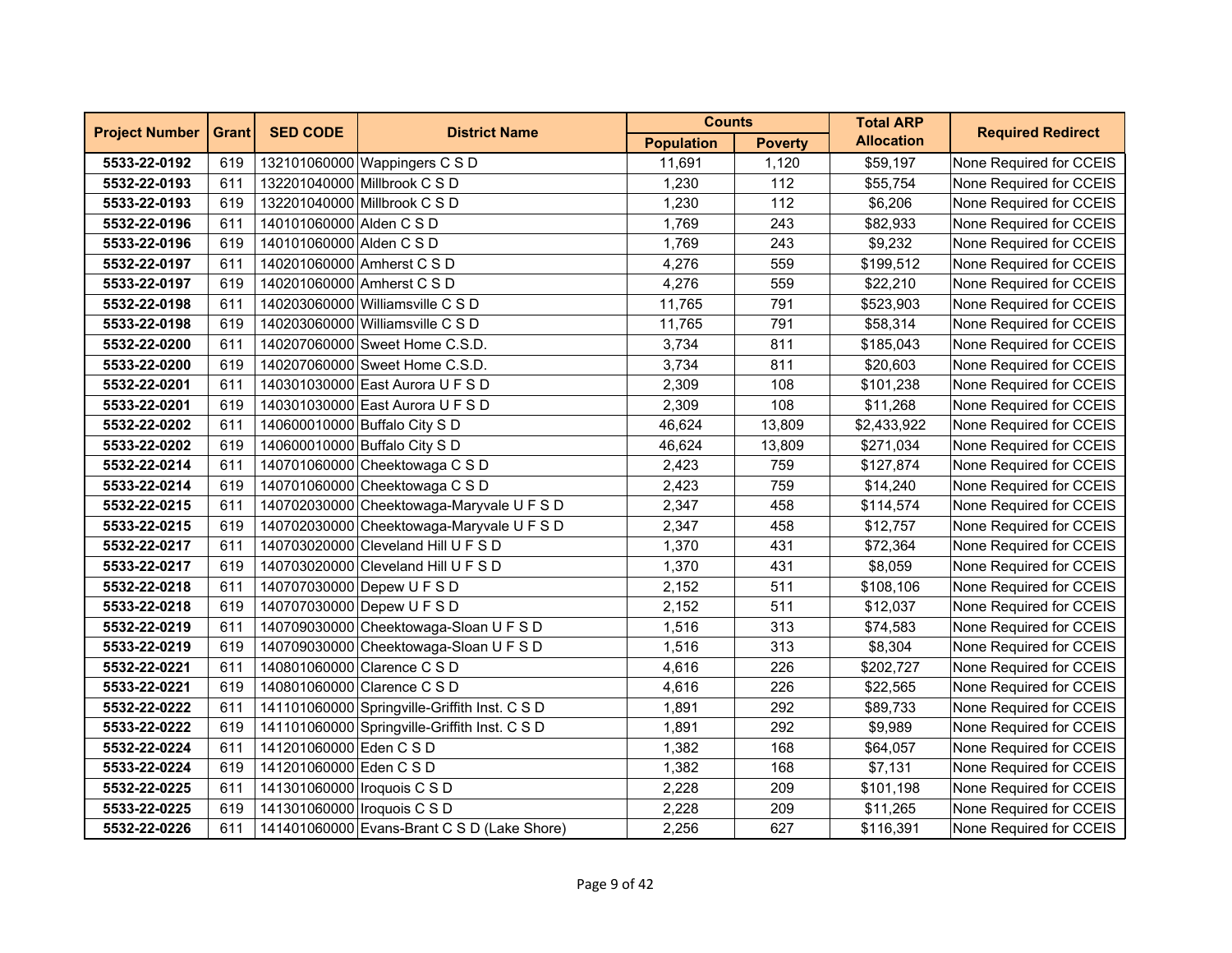| <b>Project Number</b> | <b>Grant</b> | <b>SED CODE</b>             | <b>District Name</b>                        | <b>Counts</b>     |                | <b>Total ARP</b>  | <b>Required Redirect</b> |
|-----------------------|--------------|-----------------------------|---------------------------------------------|-------------------|----------------|-------------------|--------------------------|
|                       |              |                             |                                             | <b>Population</b> | <b>Poverty</b> | <b>Allocation</b> |                          |
| 5533-22-0226          | 619          |                             | 141401060000 Evans-Brant C S D (Lake Shore) | 2,256             | 627            | \$12,961          | None Required for CCEIS  |
| 5532-22-0227          | 611          |                             | 141501060000 Grand Island C S D             | 3,153             | 355            | \$145,198         | None Required for CCEIS  |
| 5533-22-0227          | 619          |                             | 141501060000 Grand Island C S D             | 3,153             | 355            | \$16,163          | None Required for CCEIS  |
| 5532-22-0228          | 611          |                             | 141601060000 Hamburg C S D                  | 3,702             | 439            | \$171,223         | None Required for CCEIS  |
| 5533-22-0228          | 619          |                             | 141601060000 Hamburg C S D                  | 3,702             | 439            | \$19,060          | None Required for CCEIS  |
| 5532-22-0230          | 611          | 141604060000 Frontier C S D |                                             | 5,390             | 781            | \$254,049         | None Required for CCEIS  |
| 5533-22-0230          | 619          | 141604060000 Frontier C S D |                                             | 5,390             | 781            | \$28,282          | None Required for CCEIS  |
| 5532-22-0231          | 611          | 141701040000 Holland C S D  |                                             | 907               | 172            | \$44,110          | None Required for CCEIS  |
| 5533-22-0231          | 619          | 141701040000 Holland C S D  |                                             | 907               | 172            | \$4,912           | None Required for CCEIS  |
| 5532-22-0232          | 611          |                             | 141800010000 Lackawanna City S D            | 3,306             | 863            | \$168,691         | None Required for CCEIS  |
| 5533-22-0232          | 619          |                             | 141800010000 Lackawanna City S D            | 3,306             | 863            | \$18,784          | None Required for CCEIS  |
| 5532-22-0235          | 611          |                             | 141901060000 Lancaster C S D                | 6,535             | 548            | \$294,648         | None Required for CCEIS  |
| 5533-22-0235          | 619          |                             | 141901060000 Lancaster C S D                | 6,535             | 548            | \$32,798          | None Required for CCEIS  |
| 5532-22-0236          | 611          | 142101040000 Akron C S D    |                                             | 1,457             | 280            | \$70,982          | None Required for CCEIS  |
| 5533-22-0236          | 619          | 142101040000 Akron C S D    |                                             | 1,457             | 280            | \$7,903           | None Required for CCEIS  |
| 5532-22-0237          | 611          |                             | 142201040000 North Collins C S D            | 572               | 117            | \$28,104          | None Required for CCEIS  |
| 5533-22-0237          | 619          |                             | 142201040000 North Collins C S D            | 572               | 117            | \$3,129           | None Required for CCEIS  |
| 5532-22-0238          | 611          |                             | 142301060000 Orchard Park C S D             | 5,337             | 348            | \$237,297         | None Required for CCEIS  |
| 5533-22-0238          | 619          |                             | 142301060000 Orchard Park C S D             | 5,337             | 348            | \$26,413          | None Required for CCEIS  |
| 5532-22-0239          | 611          |                             | 142500010000 Tonawanda City S D             | 1,864             | 485            | \$95,059          | None Required for CCEIS  |
| 5533-22-0239          | 619          |                             | 142500010000 Tonawanda City S D             | 1,864             | 485            | \$10,585          | None Required for CCEIS  |
| 5532-22-0241          | 611          |                             | 142601030000 Kenmore U F S D                | 10,083            | 1,918          | \$490,561         | None Required for CCEIS  |
| 5533-22-0241          | 619          |                             | 142601030000 Kenmore U F S D                | 10,083            | 1,918          | \$54,617          | None Required for CCEIS  |
| 5532-22-0243          | 611          |                             | 142801060000 West Seneca C S D              | 7,092             | 1,279          | \$342,695         | 15% to CCEIS             |
| 5533-22-0243          | 619          |                             | 142801060000 West Seneca C S D              | 7,092             | 1,279          | \$38,154          | 15% to CCEIS             |
| 5532-22-0246          | 611          |                             | 150203040000 Crown Point C S D              | 306               | 102            | \$16,355          | None Required for CCEIS  |
| 5533-22-0246          | 619          |                             | 150203040000 Crown Point C S D              | 306               | 102            | \$1,822           | None Required for CCEIS  |
| 5532-22-0248          | 611          | 150601040000 Keene C S D    |                                             | 159               | 32             | \$7,794           | None Required for CCEIS  |
| 5533-22-0248          | 619          | 150601040000 Keene C S D    |                                             | 159               | 32             | \$868             | None Required for CCEIS  |
| 5532-22-0249          | 611          | 150801040000 Minerva C S D  |                                             | 103               | 34             | \$5,494           | None Required for CCEIS  |
| 5533-22-0249          | 619          | 150801040000 Minerva C S D  |                                             | 103               | 34             | \$612             | None Required for CCEIS  |
| 5532-22-0250          | 611          | 150901040000 Moriah C S D   |                                             | 685               | 190            | \$35,327          | None Required for CCEIS  |
| 5533-22-0250          | 619          | 150901040000 Moriah C S D   |                                             | 685               | 190            | \$3,934           | None Required for CCEIS  |
| 5532-22-0252          | 611          |                             | 151001040000 Newcomb C S D                  | 68                | 13             | \$3,311           | None Required for CCEIS  |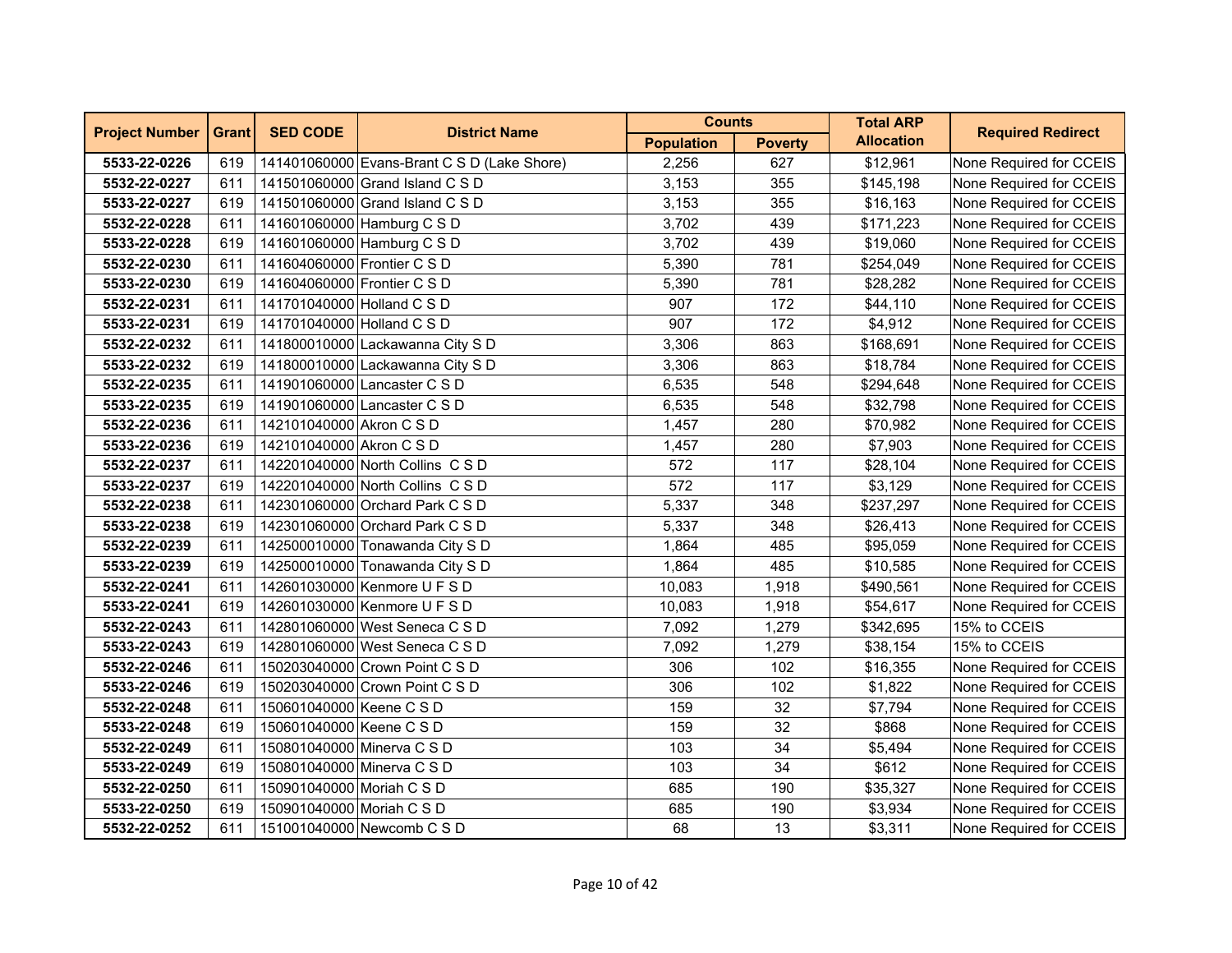| <b>Project Number</b> | <b>Grant</b> | <b>SED CODE</b>           | <b>District Name</b>                | <b>Counts</b>     |                | <b>Total ARP</b>  | <b>Required Redirect</b> |
|-----------------------|--------------|---------------------------|-------------------------------------|-------------------|----------------|-------------------|--------------------------|
|                       |              |                           |                                     | <b>Population</b> | <b>Poverty</b> | <b>Allocation</b> |                          |
| 5533-22-0252          | 619          |                           | 151001040000 Newcomb C S D          | 68                | 13             | \$369             | None Required for CCEIS  |
| 5532-22-0253          | 611          |                           | 151102040000 Lake Placid C S D      | 984               | 116            | \$45,488          | None Required for CCEIS  |
| 5533-22-0253          | 619          |                           | 151102040000 Lake Placid C S D      | 984               | 116            | \$5,064           | None Required for CCEIS  |
| 5532-22-0254          | 611          |                           | 151401040000 Schroon Lake C S D     | 291               | 82             | \$15,051          | None Required for CCEIS  |
| 5533-22-0254          | 619          |                           | 151401040000 Schroon Lake C S D     | 291               | 82             | \$1,676           | None Required for CCEIS  |
| 5532-22-0255          | 611          |                           | 151501060000 Ticonderoga C.S.D.     | 799               | 188            | \$40,080          | None Required for CCEIS  |
| 5533-22-0255          | 619          |                           | 151501060000 Ticonderoga C.S.D.     | 799               | 188            | \$4,462           | None Required for CCEIS  |
| 5532-22-0257          | 611          |                           | 151701040000 Willsboro C S D        | 272               | 67             | \$13,744          | None Required for CCEIS  |
| 5533-22-0257          | 619          |                           | 151701040000 Willsboro C S D        | 272               | 67             | \$1,531           | None Required for CCEIS  |
| 5532-22-0247          | 611          |                           | 151801040000 Boquet Valley C S D    | 440               | 83             | \$21,384          | None Required for CCEIS  |
| 5533-22-0247          | 619          |                           | 151801040000 Boquet Valley C S D    | 440               | 83             | \$2,381           | None Required for CCEIS  |
| 5532-22-0258          | 611          |                           | 160101060000 Tupper Lake C.S.D.     | 734               | 213            | \$38,170          | None Required for CCEIS  |
| 5533-22-0258          | 619          |                           | 160101060000 Tupper Lake C.S.D.     | 734               | 213            | \$4,251           | None Required for CCEIS  |
| 5532-22-0260          | 611          |                           | 160801040000 Chateaugay C S D       | 475               | 121            | \$24,137          | None Required for CCEIS  |
| 5533-22-0260          | 619          |                           | 160801040000 Chateaugay C S D       | 475               | 121            | \$2,688           | None Required for CCEIS  |
| 5532-22-0261          | 611          |                           | 161201040000 Salmon River C S D     | 1,411             | 565            | \$78,588          | None Required for CCEIS  |
| 5533-22-0261          | 619          |                           | 161201040000 Salmon River C S D     | 1,411             | 565            | \$8,753           | None Required for CCEIS  |
| 5532-22-0262          | 611          |                           | 161401060000 Saranac Lake C S D     | 1,278             | 283            | \$63,515          | None Required for CCEIS  |
| 5533-22-0262          | 619          |                           | 161401060000 Saranac Lake C S D     | 1,278             | 283            | \$7,072           | None Required for CCEIS  |
| 5532-22-0263          | 611          | 161501060000 Malone C S D |                                     | 2,271             | 648            | \$117,728         | None Required for CCEIS  |
| 5533-22-0263          | 619          | 161501060000 Malone C S D |                                     | 2,271             | 648            | \$13,109          | None Required for CCEIS  |
| 5532-22-0264          | 611          |                           | 161601040000 Brushton- Moira C S D  | 822               | 267            | \$43,700          | None Required for CCEIS  |
| 5533-22-0264          | 619          |                           | 161601040000 Brushton- Moira C S D  | 822               | 267            | \$4,867           | None Required for CCEIS  |
| 5532-22-0265          | 611          |                           | 161801040000 St. Regis Falls C.S.D. | 296               | 80             | \$15,195          | None Required for CCEIS  |
| 5533-22-0265          | 619          |                           | 161801040000 St. Regis Falls C.S.D. | 296               | 80             | \$1,692           | None Required for CCEIS  |
| 5532-22-0267          | 611          |                           | 170301020000 Wheelerville U F S D   | 122               | 50             | \$6,834           | None Required for CCEIS  |
| 5533-22-0267          | 619          |                           | 170301020000 Wheelerville U F S D   | 122               | 50             | \$761             | None Required for CCEIS  |
| 5532-22-0268          | 611          |                           | 170500010000 Gloversville City S D  | 2,720             | 897            | \$145,056         | None Required for CCEIS  |
| 5533-22-0268          | 619          |                           | 170500010000 Gloversville City S D  | 2,720             | 897            | \$16,154          | None Required for CCEIS  |
| 5532-22-0269          | 611          |                           | 170600010000 Johnstown City S D     | 1,664             | 398            | \$83,688          | None Required for CCEIS  |
| 5533-22-0269          | 619          |                           | 170600010000 Johnstown City S D     | 1,664             | 398            | \$9,318           | None Required for CCEIS  |
| 5532-22-0271          | 611          |                           | 170801040000 Mayfield CSD           | 907               | 224            | \$45,853          | None Required for CCEIS  |
| 5533-22-0271          | 619          |                           | 170801040000 Mayfield CSD           | 907               | 224            | \$5,106           | None Required for CCEIS  |
| 5532-22-0272          | 611          |                           | 170901040000 Northville C S D       | 460               | 83             | \$22,230          | None Required for CCEIS  |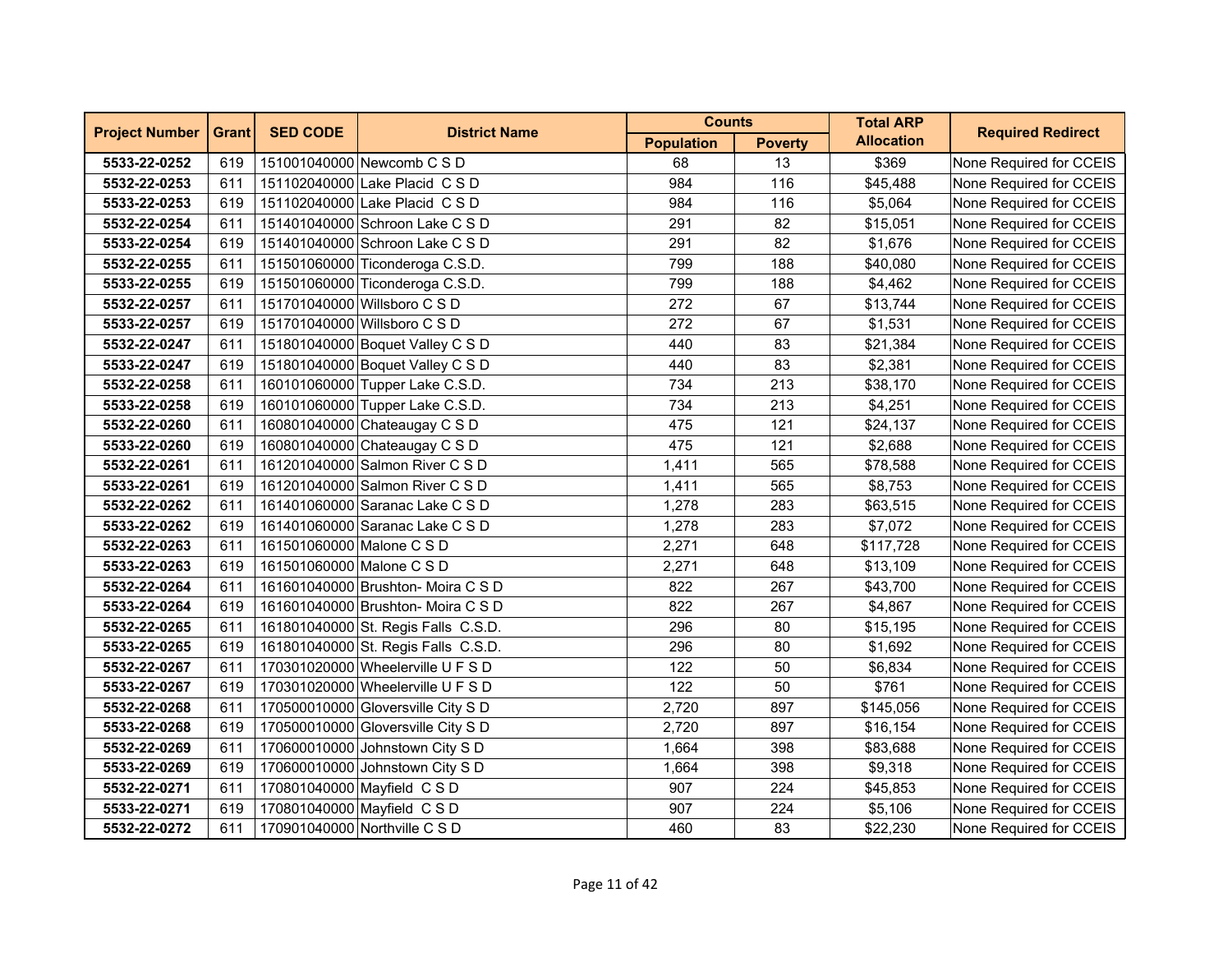| <b>Project Number</b> | <b>Grant</b> | <b>SED CODE</b>             | <b>District Name</b>                      | <b>Counts</b>     |                | <b>Total ARP</b>  | <b>Required Redirect</b> |
|-----------------------|--------------|-----------------------------|-------------------------------------------|-------------------|----------------|-------------------|--------------------------|
|                       |              |                             |                                           | <b>Population</b> | <b>Poverty</b> | <b>Allocation</b> |                          |
| 5533-22-0272          | 619          |                             | 170901040000 Northville C S D             | 460               | 83             | \$2,475           | None Required for CCEIS  |
| 5532-22-0274          | 611          |                             | 171102040000 Broadalbin-Perth C S D       | 1,813             | 356            | \$88,580          | None Required for CCEIS  |
| 5533-22-0274          | 619          |                             | 171102040000 Broadalbin-Perth C S D       | 1,813             | 356            | \$9,862           | None Required for CCEIS  |
| 5532-22-0275          | 611          |                             | 180202040000 Alexander C S D              | 835               | 167            | \$40,899          | None Required for CCEIS  |
| 5533-22-0275          | 619          |                             | 180202040000 Alexander C S D              | 835               | 167            | \$4,554           | None Required for CCEIS  |
| 5532-22-0276          | 611          |                             | 180300010000 Batavia City S D             | 2,613             | 765            | \$136,108         | None Required for CCEIS  |
| 5533-22-0276          | 619          |                             | 180300010000 Batavia City S D             | 2,613             | 765            | \$15,156          | None Required for CCEIS  |
| 5532-22-0277          | 611          |                             | 180300877197 NYS School for the Blind     | 48                | 48             | \$3,638           | None Required for CCEIS  |
| 5533-22-0277          | 619          |                             | 180300877197 NYS School for the Blind     | 48                | 48             | \$406             | None Required for CCEIS  |
| 5532-22-0278          | 611          |                             | 180701040000 Byron-Bergen C S D           | 896               | 210            | \$44,919          | None Required for CCEIS  |
| 5533-22-0278          | 619          |                             | 180701040000 Byron-Bergen C S D           | 896               | 210            | \$5,002           | None Required for CCEIS  |
| 5532-22-0279          | 611          | 180901040000 Elba C S D     |                                           | 395               | 80             | \$19,381          | None Required for CCEIS  |
| 5533-22-0279          | 619          | 180901040000 Elba C S D     |                                           | 395               | 80             | \$2,158           | None Required for CCEIS  |
| 5532-22-0280          | 611          | 181001060000 Le Roy C S D   |                                           | 1,264             | 255            | \$61,985          | None Required for CCEIS  |
| 5533-22-0280          | 619          | 181001060000 Le Roy C S D   |                                           | 1,264             | 255            | \$6,901           | None Required for CCEIS  |
| 5532-22-0281          | 611          |                             | 181101040000 Oakfield Alabama C S D       | 805               | 201            | \$40,769          | None Required for CCEIS  |
| 5533-22-0281          | 619          |                             | 181101040000 Oakfield Alabama C S D       | 805               | 201            | \$4,540           | None Required for CCEIS  |
| 5532-22-0282          | 611          | 181201040000 Pavilion C S D |                                           | 673               | 169            | \$34,117          | None Required for CCEIS  |
| 5533-22-0282          | 619          | 181201040000 Pavilion C S D |                                           | 673               | 169            | \$3,799           | None Required for CCEIS  |
| 5532-22-0283          | 611          |                             | 181302040000 Pembroke C S D               | 956               | 200            | \$47,120          | None Required for CCEIS  |
| 5533-22-0283          | 619          |                             | 181302040000 Pembroke C S D               | 956               | 200            | \$5,246           | None Required for CCEIS  |
| 5532-22-0285          | 611          |                             | 190301040000 Cairo-Durham C S D           | 1,271             | 337            | \$65,029          | None Required for CCEIS  |
| 5533-22-0285          | 619          |                             | 190301040000 Cairo-Durham C S D           | 1,271             | 337            | \$7,241           | None Required for CCEIS  |
| 5532-22-0287          | 611          | 190401060000 Catskill C S D |                                           | 1,474             | 376            | \$74,918          | None Required for CCEIS  |
| 5533-22-0287          | 619          | 190401060000 Catskill C S D |                                           | 1,474             | 376            | \$8,342           | None Required for CCEIS  |
| 5532-22-0288          | 611          |                             | 190501040000 Coxsackie-Athens C S D       | 1,342             | 252            | \$65,181          | None Required for CCEIS  |
| 5533-22-0288          | 619          |                             | 190501040000 Coxsackie-Athens C S D       | 1,342             | 252            | \$7,257           | None Required for CCEIS  |
| 5532-22-0289          | 611          |                             | 190701040000 Greenville C S D             | 1,224             | 164            | \$57,244          | None Required for CCEIS  |
| 5533-22-0289          | 619          |                             | 190701040000 Greenville C S D             | 1,224             | 164            | \$6,373           | None Required for CCEIS  |
| 5532-22-0290          | 611          |                             | 190901040000 Hunter-Tannersville C S D    | 384               | 108            | \$19,854          | None Required for CCEIS  |
| 5533-22-0290          | 619          |                             | 190901040000 Hunter-Tannersville C S D    | 384               | 108            | \$2,211           | None Required for CCEIS  |
| 5532-22-0291          | 611          |                             | 191401040000 Windham-Ashland-Jewett C S D | 325               | 87             | \$16,656          | None Required for CCEIS  |
| 5533-22-0291          | 619          |                             | 191401040000 Windham-Ashland-Jewett C S D | 325               | 87             | \$1,854           | None Required for CCEIS  |
| 5532-22-0293          | 611          |                             | 200101080000 Piseco Comn S D              |                   |                | \$0               | None Required for CCEIS  |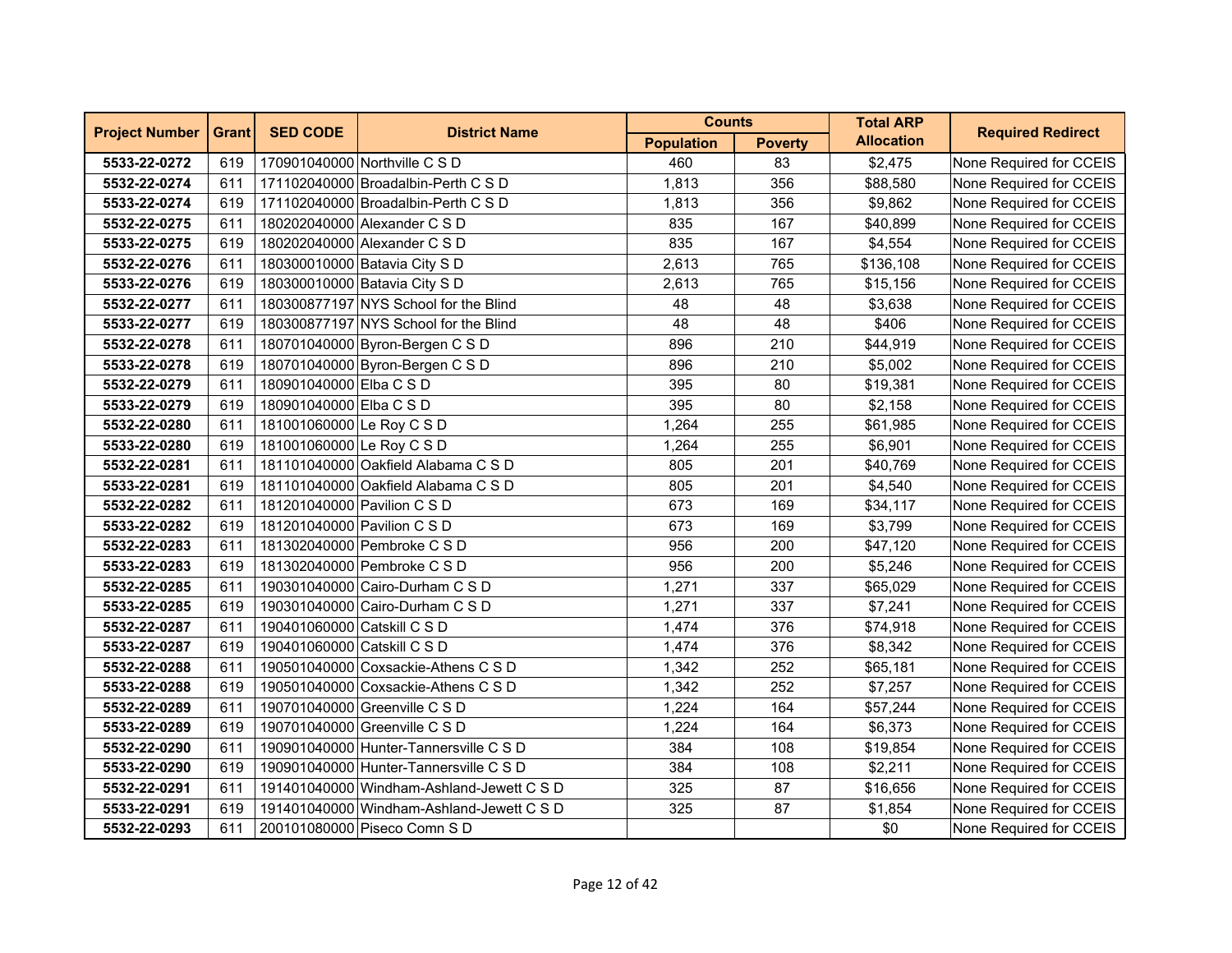| <b>Project Number</b> | <b>Grant</b> | <b>SED CODE</b>           | <b>District Name</b>                              | <b>Counts</b>     |                | <b>Total ARP</b>  | <b>Required Redirect</b> |
|-----------------------|--------------|---------------------------|---------------------------------------------------|-------------------|----------------|-------------------|--------------------------|
|                       |              |                           |                                                   | <b>Population</b> | <b>Poverty</b> | <b>Allocation</b> |                          |
| 5533-22-0293          | 619          |                           | 200101080000 Piseco Comn S D                      |                   |                | \$0               | None Required for CCEIS  |
| 5532-22-0294          | 611          |                           | 200401040000 Indian Lake C S D                    | 118               | 26             | \$5,860           | None Required for CCEIS  |
| 5533-22-0294          | 619          |                           | 200401040000 Indian Lake C S D                    | 118               | 26             | \$652             | None Required for CCEIS  |
| 5532-22-0295          | 611          |                           | 200501080000 Inlet Comm S D                       | 0                 |                | \$0               | None Required for CCEIS  |
| 5533-22-0295          | 619          |                           | 200501080000 Inlet Comm S D                       | 0                 |                | \$0               | None Required for CCEIS  |
| 5532-22-0296          | 611          |                           | 200601040000 Lake Pleasant C S D                  | 79                | 21             | \$4,044           | None Required for CCEIS  |
| 5533-22-0296          | 619          |                           | 200601040000 Lake Pleasant C S D                  | 79                | 21             | \$451             | None Required for CCEIS  |
| 5532-22-0297          | 611          |                           | 200701040000 Long Lake C S D                      | 62                | 17             | \$3,191           | None Required for CCEIS  |
| 5533-22-0297          | 619          |                           | 200701040000 Long Lake C S D                      | 62                | 17             | \$356             | None Required for CCEIS  |
| 5532-22-0299          | 611          | 200901040000 Wells C S D  |                                                   | 143               | 30             | \$7,051           | None Required for CCEIS  |
| 5533-22-0299          | 619          | 200901040000 Wells C S D  |                                                   | 143               | 30             | \$785             | None Required for CCEIS  |
| 5532-22-0301          | 611          |                           | 210302040000 West Canada Valley C S D             | 708               | 150            | \$34,959          | None Required for CCEIS  |
| 5533-22-0301          | 619          |                           | 210302040000 West Canada Valley C S D             | 708               | 150            | \$3,892           | None Required for CCEIS  |
| 5532-22-0302          | 611          |                           | 210402060000 Frankfort Schuyler C S D             | 955               | 235            | \$48,251          | None Required for CCEIS  |
| 5533-22-0302          | 619          |                           | 210402060000 Frankfort Schuyler C S D             | 955               | 235            | \$5,372           | None Required for CCEIS  |
| 5532-22-0305          | 611          |                           | 210601060000 Herkimer C S D                       | 1,189             | 400            | \$63,673          | None Required for CCEIS  |
| 5533-22-0305          | 619          |                           | 210601060000 Herkimer C S D                       | 1,189             | 400            | \$7,091           | None Required for CCEIS  |
| 5532-22-0306          | 611          |                           | 210800050000 Little Falls City S D                | 1,136             | 328            | \$59,019          | None Required for CCEIS  |
| 5533-22-0306          | 619          |                           | 210800050000 Little Falls City S D                | 1,136             | 328            | \$6,572           | None Required for CCEIS  |
| 5532-22-0308          | 611          |                           | 211003040000 Dolgeville C S D                     | 881               | 290            | \$46,965          | None Required for CCEIS  |
| 5533-22-0308          | 619          |                           | 211003040000 Dolgeville C S D                     | 881               | 290            | \$5,230           | None Required for CCEIS  |
| 5532-22-0309          | 611          | 211103040000 Poland C S D |                                                   | 543               | 138            | \$27,582          | None Required for CCEIS  |
| 5533-22-0309          | 619          | 211103040000 Poland C S D |                                                   | 543               | 138            | \$3,071           | None Required for CCEIS  |
| 5532-22-0310          | 611          |                           | 211701040000 Van Hornesville-Owen D. Young C S D  | 196               | 65             | \$10,464          | None Required for CCEIS  |
| 5533-22-0310          | 619          |                           | 211701040000 Van Hornesville-Owen D. Young C S D  | 196               | 65             | \$1,165           | None Required for CCEIS  |
| 5532-22-0311          | 611          |                           | 211901020000 Town Of Webb U F S D                 | 267               | 58             | \$13,232          | None Required for CCEIS  |
| 5533-22-0311          | 619          |                           | 211901020000 Town Of Webb U F S D                 | 267               | 58             | \$1,473           | None Required for CCEIS  |
| 5532-22-0312          | 611          |                           | 212001040000 Bridgewater-West Windfield C S D     | 1,114             | 284            | \$56,615          | None Required for CCEIS  |
| 5533-22-0312          | 619          |                           | 212001040000 Bridgewater-West Windfield C S D     | 1,114             | 284            | \$6,304           | None Required for CCEIS  |
| 5532-22-0303          | 611          |                           | 212101040000 Ilion-Mohawk Central School District | 2,242             | 697            | \$118,144         | None Required for CCEIS  |
| 5533-22-0303          | 619          |                           | 212101040000 Ilion-Mohawk Central School District | 2,242             | 697            | \$13,157          | None Required for CCEIS  |
| 5532-22-0314          | 611          |                           | 220101040000 South Jefferson C S D                | 1,884             | 469            | \$95,369          | None Required for CCEIS  |
| 5533-22-0314          | 619          |                           | 220101040000 South Jefferson C S D                | 1,884             | 469            | \$10,619          | None Required for CCEIS  |
| 5532-22-0315          | 611          |                           | 220202040000 Alexandria C S D                     | 485               | 95             | \$23,689          | None Required for CCEIS  |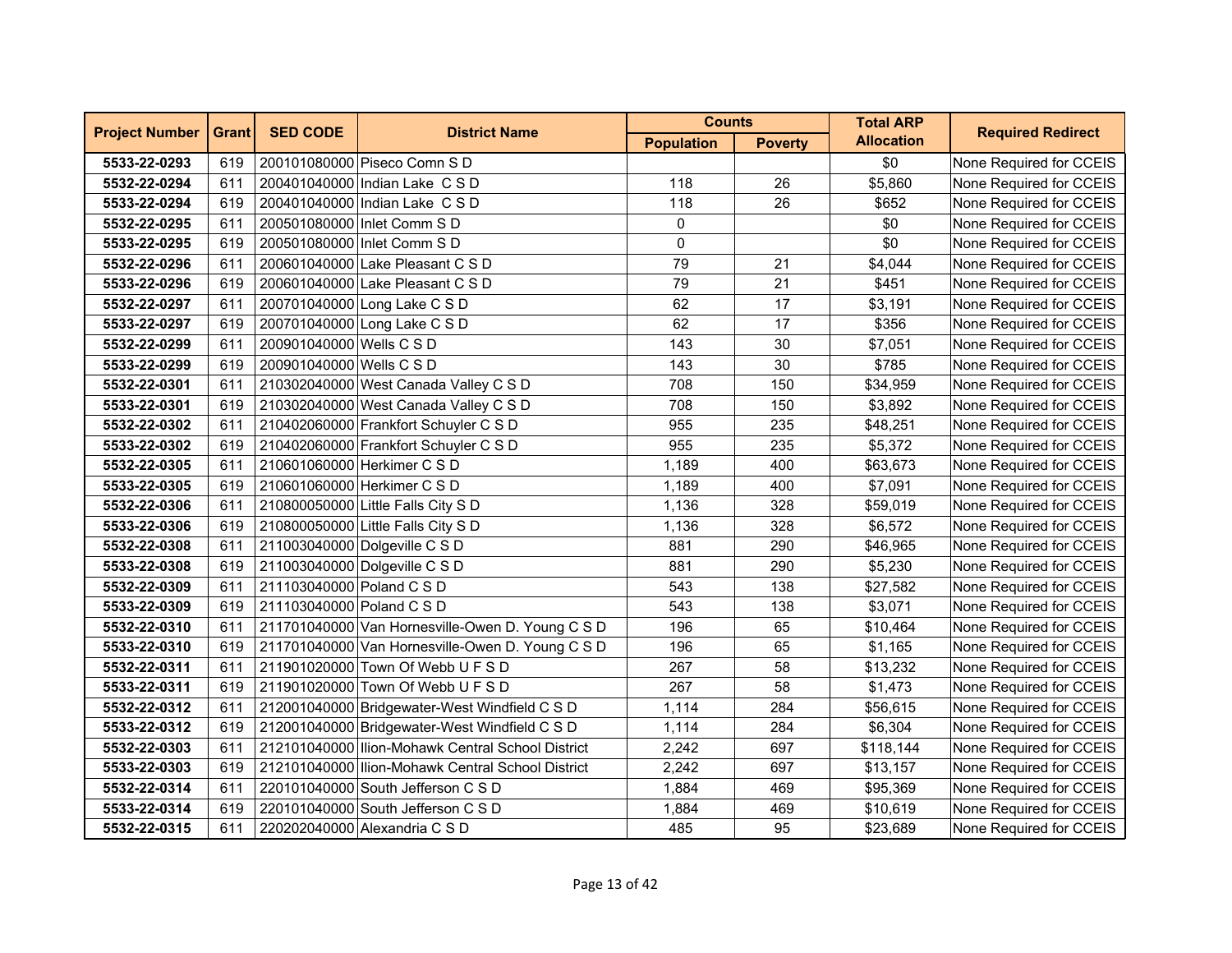| <b>Project Number</b> | <b>Grant</b> | <b>SED CODE</b>         | <b>District Name</b>                    | <b>Counts</b>     |                | <b>Total ARP</b>  | <b>Required Redirect</b> |
|-----------------------|--------------|-------------------------|-----------------------------------------|-------------------|----------------|-------------------|--------------------------|
|                       |              |                         |                                         | <b>Population</b> | <b>Poverty</b> | <b>Allocation</b> |                          |
| 5533-22-0315          | 619          |                         | 220202040000 Alexandria C S D           | 485               | 95             | \$2,637           | None Required for CCEIS  |
| 5532-22-0316          | 611          |                         | 220301060000 Indian River C S D         | 3,726             | 1,165          | \$196,568         | None Required for CCEIS  |
| 5533-22-0316          | 619          |                         | 220301060000 Indian River C S D         | 3,726             | 1,165          | \$21,890          | None Required for CCEIS  |
| 5532-22-0317          | 611          |                         | 220401040000 General Brown C S D        | 1,480             | 183            | \$68,704          | None Required for CCEIS  |
| 5533-22-0317          | 619          |                         | 220401040000 General Brown C S D        | 1,480             | 183            | \$7,649           | None Required for CCEIS  |
| 5532-22-0318          | 611          |                         | 220701040000 Thousand Islands C.S.D.    | 905               | 229            | \$45,935          | None Required for CCEIS  |
| 5533-22-0318          | 619          |                         | 220701040000 Thousand Islands C.S.D.    | 905               | 229            | \$5,115           | None Required for CCEIS  |
| 5532-22-0319          | 611          |                         | 220909040000 Belleville Henderson C S D | 493               | 164            | \$26,339          | None Required for CCEIS  |
| 5533-22-0319          | 619          |                         | 220909040000 Belleville Henderson C S D | 493               | 164            | \$2,934           | None Required for CCEIS  |
| 5532-22-0320          | 611          |                         | 221001040000 Sackets Harbor C S D       | 445               | 76             | \$21,360          | None Required for CCEIS  |
| 5533-22-0320          | 619          |                         | 221001040000 Sackets Harbor C S D       | 445               | 76             | \$2,378           | None Required for CCEIS  |
| 5532-22-0321          | 611          | 221301040000 Lyme C S D |                                         | 365               | 98             | \$18,715          | None Required for CCEIS  |
| 5533-22-0321          | 619          | 221301040000 Lyme C S D |                                         | 365               | 98             | \$2,084           | None Required for CCEIS  |
| 5532-22-0322          | 611          |                         | 221401040000 La Fargeville C S D        | 510               | 158            | \$26,856          | None Required for CCEIS  |
| 5533-22-0322          | 619          |                         | 221401040000 La Fargeville C S D        | 510               | 158            | \$2,991           | None Required for CCEIS  |
| 5532-22-0323          | 611          |                         | 222000010000 Watertown City S D         | 4,592             | 1,557          | \$246,318         | None Required for CCEIS  |
| 5533-22-0323          | 619          |                         | 222000010000 Watertown City S D         | 4,592             | 1,557          | \$27,431          | None Required for CCEIS  |
| 5532-22-0325          | 611          |                         | 222201060000 Carthage C S D             | 3,299             | 882            | \$169,031         | None Required for CCEIS  |
| 5533-22-0325          | 619          |                         | 222201060000 Carthage C S D             | 3,299             | 882            | \$18,822          | None Required for CCEIS  |
| 5532-22-0327          | 611          |                         | 230201040000 Copenhagen C S D           | 416               | 114            | \$21,407          | None Required for CCEIS  |
| 5533-22-0327          | 619          |                         | 230201040000 Copenhagen C S D           | 416               | 114            | \$2,384           | None Required for CCEIS  |
| 5532-22-0328          | 611          |                         | 230301040000 Harrisville C S D          | 343               | 89             | \$17,484          | None Required for CCEIS  |
| 5533-22-0328          | 619          |                         | 230301040000 Harrisville C S D          | 343               | 89             | \$1,947           | None Required for CCEIS  |
| 5532-22-0329          | 611          |                         | 230901040000 Lowville ACAD & C S D      | 1,453             | 336            | \$72,689          | None Required for CCEIS  |
| 5533-22-0329          | 619          |                         | 230901040000 Lowville ACAD & C S D      | 1,453             | 336            | \$8,094           | None Required for CCEIS  |
| 5532-22-0331          | 611          |                         | 231101040000 South Lewis C S D          | 1,033             | 350            | \$55,402          | None Required for CCEIS  |
| 5533-22-0331          | 619          |                         | 231101040000 South Lewis C S D          | 1,033             | 350            | \$6,169           | None Required for CCEIS  |
| 5532-22-0332          | 611          |                         | 231301040000 Beaver River C S D         | 1,000             | 220            | \$49,650          | None Required for CCEIS  |
| 5533-22-0332          | 619          |                         | 231301040000 Beaver River C S D         | 1,000             | 220            | \$5,528           | None Required for CCEIS  |
| 5532-22-0333          | 611          | 240101040000 Avon C S D |                                         | 1,122             | 187            | \$53,702          | None Required for CCEIS  |
| 5533-22-0333          | 619          | 240101040000 Avon C S D |                                         | 1,122             | 187            | \$5,979           | None Required for CCEIS  |
| 5532-22-0334          | 611          |                         | 240201040000 Caledonia-Mumford C S D    | 824               | 144            | \$39,663          | None Required for CCEIS  |
| 5533-22-0334          | 619          |                         | 240201040000 Caledonia-Mumford C S D    | 824               | 144            | \$4,416           | None Required for CCEIS  |
| 5532-22-0335          | 611          |                         | 240401040000 Geneseo C S D              | 965               | 186            | \$47,031          | None Required for CCEIS  |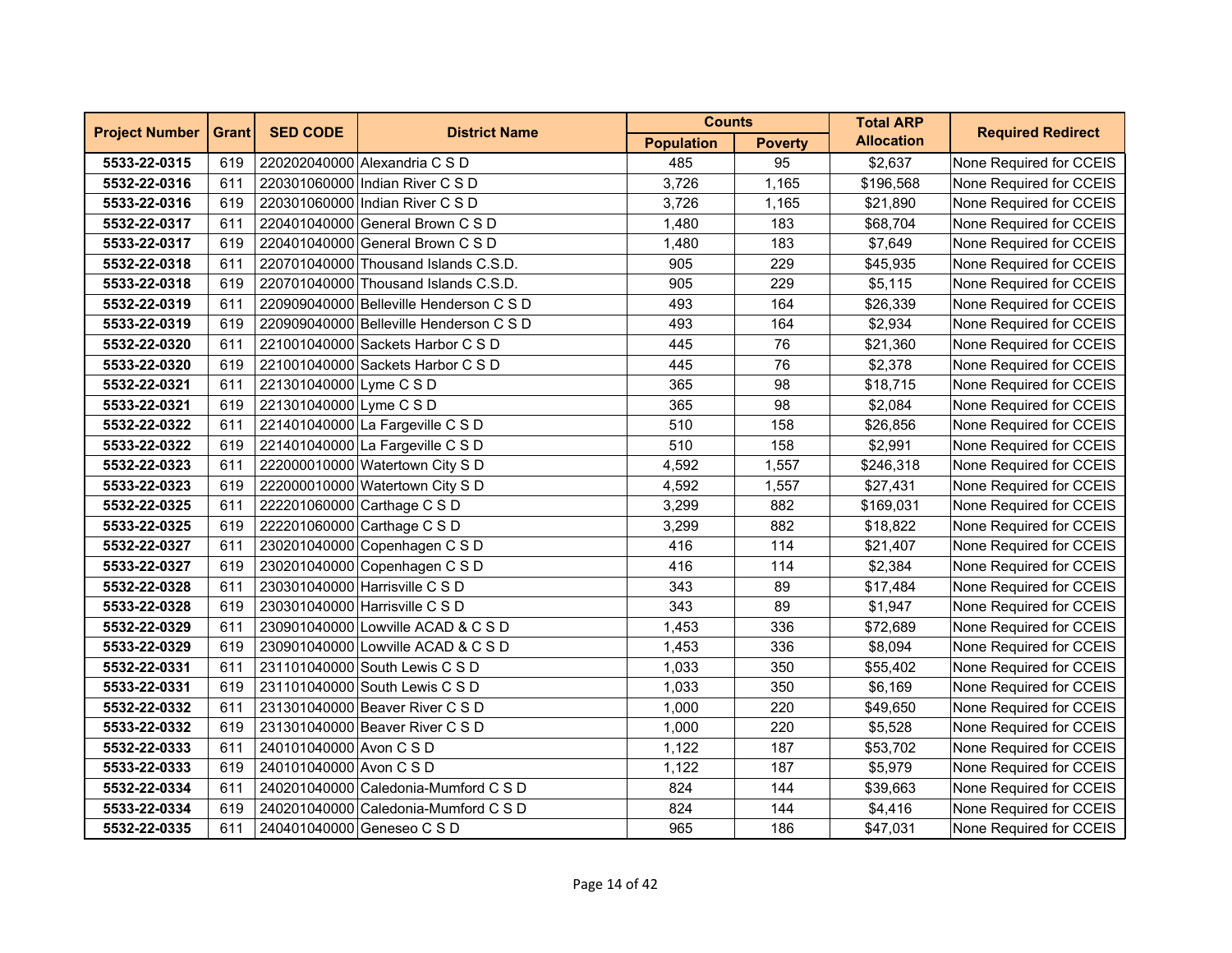| <b>Project Number</b> | <b>Grant</b> | <b>SED CODE</b>             | <b>District Name</b>                       | <b>Counts</b>     |                | <b>Total ARP</b>  | <b>Required Redirect</b> |
|-----------------------|--------------|-----------------------------|--------------------------------------------|-------------------|----------------|-------------------|--------------------------|
|                       |              |                             |                                            | <b>Population</b> | <b>Poverty</b> | <b>Allocation</b> |                          |
| 5533-22-0335          | 619          |                             | 240401040000 Geneseo C S D                 | 965               | 186            | \$5,236           | None Required for CCEIS  |
| 5532-22-0337          | 611          | 240801060000 Livonia C S D  |                                            | 1,514             | 294            | \$73,861          | None Required for CCEIS  |
| 5533-22-0337          | 619          | 240801060000 Livonia C S D  |                                            | 1,514             | 294            | \$8,224           | None Required for CCEIS  |
| 5532-22-0338          | 611          |                             | 240901040000 Mount Morris C S D            | 579               | 175            | \$30,344          | None Required for CCEIS  |
| 5533-22-0338          | 619          |                             | 240901040000 Mount Morris C S D            | 579               | 175            | \$3,379           | None Required for CCEIS  |
| 5532-22-0339          | 611          |                             | 241001060000 Dansville C S D               | 1,435             | 370            | \$73,068          | None Required for CCEIS  |
| 5533-22-0339          | 619          |                             | 241001060000 Dansville C S D               | 1,435             | 370            | \$8,136           | None Required for CCEIS  |
| 5532-22-0340          | 611          |                             | 241101040000 Dalton-Nunda C S D (Keshequa) | 647               | 152            | \$32,448          | None Required for CCEIS  |
| 5533-22-0340          | 619          |                             | 241101040000 Dalton-Nunda C S D (Keshequa) | 647               | 152            | \$3,613           | None Required for CCEIS  |
| 5532-22-0341          | 611          | 241701040000 York C S D     |                                            | 734               | 160            | \$36,394          | None Required for CCEIS  |
| 5533-22-0341          | 619          | 241701040000 York C S D     |                                            | 734               | 160            | \$4,053           | None Required for CCEIS  |
| 5532-22-0343          | 611          |                             | 250109040000 Brookfield C S D              | 228               | 73             | \$12,085          | None Required for CCEIS  |
| 5533-22-0343          | 619          |                             | 250109040000 Brookfield C S D              | 228               | 73             | \$1,346           | None Required for CCEIS  |
| 5532-22-0344          | 611          |                             | 250201060000 Cazenovia C S D               | 1,446             | 160            | \$66,495          | None Required for CCEIS  |
| 5533-22-0344          | 619          |                             | 250201060000 Cazenovia C S D               | 1,446             | 160            | \$7,403           | None Required for CCEIS  |
| 5532-22-0345          | 611          |                             | 250301040000 De Ruyter C S D               | 365               | 87             | \$18,347          | None Required for CCEIS  |
| 5533-22-0345          | 619          |                             | 250301040000 De Ruyter C S D               | 365               | 87             | \$2,042           | None Required for CCEIS  |
| 5532-22-0346          | 611          |                             | 250401040000 Morrisville-Eaton C S D       | 642               | 174            | \$32,973          | None Required for CCEIS  |
| 5533-22-0346          | 619          |                             | 250401040000 Morrisville-Eaton C S D       | 642               | 174            | \$3,672           | None Required for CCEIS  |
| 5532-22-0347          | 611          |                             | 250701040000 Hamilton C S D                | 644               | 102            | \$30,645          | None Required for CCEIS  |
| 5533-22-0347          | 619          |                             | 250701040000 Hamilton C S D                | 644               | 102            | \$3,412           | None Required for CCEIS  |
| 5532-22-0348          | 611          |                             | 250901060000 Canastota C S D               | 1,365             | 361            | \$69,807          | None Required for CCEIS  |
| 5533-22-0348          | 619          |                             | 250901060000 Canastota C S D               | 1,365             | 361            | \$7,773           | None Required for CCEIS  |
| 5532-22-0349          | 611          |                             | 251101040000 Madison C S D                 | 477               | 137            | \$24,757          | None Required for CCEIS  |
| 5533-22-0349          | 619          |                             | 251101040000 Madison CSD                   | 477               | 137            | \$2,757           | None Required for CCEIS  |
| 5532-22-0350          | 611          |                             | 251400010000 Oneida City S D               | 2,115             | 576            | \$108,720         | None Required for CCEIS  |
| 5533-22-0350          | 619          |                             | 251400010000 Oneida City S D               | 2,115             | 576            | \$12,106          | None Required for CCEIS  |
| 5532-22-0352          | 611          |                             | 251501040000 Stockbridge Valley C.S.D.     | 432               | 122            | \$22,353          | None Required for CCEIS  |
| 5533-22-0352          | 619          |                             | 251501040000 Stockbridge Valley C.S.D.     | 432               | 122            | \$2,489           | None Required for CCEIS  |
| 5532-22-0353          | 611          |                             | 251601060000 Chittenango C S D             | 1,951             | 371            | \$94,916          | None Required for CCEIS  |
| 5533-22-0353          | 619          |                             | 251601060000 Chittenango C S D             | 1,951             | 371            | \$10,568          | None Required for CCEIS  |
| 5532-22-0355          | 611          | 260101060000 Brighton C S D |                                            | 5,621             | 337            | \$248,935         | None Required for CCEIS  |
| 5533-22-0355          | 619          | 260101060000 Brighton C S D |                                            | 5,621             | 337            | \$27,708          | None Required for CCEIS  |
| 5532-22-0357          | 611          |                             | 260401060000 Gates-Chili C S D             | 4,582             | 979            | \$226,524         | None Required for CCEIS  |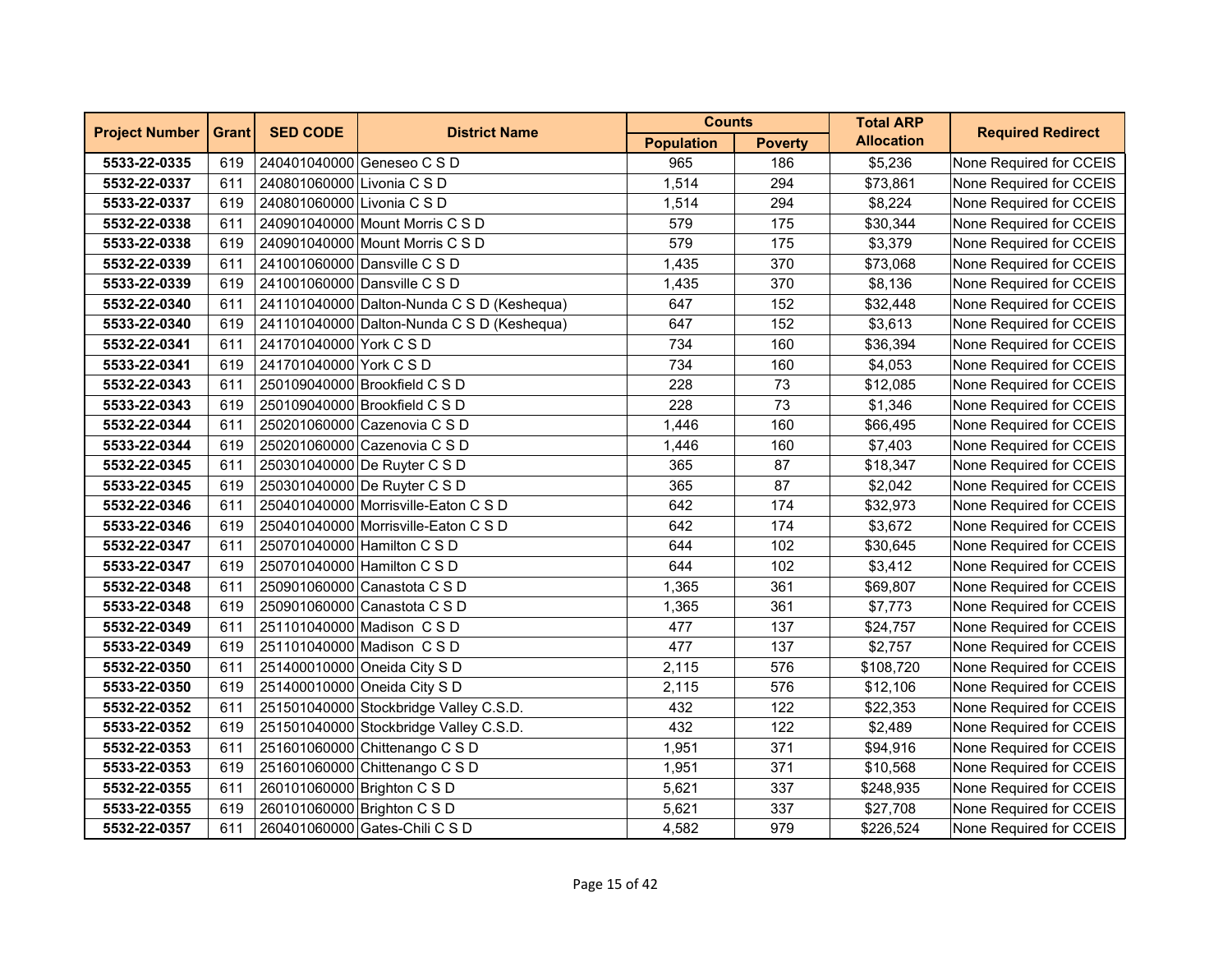| <b>Project Number</b> | <b>Grant</b> | <b>SED CODE</b>              | <b>District Name</b>                  | <b>Counts</b>     |                | <b>Total ARP</b>  | <b>Required Redirect</b> |
|-----------------------|--------------|------------------------------|---------------------------------------|-------------------|----------------|-------------------|--------------------------|
|                       |              |                              |                                       | <b>Population</b> | <b>Poverty</b> | <b>Allocation</b> |                          |
| 5533-22-0357          | 619          |                              | 260401060000 Gates-Chili C S D        | 4,582             | 979            | \$25,222          | None Required for CCEIS  |
| 5532-22-0358          | 611          | 260501060000 Greece C S D    |                                       | 11,960            | 3,080          | \$608,858         | None Required for CCEIS  |
| 5533-22-0358          | 619          | 260501060000 Greece C S D    |                                       | 11,960            | 3,080          | \$67,796          | None Required for CCEIS  |
| 5532-22-0360          | 611          |                              | 260801060000 East Irondequoit C S D   | 3,544             | 986            | \$182,875         | None Required for CCEIS  |
| 5533-22-0360          | 619          |                              | 260801060000 East Irondequoit C S D   | 3,544             | 986            | \$20,364          | None Required for CCEIS  |
| 5532-22-0361          | 611          |                              | 260803060000 West Irondequoit C S D   | 3,943             | 567            | \$185,702         | None Required for CCEIS  |
| 5533-22-0361          | 619          |                              | 260803060000 West Irondequoit C S D   | 3,943             | 567            | \$20,673          | None Required for CCEIS  |
| 5532-22-0362          | 611          |                              | 260901060000 Honeoye Falls-Lima C S D | 2,453             | 193            | \$110,175         | None Required for CCEIS  |
| 5533-22-0362          | 619          |                              | 260901060000 Honeoye Falls-Lima C S D | 2,453             | 193            | \$12,264          | None Required for CCEIS  |
| 5532-22-0363          | 611          |                              | 261001060000 Spencerport C S D        | 3,768             | 647            | \$180,984         | None Required for CCEIS  |
| 5533-22-0363          | 619          |                              | 261001060000 Spencerport C S D        | 3,768             | 647            | \$20,150          | None Required for CCEIS  |
| 5532-22-0364          | 611          | 261101060000 Hilton C S D    |                                       | 4,795             | 612            | \$223,230         | None Required for CCEIS  |
| 5533-22-0364          | 619          | 261101060000 Hilton C S D    |                                       | 4,795             | 612            | \$24,851          | None Required for CCEIS  |
| 5532-22-0365          | 611          | 261201060000 Penfield C S D  |                                       | 6,374             | 455            | \$284,724         | None Required for CCEIS  |
| 5533-22-0365          | 619          | 261201060000 Penfield C S D  |                                       | 6,374             | 455            | \$31,692          | None Required for CCEIS  |
| 5532-22-0366          | 611          | 261301060000 Fairport C S D  |                                       | 5,945             | 665            | \$273,625         | None Required for CCEIS  |
| 5533-22-0366          | 619          | 261301060000 Fairport C S D  |                                       | 5,945             | 665            | \$30,460          | None Required for CCEIS  |
| 5532-22-0367          | 611          |                              | 261313030000 East Rochester U F S D   | 1,174             | 240            | \$57,677          | None Required for CCEIS  |
| 5533-22-0367          | 619          |                              | 261313030000 East Rochester U F S D   | 1,174             | 240            | \$6,422           | None Required for CCEIS  |
| 5532-22-0368          | 611          | 261401060000 Pittsford C S D |                                       | 6,451             | 73             | \$275,178         | None Required for CCEIS  |
| 5533-22-0368          | 619          | 261401060000 Pittsford C S D |                                       | 6,451             | 73             | \$30,626          | None Required for CCEIS  |
| 5532-22-0369          | 611          |                              | 261501060000 Churchville-Chili C S D  | 4,046             | 606            | \$191,364         | None Required for CCEIS  |
| 5533-22-0369          | 619          |                              | 261501060000 Churchville-Chili C S D  | 4,046             | 606            | \$21,304          | None Required for CCEIS  |
| 5532-22-0370          | 611          |                              | 261600010000 Rochester City S D       | 34,063            | 12,525         | \$1,859,845       | None Required for CCEIS  |
| 5533-22-0370          | 619          |                              | 261600010000 Rochester City S D       | 34,063            | 12,525         | \$207,130         | None Required for CCEIS  |
| 5532-22-0385          | 611          |                              | 261701060000 Rush-Henrietta C S D     | 6,037             | 1,213          | \$295,880         | None Required for CCEIS  |
| 5533-22-0385          | 619          |                              | 261701060000 Rush-Henrietta C S D     | 6,037             | 1,213          | \$32,943          | None Required for CCEIS  |
| 5532-22-0387          | 611          |                              | 261801060000 Brockport C S D          | 3,634             | 745            | \$178,603         | None Required for CCEIS  |
| 5533-22-0387          | 619          |                              | 261801060000 Brockport C S D          | 3,634             | 745            | \$19,885          | None Required for CCEIS  |
| 5532-22-0388          | 611          | 261901060000 Webster C S D   |                                       | 8,900             | 1,051          | \$411,491         | 15% to CCEIS             |
| 5533-22-0388          | 619          | 261901060000 Webster C S D   |                                       | 8,900             | 1,051          | \$45,807          | 15% to CCEIS             |
| 5532-22-0390          | 611          |                              | 262001040000 Wheatland-Chili C S D    | 878               | 165            | \$42,650          | None Required for CCEIS  |
| 5533-22-0390          | 619          |                              | 262001040000 Wheatland-Chili C S D    | 878               | 165            | \$4,748           | None Required for CCEIS  |
| 5532-22-0394          | 611          |                              | 270100010000 Amsterdam City S D       | 3,959             | 1,382          | \$213,691         | None Required for CCEIS  |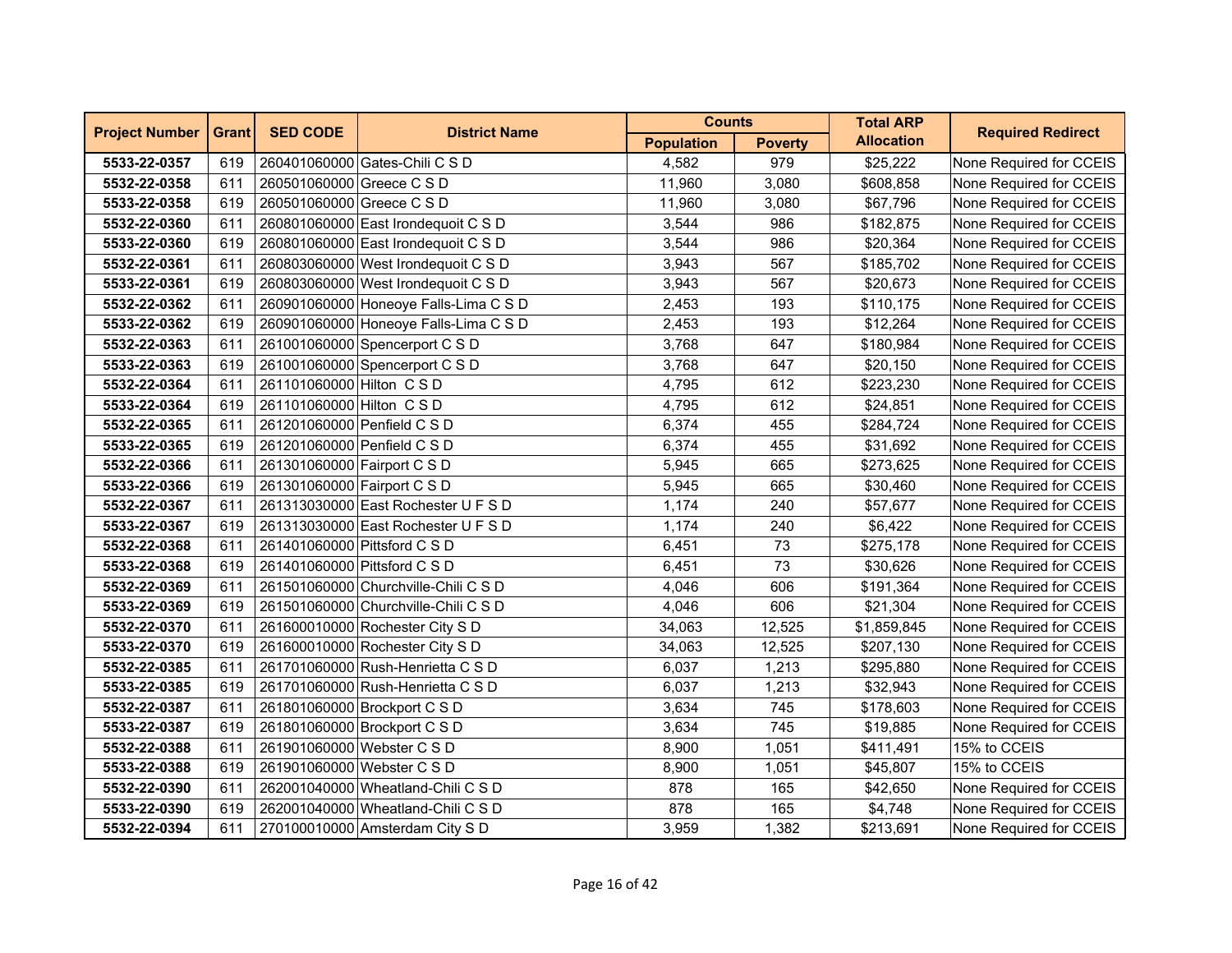| <b>Project Number</b> | <b>Grant</b> | <b>SED CODE</b> | <b>District Name</b>                               | <b>Counts</b>     |                | <b>Total ARP</b>  | <b>Required Redirect</b> |
|-----------------------|--------------|-----------------|----------------------------------------------------|-------------------|----------------|-------------------|--------------------------|
|                       |              |                 |                                                    | <b>Population</b> | <b>Poverty</b> | <b>Allocation</b> |                          |
| 5533-22-0394          | 619          |                 | 270100010000 Amsterdam City S D                    | 3,959             | 1,382          | \$23,797          | None Required for CCEIS  |
| 5532-22-0397          | 611          |                 | 270301040000 Canajoharie C S D                     | 922               | 246            | \$47,224          | None Required for CCEIS  |
| 5533-22-0397          | 619          |                 | 270301040000 Canajoharie C S D                     | 922               | 246            | \$5,258           | None Required for CCEIS  |
| 5532-22-0398          | 611          |                 | 270601040000 Fonda-Fultonville C S D               | 1,361             | 248            | \$65,851          | None Required for CCEIS  |
| 5533-22-0398          | 619          |                 | 270601040000 Fonda-Fultonville C S D               | 1,361             | 248            | \$7,332           | None Required for CCEIS  |
| 5532-22-0399          | 611          |                 | 270701040000 Fort Plain C S D                      | 866               | 251            | \$45,024          | None Required for CCEIS  |
| 5533-22-0399          | 619          |                 | 270701040000 Fort Plain C S D                      | 866               | 251            | \$5,014           | None Required for CCEIS  |
| 5532-22-0400          | 611          |                 | 271201040000 Oppenheim-Ephratah-St. Johnsville CSD | 797               | 242            | \$41,805          | None Required for CCEIS  |
| 5533-22-0400          | 619          |                 | 271201040000 Oppenheim-Ephratah-St. Johnsville CSD | 797               | 242            | \$4,655           | None Required for CCEIS  |
| 5532-22-0401          | 611          |                 | 280100010000 Glen Cove City S D                    | 4,406             | 1,082          | \$222,535         | None Required for CCEIS  |
| 5533-22-0401          | 619          |                 | 280100010000 Glen Cove City S D                    | 4,406             | 1,082          | \$24,779          | None Required for CCEIS  |
| 5532-22-0402          | 611          |                 | 280201030000 Hempstead U F S D                     | 10,416            | 2,671          | \$529,875         | 15% to CCEIS             |
| 5533-22-0402          | 619          |                 | 280201030000 Hempstead U F S D                     | 10,416            | 2,671          | \$59,001          | 15% to CCEIS             |
| 5532-22-0403          | 611          |                 | 280202030000 Uniondale UFSD                        | 10,788            | 1,944          | \$521,238         | None Required for CCEIS  |
| 5533-22-0403          | 619          |                 | 280202030000 Uniondale UFSD                        | 10,788            | 1,944          | \$58,032          | None Required for CCEIS  |
| 5532-22-0404          | 611          |                 | 280203030000 East Meadow U F S D                   | 7,429             | 904            | \$344,375         | None Required for CCEIS  |
| 5533-22-0404          | 619          |                 | 280203030000 East Meadow U F S D                   | 7,429             | 904            | \$38,336          | None Required for CCEIS  |
| 5532-22-0406          | 611          |                 | 280204020000 North Bellmore U F S D                | 2,068             | 192            | \$93,864          | None Required for CCEIS  |
| 5533-22-0406          | 619          |                 | 280204020000 North Bellmore U F S D                | 2,068             | 192            | \$10,448          | None Required for CCEIS  |
| 5532-22-0408          | 611          |                 | 280205030000 Levittown U F S D                     | 7,257             | 669            | \$329,227         | None Required for CCEIS  |
| 5533-22-0408          | 619          |                 | 280205030000 Levittown U F S D                     | 7,257             | 669            | \$36,648          | None Required for CCEIS  |
| 5532-22-0410          | 611          |                 | 280206030000 Seaford U F S D                       | 2,696             | 109            | \$117,633         | None Required for CCEIS  |
| 5533-22-0410          | 619          |                 | 280206030000 Seaford U F S D                       | 2,696             | 109            | \$13,093          | None Required for CCEIS  |
| 5532-22-0413          | 611          |                 | 280207020000 Bellmore U F S D                      | 1,247             | 96             | \$55,937          | None Required for CCEIS  |
| 5533-22-0413          | 619          |                 | 280207020000 Bellmore U F S D                      | 1,247             | 96             | \$6,226           | None Required for CCEIS  |
| 5532-22-0411          | 611          |                 | 280208030000 Roosevelt U F S D                     | 4,030             | 1,305          | \$214,112         | None Required for CCEIS  |
| 5533-22-0411          | 619          |                 | 280208030000 Roosevelt U F S D                     | 4,030             | 1,305          | \$23,844          | None Required for CCEIS  |
| 5532-22-0415          | 611          |                 | 280209030000 Freeport U F S D                      | 7,300             | 2,541          | \$393,781         | None Required for CCEIS  |
| 5533-22-0415          | 619          |                 | 280209030000 Freeport U F S D                      | 7,300             | 2,541          | \$43,854          | None Required for CCEIS  |
| 5532-22-0417          | 611          |                 | 280210030000 Baldwin U F S D                       | 4,902             | 878            | \$236,668         | None Required for CCEIS  |
| 5533-22-0417          | 619          |                 | 280210030000 Baldwin U F S D                       | 4,902             | 878            | \$26,349          | None Required for CCEIS  |
| 5532-22-0418          | 611          |                 | 280211030000 Oceanside U F S D                     | 5,602             | 449            | \$251,885         | None Required for CCEIS  |
| 5533-22-0418          | 619          |                 | 280211030000 Oceanside U F S D                     | 5,602             | 449            | \$28,038          | None Required for CCEIS  |
| 5532-22-0419          | 611          |                 | 280212030000 Malverne U F S D                      | 2,254             | 381            | \$108,061         | None Required for CCEIS  |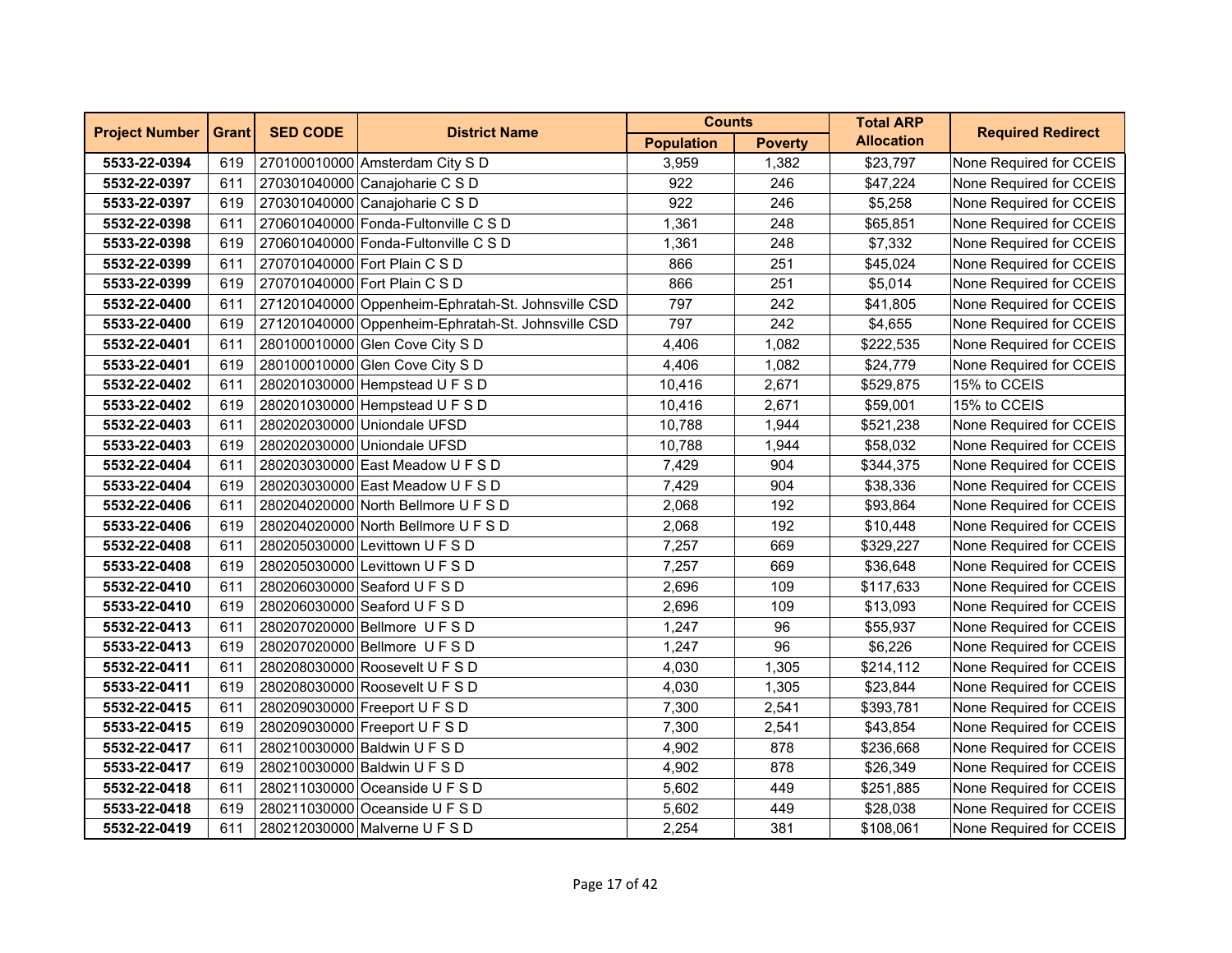| <b>Project Number</b> | <b>Grant</b> | <b>SED CODE</b> | <b>District Name</b>                           | <b>Counts</b>     |                | <b>Total ARP</b>  | <b>Required Redirect</b> |
|-----------------------|--------------|-----------------|------------------------------------------------|-------------------|----------------|-------------------|--------------------------|
|                       |              |                 |                                                | <b>Population</b> | <b>Poverty</b> | <b>Allocation</b> |                          |
| 5533-22-0419          | 619          |                 | 280212030000 Malverne U F S D                  | 2,254             | 381            | \$12,030          | None Required for CCEIS  |
| 5532-22-0420          | 611          |                 | 280213020000 Valley Stream Hempstead #13       | 2,114             | 656            | \$111,359         | None Required for CCEIS  |
| 5533-22-0420          | 619          |                 | 280213020000 Valley Stream Hempstead #13       | 2,114             | 656            | \$12,401          | None Required for CCEIS  |
| 5532-22-0421          | 611          |                 | 280214030000 Hewlett-Woodmere U F S D          | 4,514             | 284            | \$200,358         | None Required for CCEIS  |
| 5533-22-0421          | 619          |                 | 280214030000 Hewlett-Woodmere U F S D          | 4,514             | 284            | \$22,302          | None Required for CCEIS  |
| 5532-22-0422          | 611          |                 | 280215030000 Lawrence U F S D                  | 6,720             | 926            | \$315,137         | 15% to CCEIS             |
| 5533-22-0422          | 619          |                 | 280215030000 Lawrence U F S D                  | 6,720             | 926            | \$35,082          | 15% to CCEIS             |
| 5532-22-0423          | 611          |                 | 280216020000 Elmont U F S D                    | 3,659             | 1,927          | \$219,272         | None Required for CCEIS  |
| 5533-22-0423          | 619          |                 | 280216020000 Elmont U F S D                    | 3,659             | 1,927          | \$24,425          | None Required for CCEIS  |
| 5532-22-0424          | 611          |                 | 280217020000 Franklin Square U F S D           | 1,853             | 352            | \$90,137          | None Required for CCEIS  |
| 5533-22-0424          | 619          |                 | 280217020000 Franklin Square U F S D           | 1,853             | 352            | \$10,036          | None Required for CCEIS  |
| 5532-22-0425          | 611          |                 | 280218030000 Garden City U F S D               | 5,040             | 38             | \$214,351         | None Required for CCEIS  |
| 5533-22-0425          | 619          |                 | 280218030000 Garden City U F S D               | 5,040             | 38             | \$23,856          | None Required for CCEIS  |
| 5532-22-0427          | 611          |                 | 280219030000 East Rockaway U F S D             | 1,343             | 177            | \$62,711          | None Required for CCEIS  |
| 5533-22-0427          | 619          |                 | 280219030000 East Rockaway U F S D             | 1,343             | 177            | \$6,981           | None Required for CCEIS  |
| 5532-22-0428          | 611          |                 | 280220030000 Lynbrook U F S D                  | 3,075             | 156            | \$135,231         | None Required for CCEIS  |
| 5533-22-0428          | 619          |                 | 280220030000 Lynbrook U F S D                  | 3,075             | 156            | \$15,052          | None Required for CCEIS  |
| 5532-22-0429          | 611          |                 | 280221030000 Rockville Centre Public School    | 4,174             | 238            | \$184,442         | None Required for CCEIS  |
| 5533-22-0429          | 619          |                 | 280221030000 Rockville Centre Public School    | 4,174             | 238            | \$20,529          | None Required for CCEIS  |
| 5532-22-0431          | 611          |                 | 280222020000 Floral Park-Bellrose U F S D      | 1,815             | 209            | \$83,738          | None Required for CCEIS  |
| 5533-22-0431          | 619          |                 | 280222020000 Floral Park-Bellrose U F S D      | 1,815             | 209            | \$9,322           | None Required for CCEIS  |
| 5532-22-0432          | 611          |                 | 280223030000 Wantagh U F S D                   | 2,924             | 87             | \$126,535         | None Required for CCEIS  |
| 5533-22-0432          | 619          |                 | 280223030000 Wantagh U F S D                   | 2,924             | 87             | \$14,083          | None Required for CCEIS  |
| 5532-22-0433          | 611          |                 | 280224020000 Valley Stream-Hempstead 24 School | 1,525             | 401            | \$77,912          | None Required for CCEIS  |
| 5533-22-0433          | 619          |                 | 280224020000 Valley Stream-Hempstead 24 School | 1,525             | 401            | \$8,675           | None Required for CCEIS  |
| 5532-22-0434          | 611          |                 | 280225020000 Merrick U F S D                   | 1,709             | 98             | \$75,536          | None Required for CCEIS  |
| 5533-22-0434          | 619          |                 | 280225020000 Merrick U F S D                   | 1,709             | 98             | \$8,408           | None Required for CCEIS  |
| 5532-22-0435          | 611          |                 | 280226030000 Island Trees U F S D              | 2,288             | 250            | \$105,109         | None Required for CCEIS  |
| 5533-22-0435          | 619          |                 | 280226030000 Island Trees U F S D              | 2,288             | 250            | \$11,700          | None Required for CCEIS  |
| 5532-22-0436          | 611          |                 | 280227030000 West Hempstead U F S D            | 2,622             | 402            | \$124,323         | None Required for CCEIS  |
| 5533-22-0436          | 619          |                 | 280227030000 West Hempstead U F S D            | 2,622             | 402            | \$13,841          | None Required for CCEIS  |
| 5532-22-0437          | 611          |                 | 280229020000 North Merrick U F S D             | 1,298             | 114            | \$58,696          | None Required for CCEIS  |
| 5533-22-0437          | 619          |                 | 280229020000 North Merrick U F S D             | 1,298             | 114            | \$6,534           | None Required for CCEIS  |
| 5532-22-0438          | 611          |                 | 280230020000 Valley Stream Hemp# 30 School     | 1,637             | 690            | \$92,332          | None Required for CCEIS  |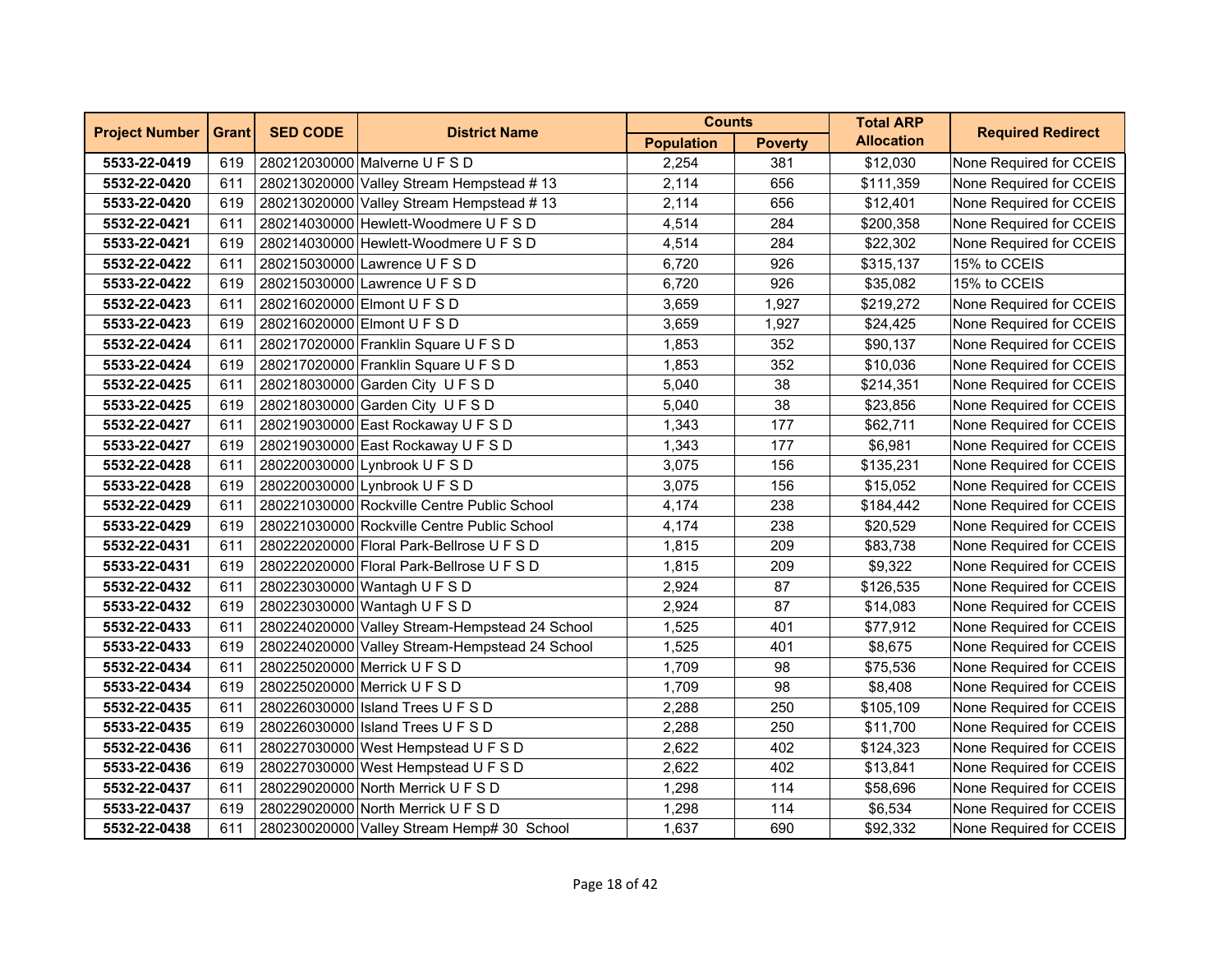| <b>Project Number</b> | <b>Grant</b> | <b>SED CODE</b>             | <b>District Name</b>                         | <b>Counts</b>     |                | <b>Total ARP</b>  | <b>Required Redirect</b> |
|-----------------------|--------------|-----------------------------|----------------------------------------------|-------------------|----------------|-------------------|--------------------------|
|                       |              |                             |                                              | <b>Population</b> | <b>Poverty</b> | <b>Allocation</b> |                          |
| 5533-22-0438          | 619          |                             | 280230020000 Valley Stream Hemp# 30 School   | 1,637             | 690            | \$10,283          | None Required for CCEIS  |
| 5532-22-0439          | 611          |                             | 280231020000 Island Park U F S D             | 708               | 213            | \$37,070          | None Required for CCEIS  |
| 5533-22-0439          | 619          |                             | 280231020000 Island Park U F S D             | 708               | 213            | \$4,128           | None Required for CCEIS  |
| 5532-22-0440          | 611          |                             | 280251070000 Valley Stream C.H.S.D.          | 4,703             | 1,747          | \$257,378         | None Required for CCEIS  |
| 5533-22-0440          | 619          |                             | 280251070000 Valley Stream C.H.S.D.          | 4,703             | 1,747          | \$0               | None Required for CCEIS  |
| 5532-22-0441          | 611          |                             | 280252070000 Sewanhaka Central H S District  | 8,281             | 2,822          | \$444,672         | None Required for CCEIS  |
| 5533-22-0441          | 619          |                             | 280252070000 Sewanhaka Central H S District  | 8,281             | 2,822          | \$0               | None Required for CCEIS  |
| 5532-22-0442          | 611          |                             | 280253070000 Bellmore-Merrick C S D          | 5,359             | 500            | \$243,321         | None Required for CCEIS  |
| 5533-22-0442          | 619          |                             | 280253070000 Bellmore-Merrick C S D          | 5,359             | 500            | \$0               | None Required for CCEIS  |
| 5532-22-0443          | 611          |                             | 280300010000 Long Beach City S D             | 4,226             | 517            | \$195,990         | None Required for CCEIS  |
| 5533-22-0443          | 619          |                             | 280300010000 Long Beach City S D             | 4,226             | 517            | \$21,818          | None Required for CCEIS  |
| 5532-22-0444          | 611          |                             | 280401030000 Westbury U F S D                | 5,982             | 1,778          | \$312,490         | None Required for CCEIS  |
| 5533-22-0444          | 619          |                             | 280401030000 Westbury U F S D                | 5,982             | 1,778          | \$34,798          | None Required for CCEIS  |
| 5532-22-0445          | 611          |                             | 280402030000 East Williston U F S D          | 1,746             | 67             | \$76,061          | None Required for CCEIS  |
| 5533-22-0445          | 619          |                             | 280402030000 East Williston U F S D          | 1,746             | 67             | \$8,466           | None Required for CCEIS  |
| 5532-22-0446          | 611          |                             | 280403030000 Roslyn U F S D                  | 3,215             | 210            | \$142,960         | None Required for CCEIS  |
| 5533-22-0446          | 619          |                             | 280403030000 Roslyn U F S D                  | 3,215             | 210            | \$15,913          | None Required for CCEIS  |
| 5532-22-0447          | 611          |                             | 280404030000 Port Washington U F S D         | 5,706             | 583            | \$260,773         | None Required for CCEIS  |
| 5533-22-0447          | 619          |                             | 280404030000 Port Washington U F S D         | 5,706             | 583            | \$29,028          | None Required for CCEIS  |
| 5532-22-0448          | 611          |                             | 280405020000 New Hyde Park-Garden City U F S | 2,089             | 334            | \$99,511          | None Required for CCEIS  |
| 5533-22-0448          | 619          |                             | 280405020000 New Hyde Park-Garden City U F S | 2,089             | 334            | \$11,079          | None Required for CCEIS  |
| 5532-22-0450          | 611          |                             | 280406030000 Manhasset U F S D               | 3,987             | 102            | \$171,978         | 15% to CCEIS             |
| 5533-22-0450          | 619          |                             | 280406030000 Manhasset U F S D               | 3,987             | 102            | \$19,141          | 15% to CCEIS             |
| 5532-22-0452          | 611          |                             | 280407030000 Great Neck U F S D              | 8,186             | 544            | \$364,314         | None Required for CCEIS  |
| 5533-22-0452          | 619          |                             | 280407030000 Great Neck U F S D              | 8,186             | 544            | \$40,551          | None Required for CCEIS  |
| 5532-22-0453          | 611          |                             | 280409030000 Herricks U F S D                | 4,648             | 233            | \$204,314         | None Required for CCEIS  |
| 5533-22-0453          | 619          |                             | 280409030000 Herricks U F S D                | 4,648             | 233            | \$22,741          | None Required for CCEIS  |
| 5532-22-0455          | 611          |                             | 280410030000 Mineola U F S D                 | 5,054             | 420            | \$227,745         | None Required for CCEIS  |
| 5533-22-0455          | 619          |                             | 280410030000 Mineola U F S D                 | 5,054             | 420            | \$25,351          | None Required for CCEIS  |
| 5532-22-0456          | 611          |                             | 280411030000 Carle Place U F S D             | 1,353             | 145            | \$62,060          | None Required for CCEIS  |
| 5533-22-0456          | 619          |                             | 280411030000 Carle Place U F S D             | 1,353             | 145            | \$6,908           | None Required for CCEIS  |
| 5532-22-0457          | 611          |                             | 280501060000 North Shore C S D               | 3,042             | 116            | \$132,495         | None Required for CCEIS  |
| 5533-22-0457          | 619          |                             | 280501060000 North Shore C S D               | 3,042             | 116            | \$14,747          | None Required for CCEIS  |
| 5532-22-0458          | 611          | 280502060000 Syosset C.S.D. |                                              | 7,715             | 209            | \$333,174         | 15% to CCEIS             |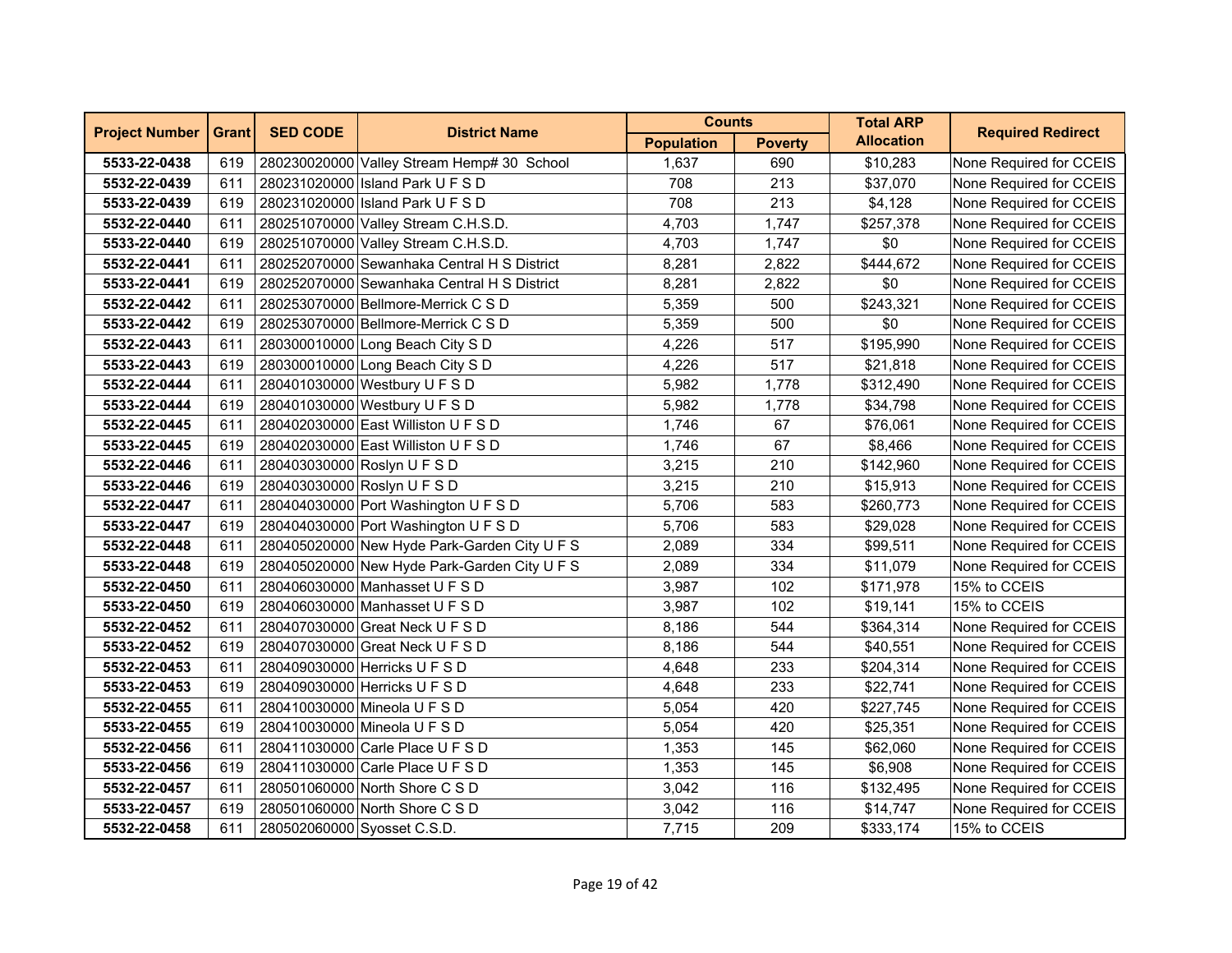| <b>Project Number</b> | <b>Grant</b> | <b>SED CODE</b>             | <b>District Name</b>                       | <b>Counts</b>     |                | <b>Total ARP</b>  | <b>Required Redirect</b> |
|-----------------------|--------------|-----------------------------|--------------------------------------------|-------------------|----------------|-------------------|--------------------------|
|                       |              |                             |                                            | <b>Population</b> | <b>Poverty</b> | <b>Allocation</b> |                          |
| 5533-22-0458          | 619          | 280502060000 Syosset C.S.D. |                                            | 7,715             | 209            | \$37,082          | 15% to CCEIS             |
| 5532-22-0461          | 611          |                             | 280503060000 Locust Valley C S D           | 2,698             | 186            | \$120,298         | None Required for CCEIS  |
| 5533-22-0461          | 619          |                             | 280503060000 Locust Valley C S D           | 2,698             | 186            | \$13,390          | None Required for CCEIS  |
| 5532-22-0463          | 611          |                             | 280504060000 Plainview-Old Bethpage C S D  | 5,272             | 230            | \$230,595         | None Required for CCEIS  |
| 5533-22-0463          | 619          |                             | 280504060000 Plainview-Old Bethpage C S D  | 5,272             | 230            | \$25,665          | None Required for CCEIS  |
| 5532-22-0464          | 611          |                             | 280506060000 Oyster Bay-East Norwich C S D | 2,364             | 200            | \$106,647         | None Required for CCEIS  |
| 5533-22-0464          | 619          |                             | 280506060000 Oyster Bay-East Norwich C S D | 2,364             | 200            | \$11,871          | None Required for CCEIS  |
| 5532-22-0466          | 611          |                             | 280515030000 Jericho U F S D               | 3,629             | 130            | \$157,782         | 15% to CCEIS             |
| 5533-22-0466          | 619          |                             | 280515030000 Jericho U F S D               | 3,629             | 130            | \$17,561          | 15% to CCEIS             |
| 5532-22-0468          | 611          |                             | 280517030000 Hicksville U F S D            | 6,696             | 932            | \$314,324         | None Required for CCEIS  |
| 5533-22-0468          | 619          |                             | 280517030000 Hicksville U F S D            | 6,696             | 932            | \$34,992          | None Required for CCEIS  |
| 5532-22-0469          | 611          |                             | 280518030000 Plainedge U F S D             | 3,412             | 149            | \$149,244         | None Required for CCEIS  |
| 5533-22-0469          | 619          |                             | 280518030000 Plainedge U F S D             | 3,412             | 149            | \$16,611          | None Required for CCEIS  |
| 5532-22-0470          | 611          |                             | 280521030000 Bethpage U F S D              | 2,991             | 142            | \$131,211         | None Required for CCEIS  |
| 5533-22-0470          | 619          |                             | 280521030000 Bethpage U F S D              | 2,991             | 142            | \$14,604          | None Required for CCEIS  |
| 5532-22-0471          | 611          |                             | 280522030000 Farmingdale U F S D           | 5,697             | 490            | \$257,276         | None Required for CCEIS  |
| 5533-22-0471          | 619          |                             | 280522030000 Farmingdale U F S D           | 5,697             | 490            | \$28,638          | None Required for CCEIS  |
| 5532-22-0472          | 611          |                             | 280523030000 Massapequa U F S D            | 7,132             | 283            | \$311,007         | None Required for CCEIS  |
| 5533-22-0472          | 619          |                             | 280523030000 Massapequa U F S D            | 7,132             | 283            | \$34,616          | None Required for CCEIS  |
| 5532-22-0474          | 611          |                             | 300000010000 NYC Schools Public Schools    | 1,334,918         | 348,127        | \$68,103,650      | None Required for CCEIS  |
| 5533-22-0474          | 619          |                             | 300000010000 NYC Schools Public Schools    | 1,334,918         | 348,127        | \$7,583,354       | None Required for CCEIS  |
| 5532-22-0602          | 611          |                             | 400301060000 Lewiston-Porter C S D         | 2,363             | 238            | \$107,878         | None Required for CCEIS  |
| 5533-22-0602          | 619          |                             | 400301060000 Lewiston-Porter C S D         | 2,363             | 238            | \$12,008          | None Required for CCEIS  |
| 5532-22-0603          | 611          |                             | 400400010000 Lockport City S D             | 4,920             | 1,420          | \$255,593         | None Required for CCEIS  |
| 5533-22-0603          | 619          |                             | 400400010000 Lockport City S D             | 4,920             | 1,420          | \$28,462          | None Required for CCEIS  |
| 5532-22-0606          | 611          |                             | 400601060000 Newfane C S D                 | 1,410             | 321            | \$70,369          | None Required for CCEIS  |
| 5533-22-0606          | 619          |                             | 400601060000 Newfane C S D                 | 1,410             | 321            | \$7,835           | None Required for CCEIS  |
| 5532-22-0607          | 611          |                             | 400701060000 Niagara-Wheatfield C S D      | 3,950             | 657            | \$189,014         | None Required for CCEIS  |
| 5533-22-0607          | 619          |                             | 400701060000 Niagara-Wheatfield C S D      | 3,950             | 657            | \$21,043          | None Required for CCEIS  |
| 5532-22-0608          | 611          |                             | 400800010000 Niagara Falls City S D        | 7,369             | 2,675          | \$401,189         | None Required for CCEIS  |
| 5533-22-0608          | 619          |                             | 400800010000 Niagara Falls City S D        | 7,369             | 2,675          | \$44,680          | None Required for CCEIS  |
| 5532-22-0611          | 611          |                             | 400900010000 North Tonawanda City S D      | 3,541             | 806            | \$176,715         | None Required for CCEIS  |
| 5533-22-0611          | 619          |                             | 400900010000 North Tonawanda City S D      | 3,541             | 806            | \$19,676          | None Required for CCEIS  |
| 5532-22-0612          | 611          |                             | 401001060000 Starpoint C.S.D.              | 3,007             | 259            | \$135,808         | None Required for CCEIS  |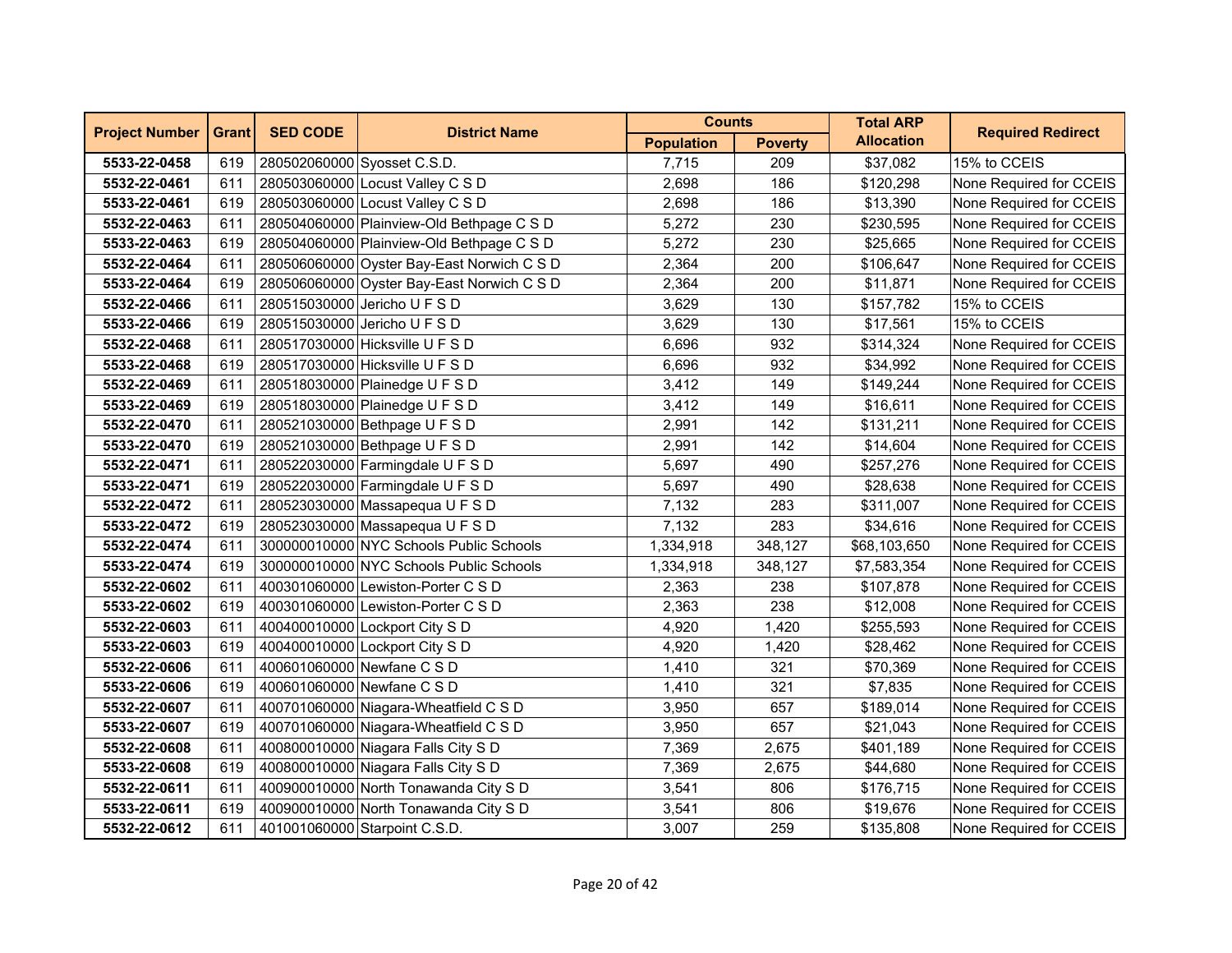| <b>Project Number</b> | <b>Grant</b> | <b>SED CODE</b>            | <b>District Name</b>                 | <b>Counts</b>     |                | <b>Total ARP</b>  | <b>Required Redirect</b> |
|-----------------------|--------------|----------------------------|--------------------------------------|-------------------|----------------|-------------------|--------------------------|
|                       |              |                            |                                      | <b>Population</b> | <b>Poverty</b> | <b>Allocation</b> |                          |
| 5533-22-0612          | 619          |                            | 401001060000 Starpoint C.S.D.        | 3.007             | 259            | \$15,117          | None Required for CCEIS  |
| 5532-22-0613          | 611          |                            | 401201060000 Royalton-Hartland C S D | 1,279             | 274            | \$63,256          | None Required for CCEIS  |
| 5533-22-0613          | 619          |                            | 401201060000 Royalton-Hartland C S D | 1,279             | 274            | \$7,043           | None Required for CCEIS  |
| 5532-22-0614          | 611          | 401301040000 Barker C S D  |                                      | 763               | 181            | \$38,324          | None Required for CCEIS  |
| 5533-22-0614          | 619          | 401301040000 Barker C S D  |                                      | 763               | 181            | \$4,267           | None Required for CCEIS  |
| 5532-22-0615          | 611          | 401501060000 Wilson C S D  |                                      | 1,116             | 259            | \$55,862          | None Required for CCEIS  |
| 5533-22-0615          | 619          | 401501060000 Wilson C S D  |                                      | 1,116             | 259            | \$6,220           | None Required for CCEIS  |
| 5532-22-0616          | 611          |                            | 410401060000 Adirondack C S D        | 1,228             | 327            | \$62,876          | None Required for CCEIS  |
| 5533-22-0616          | 619          |                            | 410401060000 Adirondack C S D        | 1,228             | 327            | \$7,001           | None Required for CCEIS  |
| 5532-22-0617          | 611          | 410601040000 Camden C S D  |                                      | 2,149             | 526            | \$108,482         | None Required for CCEIS  |
| 5533-22-0617          | 619          | 410601040000 Camden C S D  |                                      | 2,149             | 526            | \$12,079          | None Required for CCEIS  |
| 5532-22-0618          | 611          | 411101060000 Clinton C S D |                                      | 1,321             | 216            | \$63,087          | None Required for CCEIS  |
| 5533-22-0618          | 619          | 411101060000 Clinton C S D |                                      | 1,321             | 216            | \$7,023           | None Required for CCEIS  |
| 5532-22-0619          | 611          |                            | 411501060000 New Hartford C S D      | 2,664             | 213            | \$119,765         | 15% to CCEIS             |
| 5533-22-0619          | 619          |                            | 411501060000 New Hartford C S D      | 2,664             | 213            | \$13,331          | 15% to CCEIS             |
| 5532-22-0620          | 611          |                            | 411504020000 New York Mills U F S D  | 672               | 0              | \$28,410          | None Required for CCEIS  |
| 5533-22-0620          | 619          |                            | 411504020000 New York Mills U F S D  | 672               | 0              | \$3,162           | None Required for CCEIS  |
| 5532-22-0623          | 611          |                            | 411603040000 Sauguoit Valley C S D   | 1,040             | 231            | \$51,710          | None Required for CCEIS  |
| 5533-22-0623          | 619          |                            | 411603040000 Sauguoit Valley C S D   | 1,040             | 231            | \$5,757           | None Required for CCEIS  |
| 5532-22-0624          | 611          | 411701040000 Remsen C S D  |                                      | 418               | 126            | \$21,895          | None Required for CCEIS  |
| 5533-22-0624          | 619          | 411701040000 Remsen C S D  |                                      | 418               | 126            | \$2,438           | None Required for CCEIS  |
| 5532-22-0625          | 611          | 411800010000 Rome City S D |                                      | 5,724             | 2,008          | \$309,290         | None Required for CCEIS  |
| 5533-22-0625          | 619          | 411800010000 Rome City S D |                                      | 5,724             | 2,008          | \$34,445          | None Required for CCEIS  |
| 5532-22-0626          | 611          |                            | 411800877482 NYS School for the Deaf | 46                | 46             | \$3,487           | None Required for CCEIS  |
| 5533-22-0626          | 619          |                            | 411800877482 NYS School for the Deaf | 46                | 46             | \$388             | None Required for CCEIS  |
| 5532-22-0627          | 611          |                            | 411902040000 Waterville C S D        | 812               | 198            | \$40,965          | None Required for CCEIS  |
| 5533-22-0627          | 619          |                            | 411902040000 Waterville C S D        | 812               | 198            | \$4,562           | None Required for CCEIS  |
| 5532-22-0628          | 611          |                            | 412000050000 Sherrill City S D       | 1,892             | 415            | \$93,897          | None Required for CCEIS  |
| 5533-22-0628          | 619          |                            | 412000050000 Sherrill City S D       | 1,892             | 415            | \$10,455          | None Required for CCEIS  |
| 5532-22-0629          | 611          |                            | 412201060000 Holland Patent C S D    | 1,375             | 280            | \$67,515          | None Required for CCEIS  |
| 5533-22-0629          | 619          |                            | 412201060000 Holland Patent C S D    | 1,375             | 280            | \$7,518           | None Required for CCEIS  |
| 5532-22-0631          | 611          |                            | 412300010000 Utica City Schools      | 11,868            | 4,907          | \$666,197         | None Required for CCEIS  |
| 5533-22-0631          | 619          |                            | 412300010000 Utica City Schools      | 11,868            | 4,907          | \$74,199          | None Required for CCEIS  |
| 5532-22-0634          | 611          |                            | 412801040000 Westmoreland C S D      | 903               | 136            | \$42,735          | None Required for CCEIS  |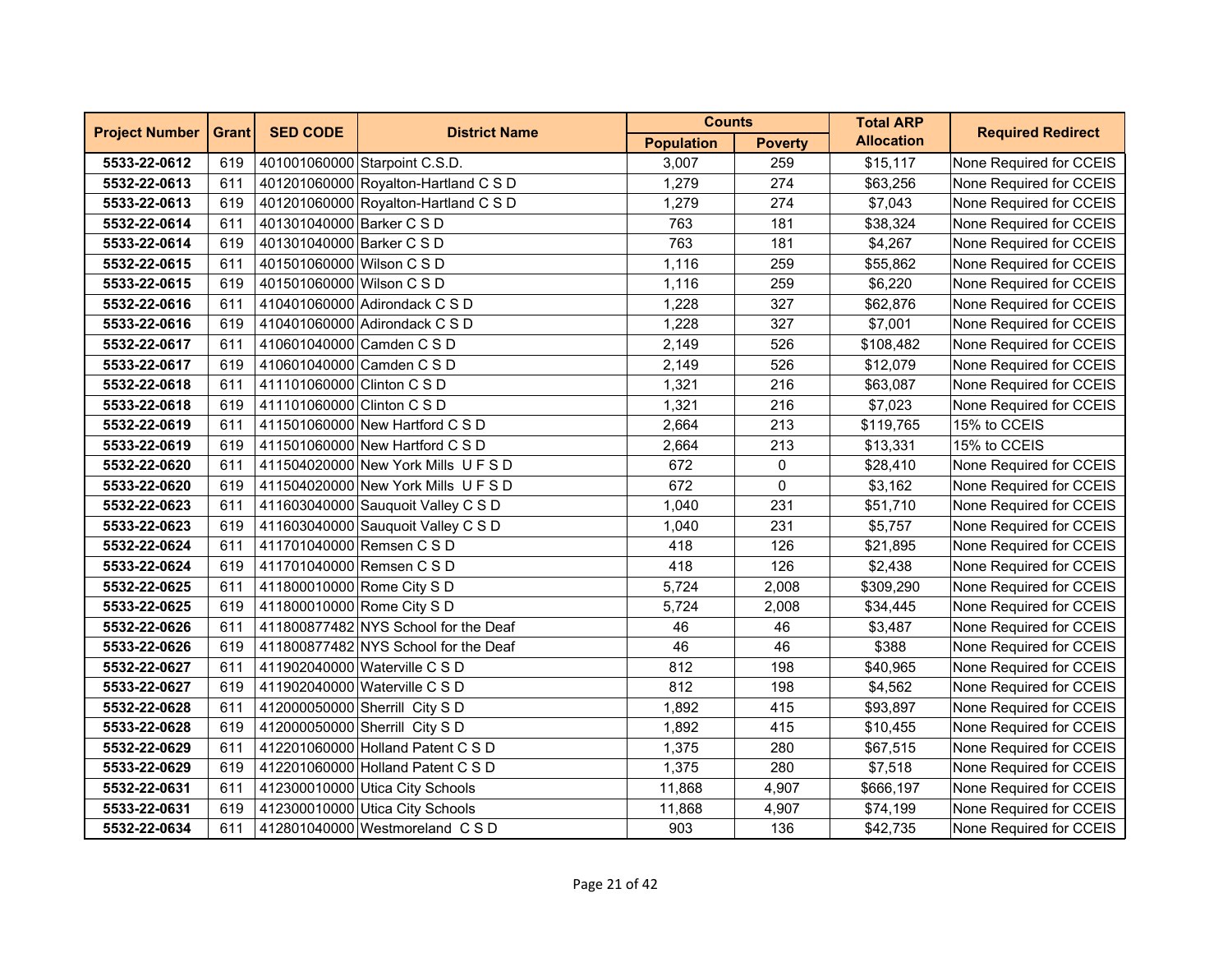| <b>Project Number</b> | <b>Grant</b> | <b>SED CODE</b>             | <b>District Name</b>                    | <b>Counts</b>     |                | <b>Total ARP</b>  | <b>Required Redirect</b> |
|-----------------------|--------------|-----------------------------|-----------------------------------------|-------------------|----------------|-------------------|--------------------------|
|                       |              |                             |                                         | <b>Population</b> | <b>Poverty</b> | <b>Allocation</b> |                          |
| 5533-22-0634          | 619          |                             | 412801040000 Westmoreland C S D         | 903               | 136            | \$4,758           | None Required for CCEIS  |
| 5532-22-0635          | 611          |                             | 412901040000 Oriskany C S D             | 615               | 125            | \$30,190          | None Required for CCEIS  |
| 5533-22-0635          | 619          |                             | 412901040000 Oriskany C S D             | 615               | 125            | \$3,362           | None Required for CCEIS  |
| 5532-22-0636          | 611          |                             | 412902060000 Whitesboro C S D           | 3,367             | 585            | \$161,953         | None Required for CCEIS  |
| 5533-22-0636          | 619          |                             | 412902060000 Whitesboro C S D           | 3,367             | 585            | \$18,031          | None Required for CCEIS  |
| 5532-22-0638          | 611          |                             | 420101060000 West Genesee C S D         | 5,272             | 593            | \$242,760         | None Required for CCEIS  |
| 5533-22-0638          | 619          |                             | 420101060000 West Genesee C S D         | 5,272             | 593            | \$27,024          | None Required for CCEIS  |
| 5532-22-0639          | 611          |                             | 420303060000 North Syracuse C S D       | 8,901             | 1,741          | \$434,658         | None Required for CCEIS  |
| 5533-22-0639          | 619          |                             | 420303060000 North Syracuse C S D       | 8,901             | 1,741          | \$48,394          | None Required for CCEIS  |
| 5532-22-0640          | 611          |                             | 420401060000 East Syracuse-Minoa C S D  | 3,732             | 639            | \$179,194         | None Required for CCEIS  |
| 5533-22-0640          | 619          |                             | 420401060000 East Syracuse-Minoa C S D  | 3,732             | 639            | \$19,950          | None Required for CCEIS  |
| 5532-22-0641          | 611          |                             | 420411060000 Jamesville-Dewitt C S D    | 4,145             | 350            | \$186,969         | None Required for CCEIS  |
| 5533-22-0641          | 619          |                             | 420411060000 Jamesville-Dewitt C S D    | 4,145             | 350            | \$20,812          | None Required for CCEIS  |
| 5532-22-0643          | 611          |                             | 420501060000 Jordan Elbridge C S D      | 1,165             | 263            | \$58,067          | None Required for CCEIS  |
| 5533-22-0643          | 619          |                             | 420501060000 Jordan Elbridge C S D      | 1,165             | 263            | \$6,465           | None Required for CCEIS  |
| 5532-22-0644          | 611          |                             | 420601040000 Fabius-Pompey C S D        | 671               | 110            | \$32,054          | None Required for CCEIS  |
| 5533-22-0644          | 619          |                             | 420601040000 Fabius-Pompey C S D        | 671               | 110            | \$3,569           | None Required for CCEIS  |
| 5532-22-0645          | 611          | 420701060000 Westhill C S D |                                         | 1,886             | 197            | \$86,337          | None Required for CCEIS  |
| 5533-22-0645          | 619          | 420701060000 Westhill C S D |                                         | 1,886             | 197            | \$9,611           | None Required for CCEIS  |
| 5532-22-0646          | 611          |                             | 420702030000 Solvay U F S D             | 1,445             | 442            | \$75,904          | None Required for CCEIS  |
| 5533-22-0646          | 619          |                             | 420702030000 Solvay U F S D             | 1,445             | 442            | \$8,453           | None Required for CCEIS  |
| 5532-22-0647          | 611          |                             | 420807040000 La Fayette C S D           | 826               | 209            | \$41,925          | None Required for CCEIS  |
| 5533-22-0647          | 619          |                             | 420807040000 La Fayette C S D           | 826               | 209            | \$4,668           | None Required for CCEIS  |
| 5532-22-0648          | 611          |                             | 420901060000 Baldwinsville C S D        | 5,895             | 813            | \$276,472         | None Required for CCEIS  |
| 5533-22-0648          | 619          |                             | 420901060000 Baldwinsville C S D        | 5,895             | 813            | \$30,779          | None Required for CCEIS  |
| 5532-22-0649          | 611          |                             | 421001060000 Fayetteville-Manlius C S D | 4,600             | 310            | \$204,865         | None Required for CCEIS  |
| 5533-22-0649          | 619          |                             | 421001060000 Fayetteville-Manlius C S D | 4,600             | 310            | \$22,803          | None Required for CCEIS  |
| 5532-22-0650          | 611          |                             | 421101060000 Marcellus C S D            | 1,566             | 176            | \$72,104          | None Required for CCEIS  |
| 5533-22-0650          | 619          |                             | 421101060000 Marcellus C S D            | 1,566             | 176            | \$8,026           | None Required for CCEIS  |
| 5532-22-0651          | 611          |                             | 421201040000 Onondaga C S D             | 845               | 188            | \$42,024          | None Required for CCEIS  |
| 5533-22-0651          | 619          |                             | 421201040000 Onondaga C S D             | 845               | 188            | \$4,679           | None Required for CCEIS  |
| 5532-22-0652          | 611          |                             | 421501060000 Liverpool C S D            | 7,175             | 1,491          | \$353,309         | None Required for CCEIS  |
| 5533-22-0652          | 619          |                             | 421501060000 Liverpool C S D            | 7,175             | 1,491          | \$39,337          | None Required for CCEIS  |
| 5532-22-0654          | 611          |                             | 421504020000 Lyncourt U F S D           | 391               | 187            | \$22,797          | None Required for CCEIS  |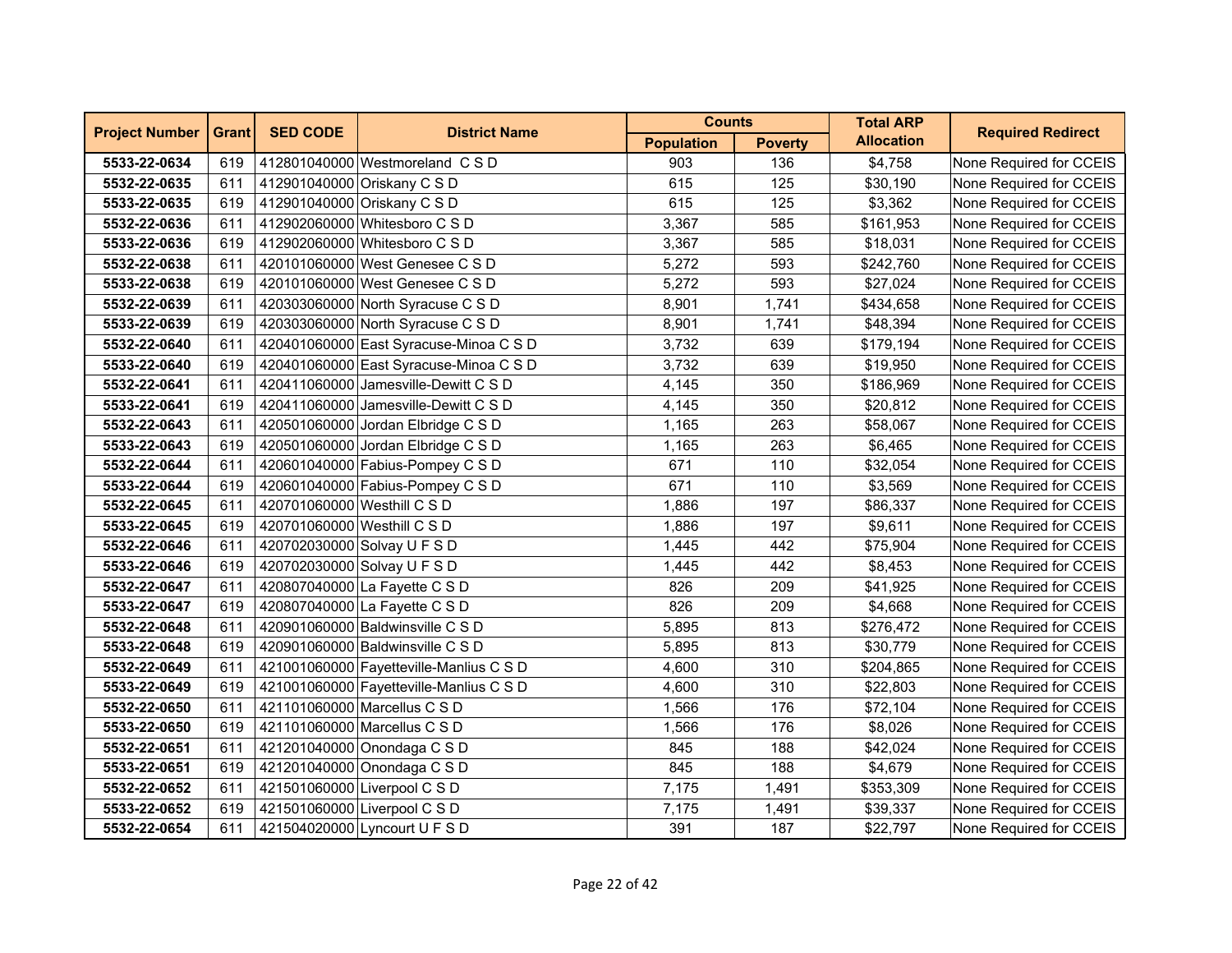| <b>Project Number</b> | <b>Grant</b> | <b>SED CODE</b>            | <b>District Name</b>                      | <b>Counts</b>     |                | <b>Total ARP</b>  | <b>Required Redirect</b> |
|-----------------------|--------------|----------------------------|-------------------------------------------|-------------------|----------------|-------------------|--------------------------|
|                       |              |                            |                                           | <b>Population</b> | <b>Poverty</b> | <b>Allocation</b> |                          |
| 5533-22-0654          | 619          |                            | 421504020000 Lyncourt U F S D             | 391               | 187            | \$2,540           | None Required for CCEIS  |
| 5532-22-0655          | 611          |                            | 421601060000 Skaneateles C S D            | 1,327             | 72             | \$58,515          | None Required for CCEIS  |
| 5533-22-0655          | 619          |                            | 421601060000 Skaneateles C S D            | 1,327             | 72             | \$6,513           | None Required for CCEIS  |
| 5532-22-0656          | 611          |                            | 421800010000 Syracuse City S D            | 22,257            | 8,579          | \$1,228,476       | None Required for CCEIS  |
| 5533-22-0656          | 619          |                            | 421800010000 Syracuse City S D            | 22,257            | 8,579          | \$136,818         | None Required for CCEIS  |
| 5532-22-0662          | 611          | 421902040000 Tully C.S.D.  |                                           | 811               | 132            | \$38,711          | None Required for CCEIS  |
| 5533-22-0662          | 619          | 421902040000 Tully C.S.D.  |                                           | 811               | 132            | \$4,310           | None Required for CCEIS  |
| 5532-22-0664          | 611          |                            | 430300050000 Canandaigua City S D         | 3,728             | 660            | \$179,728         | None Required for CCEIS  |
| 5533-22-0664          | 619          |                            | 430300050000 Canandaigua City S D         | 3,728             | 660            | \$20,010          | None Required for CCEIS  |
| 5532-22-0665          | 611          |                            | 430501040000 East Bloomfield C S D        | 907               | 157            | \$43,608          | None Required for CCEIS  |
| 5533-22-0665          | 619          |                            | 430501040000 East Bloomfield C S D        | 907               | 157            | \$4,855           | None Required for CCEIS  |
| 5532-22-0666          | 611          |                            | 430700010000 Geneva City S D              | 2,261             | 740            | \$120,389         | None Required for CCEIS  |
| 5533-22-0666          | 619          |                            | 430700010000 Geneva City S D              | 2,261             | 740            | \$13,407          | None Required for CCEIS  |
| 5532-22-0668          | 611          |                            | 430901060000 Gorham-Middlesex C S D       | 1,290             | 333            | \$65,698          | None Required for CCEIS  |
| 5533-22-0668          | 619          |                            | 430901060000 Gorham-Middlesex C S D       | 1,290             | 333            | \$7,316           | None Required for CCEIS  |
| 5532-22-0669          | 611          |                            | 431101040000 Manchester-Shortsville C S D | 813               | 191            | \$40,773          | None Required for CCEIS  |
| 5533-22-0669          | 619          |                            | 431101040000 Manchester-Shortsville C S D | 813               | 191            | \$4,540           | None Required for CCEIS  |
| 5532-22-0670          | 611          | 431201040000 Naples C S D  |                                           | 686               | 157            | \$34,264          | None Required for CCEIS  |
| 5533-22-0670          | 619          | 431201040000 Naples C S D  |                                           | 686               | 157            | \$3,815           | None Required for CCEIS  |
| 5532-22-0671          | 611          |                            | 431301060000 Phelps-Clifton Springs C S D | 1,668             | 354            | \$82,383          | None Required for CCEIS  |
| 5533-22-0671          | 619          |                            | 431301060000 Phelps-Clifton Springs C S D | 1,668             | 354            | \$9,172           | None Required for CCEIS  |
| 5532-22-0672          | 611          |                            | 431401040000 Honeoye C S D                | 617               | 113            | \$29,872          | None Required for CCEIS  |
| 5533-22-0672          | 619          |                            | 431401040000 Honeoye C S D                | 617               | 113            | \$3,326           | None Required for CCEIS  |
| 5532-22-0673          | 611          | 431701060000 Victor C.S.D. |                                           | 4,426             | 512            | \$204,279         | None Required for CCEIS  |
| 5533-22-0673          | 619          | 431701060000 Victor C.S.D. |                                           | 4,426             | 512            | \$22,741          | None Required for CCEIS  |
| 5532-22-0675          | 611          |                            | 440102060000 Washingtonville C S D        | 4,006             | 557            | \$188,030         | None Required for CCEIS  |
| 5533-22-0675          | 619          |                            | 440102060000 Washingtonville C S D        | 4,006             | 557            | \$20,933          | None Required for CCEIS  |
| 5532-22-0676          | 611          |                            | 440201020000 Chester U F S D              | 1,054             | 165            | \$50,090          | None Required for CCEIS  |
| 5533-22-0676          | 619          |                            | 440201020000 Chester U F S D              | 1,054             | 165            | \$5,576           | None Required for CCEIS  |
| 5532-22-0678          | 611          |                            | 440301060000 Cornwall C S D               | 3,446             | 277            | \$154,971         | None Required for CCEIS  |
| 5533-22-0678          | 619          |                            | 440301060000 Cornwall C S D               | 3,446             | 277            | \$17,250          | None Required for CCEIS  |
| 5532-22-0679          | 611          |                            | 440401060000 Pine Bush C S D              | 5,803             | 1,201          | \$285,585         | None Required for CCEIS  |
| 5533-22-0679          | 619          |                            | 440401060000 Pine Bush C S D              | 5,803             | 1,201          | \$31,797          | None Required for CCEIS  |
| 5532-22-0680          | 611          | 440601040000 Goshen C S D  |                                           | 3,507             | 388            | \$161,270         | None Required for CCEIS  |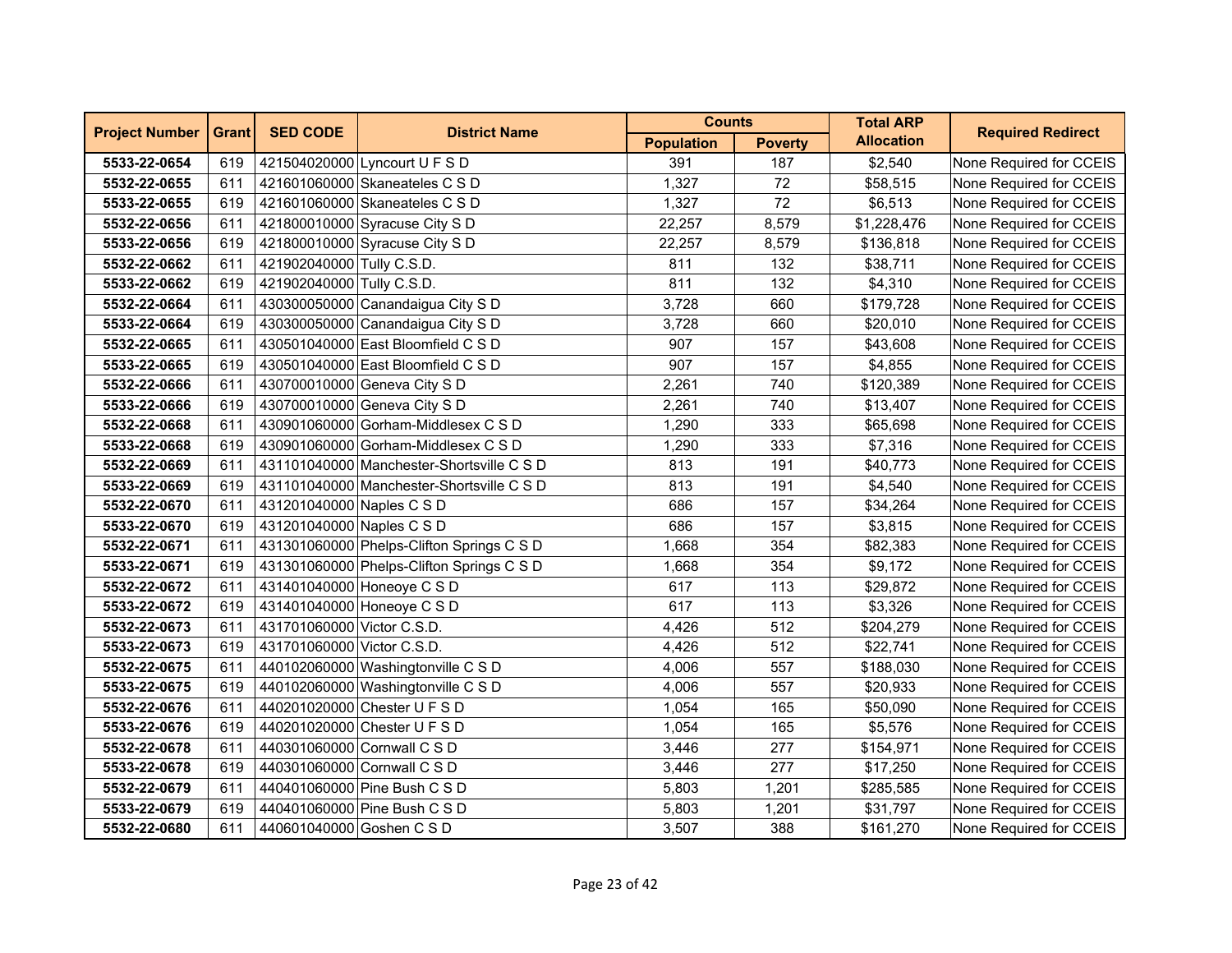| <b>Project Number</b> | <b>Grant</b> | <b>SED CODE</b>            | <b>District Name</b>                  | <b>Counts</b>     |                | <b>Total ARP</b>  | <b>Required Redirect</b> |
|-----------------------|--------------|----------------------------|---------------------------------------|-------------------|----------------|-------------------|--------------------------|
|                       |              |                            |                                       | <b>Population</b> | <b>Poverty</b> | <b>Allocation</b> |                          |
| 5533-22-0680          | 619          | 440601040000 Goshen C S D  |                                       | 3,507             | 388            | \$17,953          | None Required for CCEIS  |
| 5532-22-0682          | 611          |                            | 440901040000 Highland Falls C S D     | 1,261             | 202            | \$60,082          | None Required for CCEIS  |
| 5533-22-0682          | 619          |                            | 440901040000 Highland Falls C S D     | 1,261             | 202            | \$6,689           | None Required for CCEIS  |
| 5532-22-0683          | 611          |                            | 441000010000 Middletown City S D      | 8,261             | 3,065          | \$451,971         | None Required for CCEIS  |
| 5533-22-0683          | 619          |                            | 441000010000 Middletown City S D      | 8,261             | 3,065          | \$50,336          | None Required for CCEIS  |
| 5532-22-0686          | 611          |                            | 441101040000 Minisink Valley C S D    | 3,755             | 508            | \$175,777         | None Required for CCEIS  |
| 5533-22-0686          | 619          |                            | 441101040000 Minisink Valley C S D    | 3,755             | 508            | \$19,569          | None Required for CCEIS  |
| 5532-22-0687          | 611          |                            | 441201060000 Monroe-Woodbury C S D    | 13,424            | 1,157          | \$606,306         | None Required for CCEIS  |
| 5533-22-0687          | 619          |                            | 441201060000 Monroe-Woodbury C S D    | 13,424            | 1,157          | \$67,490          | None Required for CCEIS  |
| 5532-22-0689          | 611          |                            | 441202020000 Kiryas Joel Village UFSD | 8,860             | 71             | \$376,957         | None Required for CCEIS  |
| 5533-22-0689          | 619          |                            | 441202020000 Kiryas Joel Village UFSD | 8,860             | 71             | \$41,953          | None Required for CCEIS  |
| 5532-22-0690          | 611          |                            | 441301060000 Valley C.S.D.Montgomery  | 4,773             | 805            | \$228,768         | None Required for CCEIS  |
| 5533-22-0690          | 619          |                            | 441301060000 Valley C.S.D.Montgomery  | 4,773             | 805            | \$25,469          | None Required for CCEIS  |
| 5532-22-0691          | 611          |                            | 441600010000 Newburgh City S D        | 11,830            | 3,635          | \$621,961         | None Required for CCEIS  |
| 5533-22-0691          | 619          |                            | 441600010000 Newburgh City S D        | 11,830            | 3,635          | \$69,261          | None Required for CCEIS  |
| 5532-22-0697          | 611          |                            | 441800050000 Port Jervis City S D     | 2,775             | 748            | \$142,388         | None Required for CCEIS  |
| 5533-22-0697          | 619          |                            | 441800050000 Port Jervis City S D     | 2,775             | 748            | \$15,855          | None Required for CCEIS  |
| 5532-22-0698          | 611          |                            | 441903020000 Tuxedo U F S D           | 425               | 35             | \$19,141          | None Required for CCEIS  |
| 5533-22-0698          | 619          |                            | 441903020000 Tuxedo U F S D           | 425               | 35             | \$2,131           | None Required for CCEIS  |
| 5532-22-0699          | 611          |                            | 442101060000 Warwick Valley C S D     | 3,920             | 330            | \$176,787         | None Required for CCEIS  |
| 5533-22-0699          | 619          |                            | 442101060000 Warwick Valley C S D     | 3,920             | 330            | \$19,679          | None Required for CCEIS  |
| 5532-22-0700          | 611          |                            | 442111020000 Greenwood Lake U F S D   | 515               | 119            | \$25,761          | None Required for CCEIS  |
| 5533-22-0700          | 619          |                            | 442111020000 Greenwood Lake U F S D   | 515               | 119            | \$2,868           | None Required for CCEIS  |
| 5532-22-0701          | 611          |                            | 442115020000 Florida U F S D          | 814               | 118            | \$38,369          | None Required for CCEIS  |
| 5533-22-0701          | 619          |                            | 442115020000 Florida U F S D          | 814               | 118            | \$4,271           | None Required for CCEIS  |
| 5532-22-0703          | 611          | 450101060000 Albion C S D  |                                       | 1,870             | 599            | \$99,133          | None Required for CCEIS  |
| 5533-22-0703          | 619          | 450101060000 Albion C S D  |                                       | 1,870             | 599            | \$11,040          | None Required for CCEIS  |
| 5532-22-0704          | 611          | 450607040000 Kendall C S D |                                       | 733               | 175            | \$36,854          | None Required for CCEIS  |
| 5533-22-0704          | 619          | 450607040000 Kendall C S D |                                       | 733               | 175            | \$4,104           | None Required for CCEIS  |
| 5532-22-0705          | 611          | 450704040000 Holley C S D  |                                       | 954               | 297            | \$50,286          | None Required for CCEIS  |
| 5533-22-0705          | 619          | 450704040000 Holley C S D  |                                       | 954               | 297            | \$5,600           | None Required for CCEIS  |
| 5532-22-0706          | 611          | 450801060000 Medina C S D  |                                       | 1,499             | 419            | \$77,416          | None Required for CCEIS  |
| 5533-22-0706          | 619          | 450801060000 Medina C S D  |                                       | 1,499             | 419            | \$8,621           | None Required for CCEIS  |
| 5532-22-0708          | 611          |                            | 451001040000 Lyndonville C S D        | 606               | 80             | \$28,301          | None Required for CCEIS  |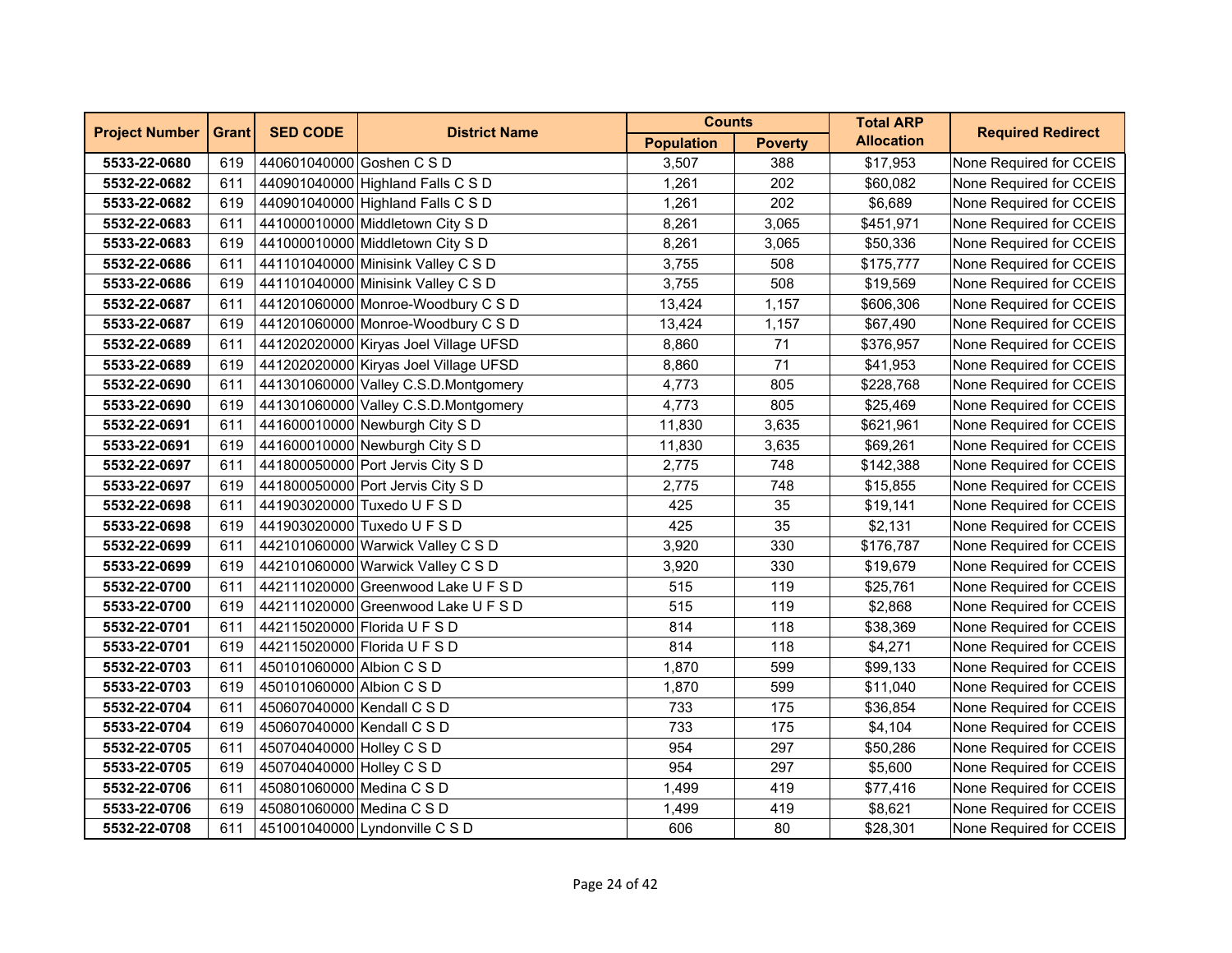| <b>Project Number</b> | <b>Grant</b> | <b>SED CODE</b>              | <b>District Name</b>                          | <b>Counts</b>     |                | <b>Total ARP</b>  | <b>Required Redirect</b> |
|-----------------------|--------------|------------------------------|-----------------------------------------------|-------------------|----------------|-------------------|--------------------------|
|                       |              |                              |                                               | <b>Population</b> | <b>Poverty</b> | <b>Allocation</b> |                          |
| 5533-22-0708          | 619          |                              | 451001040000 Lyndonville C S D                | 606               | 80             | \$3,150           | None Required for CCEIS  |
| 5532-22-0710          | 611          |                              | 460102040000 Altmar Parish-Williamstown C S D | 1,152             | 340            | \$60,098          | None Required for CCEIS  |
| 5533-22-0710          | 619          |                              | 460102040000 Altmar Parish-Williamstown C S D | 1,152             | 340            | \$6,692           | None Required for CCEIS  |
| 5532-22-0711          | 611          | 460500010000 Fulton City S D |                                               | 3,338             | 888            | \$170,881         | None Required for CCEIS  |
| 5533-22-0711          | 619          | 460500010000 Fulton City S D |                                               | 3,338             | 888            | \$19,028          | None Required for CCEIS  |
| 5532-22-0712          | 611          |                              | 460701040000 Hannibal C S D                   | 1,318             | 467            | \$71,373          | 15% to CCEIS             |
| 5533-22-0712          | 619          |                              | 460701040000 Hannibal C S D                   | 1,318             | 467            | \$7,948           | 15% to CCEIS             |
| 5532-22-0713          | 611          |                              | 460801060000 Central Square C S D             | 3,752             | 918            | \$189,390         | None Required for CCEIS  |
| 5533-22-0713          | 619          |                              | 460801060000 Central Square C S D             | 3,752             | 918            | \$21,089          | None Required for CCEIS  |
| 5532-22-0714          | 611          | 460901060000 Mexico C S D    |                                               | 2,018             | 621            | \$106,127         | None Required for CCEIS  |
| 5533-22-0714          | 619          | 460901060000 Mexico C S D    |                                               | 2,018             | 621            | \$11,818          | None Required for CCEIS  |
| 5532-22-0715          | 611          |                              | 461300010000 Oswego City S D                  | 4,038             | 1,052          | \$205,972         | None Required for CCEIS  |
| 5533-22-0715          | 619          |                              | 461300010000 Oswego City S D                  | 4,038             | 1,052          | \$22,935          | None Required for CCEIS  |
| 5532-22-0716          | 611          | 461801040000 Pulaski C S D   |                                               | 993               | 265            | \$50,862          | None Required for CCEIS  |
| 5533-22-0716          | 619          | 461801040000 Pulaski C S D   |                                               | 993               | 265            | \$5,663           | None Required for CCEIS  |
| 5532-22-0717          | 611          |                              | 461901040000 Sandy Creek C S D                | 817               | 229            | \$42,215          | None Required for CCEIS  |
| 5533-22-0717          | 619          |                              | 461901040000 Sandy Creek C S D                | 817               | 229            | \$4,701           | None Required for CCEIS  |
| 5532-22-0718          | 611          | 462001060000 Phoenix C S D   |                                               | 1,723             | 487            | \$89,165          | None Required for CCEIS  |
| 5533-22-0718          | 619          | 462001060000 Phoenix C S D   |                                               | 1,723             | 487            | \$9,929           | None Required for CCEIS  |
| 5532-22-0720          | 611          |                              | 470202040000 Gilbertsville- Mount Upton C S D | 375               | 132            | \$20,278          | None Required for CCEIS  |
| 5533-22-0720          | 619          |                              | 470202040000 Gilbertsville- Mount Upton C S D | 375               | 132            | \$2,258           | None Required for CCEIS  |
| 5532-22-0721          | 611          |                              | 470501040000 Edmeston C S D                   | 391               | 96             | \$19,747          | None Required for CCEIS  |
| 5533-22-0721          | 619          |                              | 470501040000 Edmeston C S D                   | 391               | 96             | \$2,199           | None Required for CCEIS  |
| 5532-22-0723          | 611          |                              | 470801040000 Laurens CSD                      | 323               | 116            | \$17,543          | None Required for CCEIS  |
| 5533-22-0723          | 619          |                              | 470801040000 Laurens C S D                    | 323               | 116            | \$1,954           | None Required for CCEIS  |
| 5532-22-0724          | 611          |                              | 470901040000 Schenevus C S D                  | 347               | 71             | \$17,049          | None Required for CCEIS  |
| 5533-22-0724          | 619          |                              | 470901040000 Schenevus CSD                    | 347               | 71             | \$1,899           | None Required for CCEIS  |
| 5532-22-0725          | 611          | 471101040000 Milford CSD     |                                               | 448               | 90             | \$21,956          | None Required for CCEIS  |
| 5533-22-0725          | 619          | 471101040000 Milford CSD     |                                               | 448               | 90             | \$2,445           | None Required for CCEIS  |
| 5532-22-0727          | 611          | 471201040000 Morris C S D    |                                               | 332               | 89             | \$17,019          | None Required for CCEIS  |
| 5533-22-0727          | 619          | 471201040000 Morris C S D    |                                               | 332               | 89             | \$1,895           | None Required for CCEIS  |
| 5532-22-0728          | 611          |                              | 471400010000 Oneonta City S D                 | 1,864             | 211            | \$85,876          | None Required for CCEIS  |
| 5533-22-0728          | 619          |                              | 471400010000 Oneonta City S D                 | 1,864             | 211            | \$9,559           | None Required for CCEIS  |
| 5532-22-0731          | 611          |                              | 471601040000 Otego-Unadilla C S D             | 845               | 160            | \$41,086          | None Required for CCEIS  |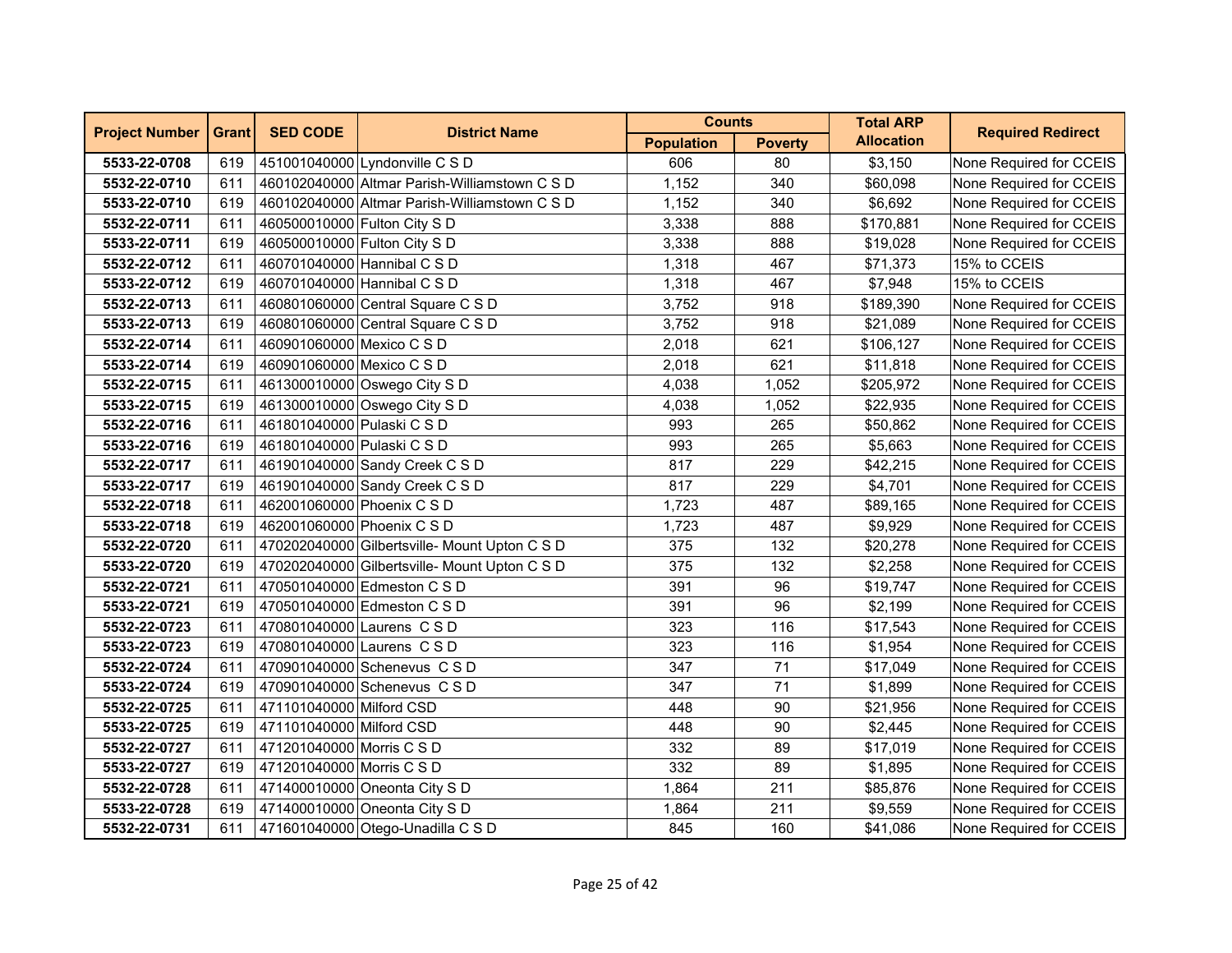| <b>Project Number</b> | <b>Grant</b> | <b>SED CODE</b>            | <b>District Name</b>                             | <b>Counts</b>     |                | <b>Total ARP</b>  | <b>Required Redirect</b> |
|-----------------------|--------------|----------------------------|--------------------------------------------------|-------------------|----------------|-------------------|--------------------------|
|                       |              |                            |                                                  | <b>Population</b> | <b>Poverty</b> | <b>Allocation</b> |                          |
| 5533-22-0731          | 619          |                            | 471601040000 Otego-Unadilla C S D                | 845               | 160            | \$4,575           | None Required for CCEIS  |
| 5532-22-0732          | 611          |                            | 471701040000 Cooperstown C S D                   | 848               | 116            | \$39,738          | None Required for CCEIS  |
| 5533-22-0732          | 619          |                            | 471701040000 Cooperstown C S D                   | 848               | 116            | \$4,424           | None Required for CCEIS  |
| 5532-22-0733          | 611          |                            | 472001040000 Richfield Springs C S D             | 443               | 138            | \$23,354          | None Required for CCEIS  |
| 5533-22-0733          | 619          |                            | 472001040000 Richfield Springs C S D             | 443               | 138            | \$2,600           | None Required for CCEIS  |
| 5532-22-0734          | 611          |                            | 472202040000 Cherry Valley-Springfield C S D     | 463               | 104            | \$23,059          | None Required for CCEIS  |
| 5533-22-0734          | 619          |                            | 472202040000 Cherry Valley-Springfield C S D     | 463               | 104            | \$2,567           | None Required for CCEIS  |
| 5532-22-0735          | 611          |                            | 472506040000 Worcester C S D                     | 353               | 88             | \$17,873          | None Required for CCEIS  |
| 5533-22-0735          | 619          |                            | 472506040000 Worcester C S D                     | 353               | 88             | \$1,990           | None Required for CCEIS  |
| 5532-22-0736          | 611          |                            | 480101060000 Mahopac C S D                       | 4,053             | 376            | \$183,951         | None Required for CCEIS  |
| 5533-22-0736          | 619          |                            | 480101060000 Mahopac C S D                       | 4,053             | 376            | \$20,477          | None Required for CCEIS  |
| 5532-22-0737          | 611          | 480102060000 Carmel C S D  |                                                  | 4,217             | 603            | \$198,492         | None Required for CCEIS  |
| 5533-22-0737          | 619          | 480102060000 Carmel C S D  |                                                  | 4,217             | 603            | \$22,097          | None Required for CCEIS  |
| 5532-22-0739          | 611          | 480401040000 Haldane C S D |                                                  | 959               | 52             | \$42,287          | None Required for CCEIS  |
| 5533-22-0739          | 619          | 480401040000 Haldane C S D |                                                  | 959               | 52             | \$4,707           | None Required for CCEIS  |
| 5532-22-0740          | 611          |                            | 480404020000 Garrison U F S D                    | 223               | 0              | \$9,428           | None Required for CCEIS  |
| 5533-22-0740          | 619          |                            | 480404020000 Garrison U F S D                    | 223               | 0              | \$1,049           | None Required for CCEIS  |
| 5532-22-0741          | 611          |                            | 480503040000 Putnam Valley C S D                 | 1,640             | 106            | \$72,887          | None Required for CCEIS  |
| 5533-22-0741          | 619          |                            | 480503040000 Putnam Valley C S D                 | 1,640             | 106            | \$8,113           | None Required for CCEIS  |
| 5532-22-0742          | 611          |                            | 480601060000 Brewster C S D                      | 3,427             | 636            | \$166,199         | None Required for CCEIS  |
| 5533-22-0742          | 619          |                            | 480601060000 Brewster C S D                      | 3,427             | 636            | \$18,503          | None Required for CCEIS  |
| 5532-22-0745          | 611          | 490101040000 Berlin C S D  |                                                  | 725               | 176            | \$36,549          | None Required for CCEIS  |
| 5533-22-0745          | 619          | 490101040000 Berlin C S D  |                                                  | 725               | 176            | \$4,069           | None Required for CCEIS  |
| 5532-22-0747          | 611          |                            | 490202040000 Brunswick C S D                     | 1,210             | 191            | \$57,557          | None Required for CCEIS  |
| 5533-22-0747          | 619          |                            | 490202040000 Brunswick C S D                     | 1,210             | 191            | \$6,408           | None Required for CCEIS  |
| 5532-22-0748          | 611          |                            | 490301060000 East Greenbush C S D                | 4,725             | 541            | \$217,891         | None Required for CCEIS  |
| 5533-22-0748          | 619          |                            | 490301060000 East Greenbush C S D                | 4,725             | 541            | \$24,256          | None Required for CCEIS  |
| 5532-22-0750          | 611          |                            | 490501060000 Hoosick Falls C S D                 | 1,301             | 299            | \$65,023          | None Required for CCEIS  |
| 5533-22-0750          | 619          |                            | 490501060000 Hoosick Falls C S D                 | 1,301             | 299            | \$7,240           | None Required for CCEIS  |
| 5532-22-0751          | 611          |                            | 490601060000 Lansingburgh C S D                  | 2,591             | 819            | \$136,988         | None Required for CCEIS  |
| 5533-22-0751          | 619          |                            | 490601060000 Lansingburgh C S D                  | 2,591             | 819            | \$15,255          | None Required for CCEIS  |
| 5532-22-0752          | 611          |                            | 490801080000 North Greenbush Comn S D (Williams) | 388               | 0              | \$16,404          | None Required for CCEIS  |
| 5533-22-0752          | 619          |                            | 490801080000 North Greenbush Comn S D (Williams) | 388               | 0              | \$1,826           | None Required for CCEIS  |
| 5532-22-0753          | 611          |                            | 490804020000 Wynantskill U F S D                 | 599               | 66             | \$27,536          | None Required for CCEIS  |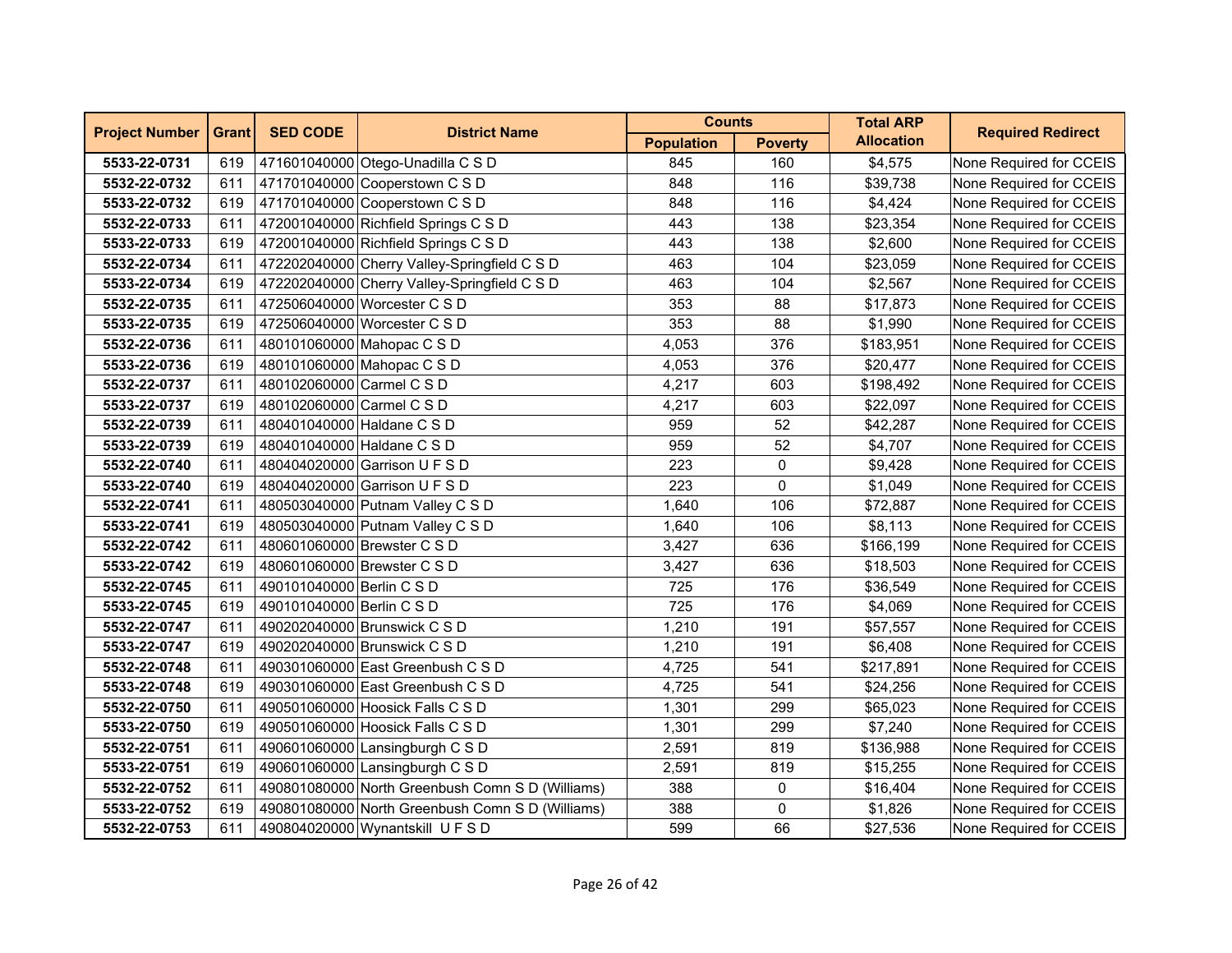| <b>Project Number</b> | <b>Grant</b> | <b>SED CODE</b>            | <b>District Name</b>                           | <b>Counts</b>     |                | <b>Total ARP</b>  | <b>Required Redirect</b> |
|-----------------------|--------------|----------------------------|------------------------------------------------|-------------------|----------------|-------------------|--------------------------|
|                       |              |                            |                                                | <b>Population</b> | <b>Poverty</b> | <b>Allocation</b> |                          |
| 5533-22-0753          | 619          |                            | 490804020000 Wynantskill U F S D               | 599               | 66             | \$3,065           | None Required for CCEIS  |
| 5532-22-0755          | 611          |                            | 491200010000 Rensselaer City S D               | 1,304             | 392            | \$68,267          | None Required for CCEIS  |
| 5533-22-0755          | 619          |                            | 491200010000 Rensselaer City S D               | 1,304             | 392            | \$7,602           | None Required for CCEIS  |
| 5532-22-0756          | 611          |                            | 491302060000 Averill Park C S D                | 2,891             | 331            | \$133,317         | None Required for CCEIS  |
| 5533-22-0756          | 619          |                            | 491302060000 Averill Park C S D                | 2,891             | 331            | \$14,840          | None Required for CCEIS  |
| 5532-22-0758          | 611          |                            | 491401040000 Hoosic Valley C S D               | 977               | 187            | \$47,572          | None Required for CCEIS  |
| 5533-22-0758          | 619          |                            | 491401040000 Hoosic Valley C S D               | 977               | 187            | \$5,297           | None Required for CCEIS  |
| 5532-22-0759          | 611          |                            | 491501040000 Schodack C S D                    | 944               | 120            | \$43,932          | None Required for CCEIS  |
| 5533-22-0759          | 619          |                            | 491501040000 Schodack C S D                    | 944               | 120            | \$4,891           | None Required for CCEIS  |
| 5532-22-0760          | 611          | 491700010000 Troy City S D |                                                | 5,301             | 1,644          | \$279,208         | None Required for CCEIS  |
| 5533-22-0760          | 619          | 491700010000 Troy City S D |                                                | 5,301             | 1,644          | \$31,093          | None Required for CCEIS  |
| 5532-22-0766          | 611          |                            | 500101060000 Clarkstown CSD                    | 8,626             | 631            | \$385,832         | None Required for CCEIS  |
| 5533-22-0766          | 619          |                            | 500101060000 Clarkstown C S D                  | 8,626             | 631            | \$42,947          | None Required for CCEIS  |
| 5532-22-0768          | 611          |                            | 500108030000 Nanuet U F S D                    | 2,454             | 278            | \$113,066         | None Required for CCEIS  |
| 5533-22-0768          | 619          |                            | 500108030000 Nanuet U F S D                    | 2,454             | 278            | \$12,586          | None Required for CCEIS  |
| 5532-22-0769          | 611          |                            | 500201060000 Haverstraw-Stony Point C S D      | 8,373             | 2,268          | \$429,996         | None Required for CCEIS  |
| 5533-22-0769          | 619          |                            | 500201060000 Haverstraw-Stony Point C S D      | 8,373             | 2,268          | \$47,881          | None Required for CCEIS  |
| 5532-22-0770          | 611          |                            | 500301060000 South Orangetown C S D            | 3,186             | 172            | \$140,460         | None Required for CCEIS  |
| 5533-22-0770          | 619          |                            | 500301060000 South Orangetown C S D            | 3,186             | 172            | \$15,634          | None Required for CCEIS  |
| 5532-22-0772          | 611          | 500304030000 Nyack U F S D |                                                | 3,386             | 527            | \$160,812         | None Required for CCEIS  |
| 5533-22-0772          | 619          | 500304030000 Nyack U F S D |                                                | 3,386             | 527            | \$17,903          | None Required for CCEIS  |
| 5532-22-0775          | 611          |                            | 500308030000 Pearl River U F S D               | 2,648             | 161            | \$117,347         | 15% to CCEIS             |
| 5533-22-0775          | 619          |                            | 500308030000 Pearl River U F S D               | 2,648             | 161            | \$13,061          | 15% to CCEIS             |
| 5532-22-0777          | 611          |                            | 500401060000 Ramapo C S D (Suffern)            | 6,405             | 551            | \$289,253         | None Required for CCEIS  |
| 5533-22-0777          | 619          |                            | 500401060000 Ramapo C S D (Suffern)            | 6,405             | 551            | \$32,197          | None Required for CCEIS  |
| 5532-22-0778          | 611          |                            | 500402060000 East Ramapo C S D (Spring Valley) | 40,563            | 4,364          | \$1,861,150       | 15% to CCEIS             |
| 5533-22-0778          | 619          |                            | 500402060000 East Ramapo C S D (Spring Valley) | 40,563            | 4,364          | \$207,180         | 15% to CCEIS             |
| 5532-22-0785          | 611          |                            | 510101040000 Brasher Falls C S D               | 1,015             | 306            | \$53,167          | None Required for CCEIS  |
| 5533-22-0785          | 619          |                            | 510101040000 Brasher Falls C S D               | 1,015             | 306            | \$5,921           | None Required for CCEIS  |
| 5532-22-0786          | 611          | 510201060000 Canton C S D  |                                                | 1,302             | 296            | \$64,965          | None Required for CCEIS  |
| 5533-22-0786          | 619          | 510201060000 Canton C S D  |                                                | 1,302             | 296            | \$7,233           | None Required for CCEIS  |
| 5532-22-0787          | 611          |                            | 510401040000 Clifton-Fine C S D                | 281               | 99             | \$15,198          | None Required for CCEIS  |
| 5533-22-0787          | 619          |                            | 510401040000 Clifton-Fine C S D                | 281               | 99             | \$1,692           | None Required for CCEIS  |
| 5532-22-0788          | 611          |                            | 510501040000 Colton-Pierrepont C S D           | 364               | 77             | \$17,969          | None Required for CCEIS  |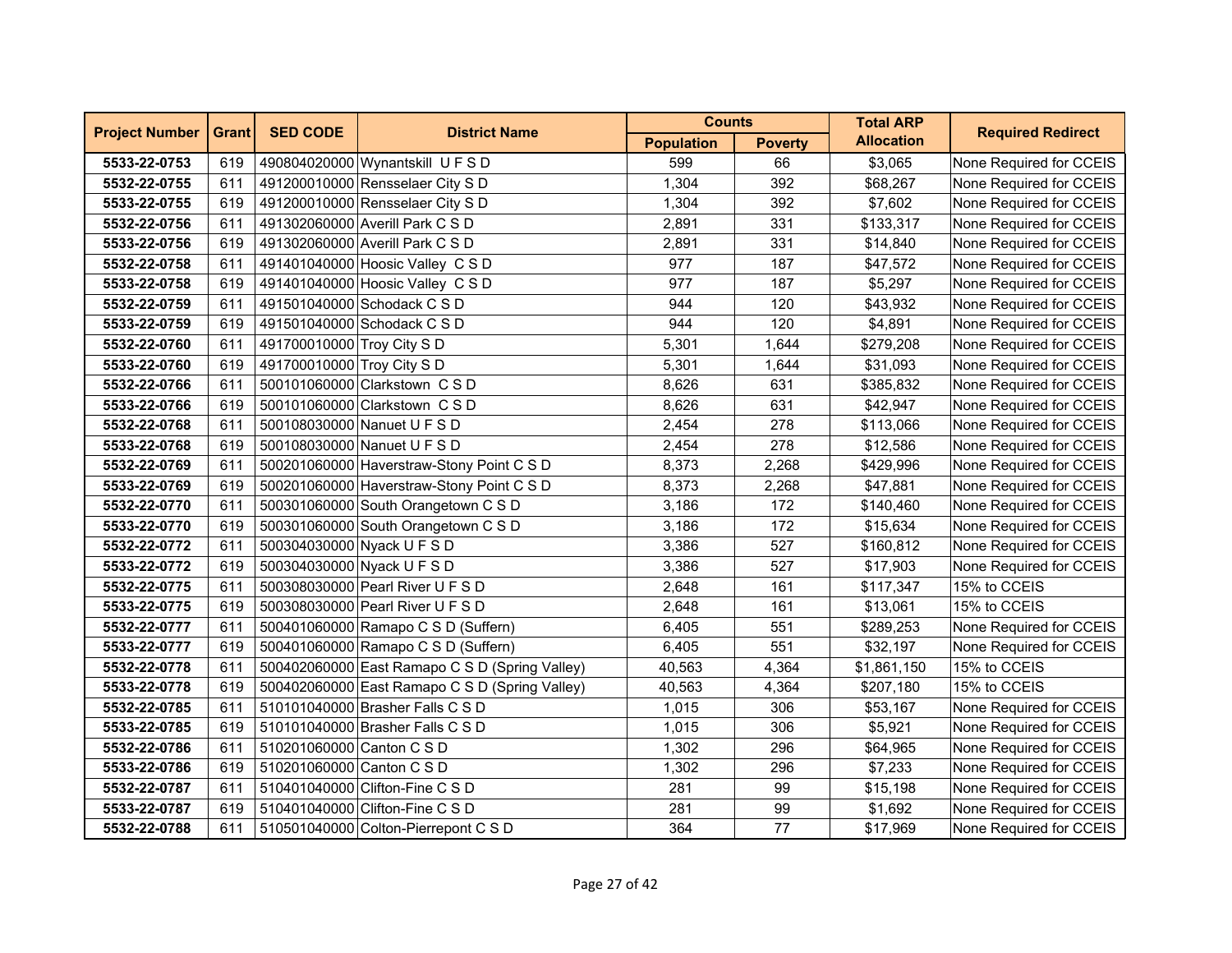| <b>Project Number</b> | <b>Grant</b> | <b>SED CODE</b>            | <b>District Name</b>                              | <b>Counts</b>     |                | <b>Total ARP</b>  | <b>Required Redirect</b> |
|-----------------------|--------------|----------------------------|---------------------------------------------------|-------------------|----------------|-------------------|--------------------------|
|                       |              |                            |                                                   | <b>Population</b> | <b>Poverty</b> | <b>Allocation</b> |                          |
| 5533-22-0788          | 619          |                            | 510501040000 Colton-Pierrepont C S D              | 364               | 77             | \$2,001           | None Required for CCEIS  |
| 5532-22-0790          | 611          |                            | 511101060000 Gouverneur C S D                     | 1,645             | 485            | \$85,800          | None Required for CCEIS  |
| 5533-22-0790          | 619          |                            | 511101060000 Gouverneur C S D                     | 1,645             | 485            | \$9,555           | None Required for CCEIS  |
| 5532-22-0791          | 611          |                            | 511201040000 Hammond C S D                        | 263               | 77             | \$13,699          | None Required for CCEIS  |
| 5533-22-0791          | 619          |                            | 511201040000 Hammond C S D                        | 263               | 77             | \$1,525           | None Required for CCEIS  |
| 5532-22-0792          | 611          |                            | 511301040000 Hermon-Dekalb C S D                  | 443               | 122            | \$22,818          | None Required for CCEIS  |
| 5533-22-0792          | 619          |                            | 511301040000 Hermon-Dekalb C S D                  | 443               | 122            | \$2,540           | None Required for CCEIS  |
| 5532-22-0793          | 611          | 511602040000 Lisbon C S D  |                                                   | 581               | 116            | \$28,450          | None Required for CCEIS  |
| 5533-22-0793          | 619          | 511602040000 Lisbon C S D  |                                                   | 581               | 116            | \$3,168           | None Required for CCEIS  |
| 5532-22-0794          | 611          |                            | 511901040000 Madrid-Waddington C S D              | 712               | 170            | \$35,799          | None Required for CCEIS  |
| 5533-22-0794          | 619          |                            | 511901040000 Madrid-Waddington C S D              | 712               | 170            | \$3,986           | None Required for CCEIS  |
| 5532-22-0795          | 611          |                            | 512001060000 Massena C S D                        | 2,823             | 777            | \$145,388         | None Required for CCEIS  |
| 5533-22-0795          | 619          |                            | 512001060000 Massena C S D                        | 2,823             | 777            | \$16,189          | None Required for CCEIS  |
| 5532-22-0796          | 611          |                            | 512101040000 Morristown C S D                     | 335               | 95             | \$17,347          | None Required for CCEIS  |
| 5533-22-0796          | 619          |                            | 512101040000 Morristown C S D                     | 335               | 95             | \$1,931           | None Required for CCEIS  |
| 5532-22-0797          | 611          |                            | 512201040000 Norwood-Norfolk C S D                | 1,030             | 296            | \$53,466          | None Required for CCEIS  |
| 5533-22-0797          | 619          |                            | 512201040000 Norwood-Norfolk C S D                | 1,030             | 296            | \$5,953           | None Required for CCEIS  |
| 5532-22-0798          | 611          |                            | 512300010000 Ogdensburg City S D                  | 1,558             | 491            | \$82,323          | None Required for CCEIS  |
| 5533-22-0798          | 619          |                            | 512300010000 Ogdensburg City S D                  | 1,558             | 491            | \$9,168           | None Required for CCEIS  |
| 5532-22-0799          | 611          |                            | 512404040000 Heuvelton C S D                      | 735               | 148            | \$36,034          | None Required for CCEIS  |
| 5533-22-0799          | 619          |                            | 512404040000 Heuvelton C S D                      | 735               | 148            | \$4,012           | None Required for CCEIS  |
| 5532-22-0800          | 611          |                            | 512501040000 Parishville-Hopkinton C S D          | 418               | 84             | \$20,487          | None Required for CCEIS  |
| 5533-22-0800          | 619          |                            | 512501040000 Parishville-Hopkinton C S D          | 418               | 84             | \$2,281           | None Required for CCEIS  |
| 5532-22-0801          | 611          |                            | 512902060000 Potsdam C S D                        | 1,366             | 248            | \$66,062          | None Required for CCEIS  |
| 5533-22-0801          | 619          |                            | 512902060000 Potsdam C S D                        | 1,366             | 248            | \$7,355           | None Required for CCEIS  |
| 5532-22-0803          | 611          |                            | 513102040000 Edwards-Knox Central School District | 486               | 138            | \$25,172          | None Required for CCEIS  |
| 5533-22-0803          | 619          |                            | 513102040000 Edwards-Knox Central School District | 486               | 138            | \$2,803           | None Required for CCEIS  |
| 5532-22-0805          | 611          |                            | 520101060000 Burnt Hills-Ballston Lake C S D      | 3,262             | 260            | \$146,622         | None Required for CCEIS  |
| 5533-22-0805          | 619          |                            | 520101060000 Burnt Hills-Ballston Lake C S D      | 3,262             | 260            | \$16,321          | None Required for CCEIS  |
| 5532-22-0808          | 611          |                            | 520302060000 Shenendehowa C S D                   | 10,021            | 663            | \$445,881         | None Required for CCEIS  |
| 5533-22-0808          | 619          |                            | 520302060000 Shenendehowa C S D                   | 10,021            | 663            | \$49,630          | None Required for CCEIS  |
| 5532-22-0812          | 611          | 520401040000 Corinth C S D |                                                   | 1,316             | 321            | \$66,395          | None Required for CCEIS  |
| 5533-22-0812          | 619          | 520401040000 Corinth C S D |                                                   | 1,316             | 321            | \$7,393           | None Required for CCEIS  |
| 5532-22-0813          | 611          |                            | 520601080000 Edinburg Comn School                 | 59                | 31             | \$3,533           | None Required for CCEIS  |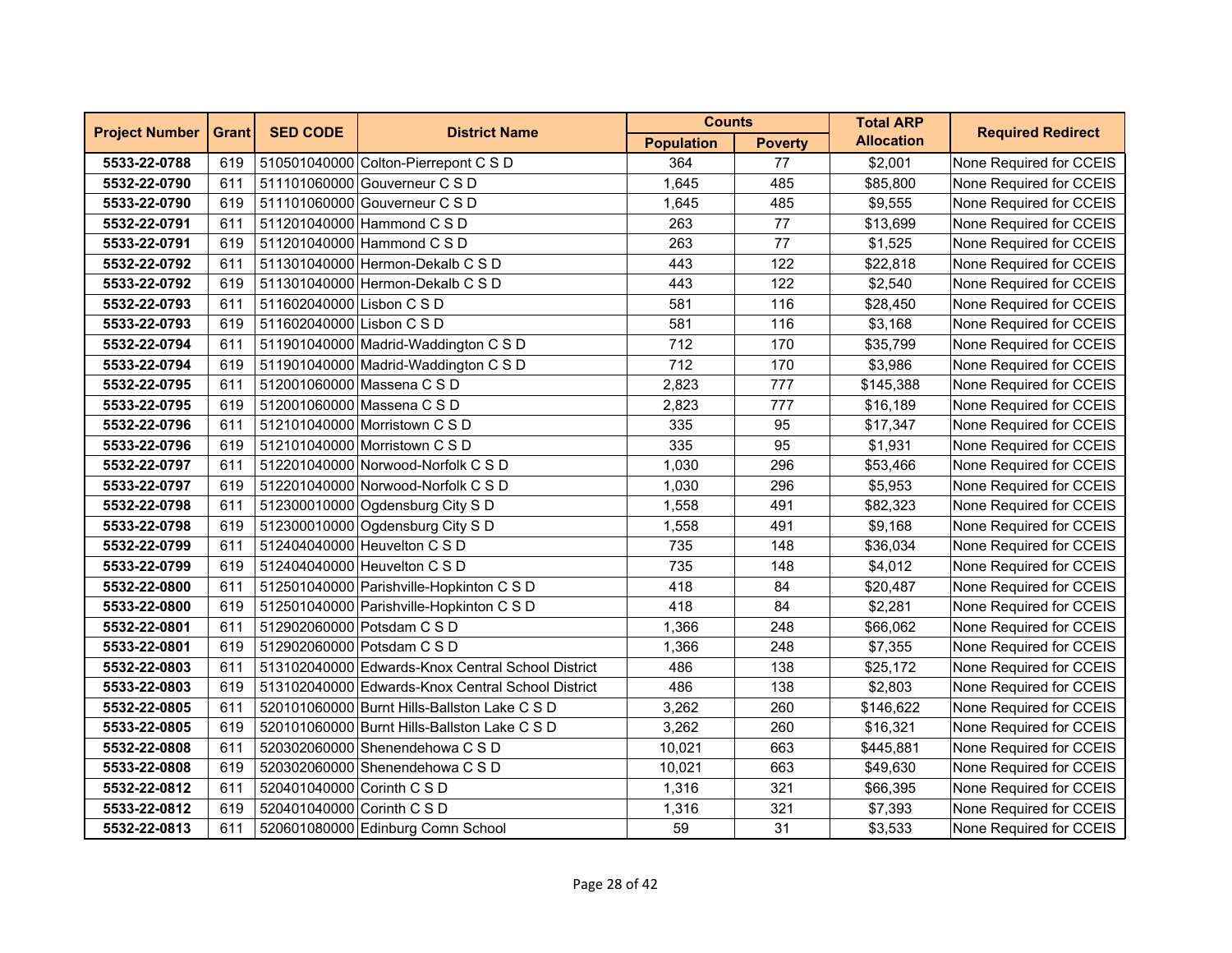| <b>Project Number</b> | <b>Grant</b> | <b>SED CODE</b>           | <b>District Name</b>                          | <b>Counts</b>     |                | <b>Total ARP</b>  | <b>Required Redirect</b> |
|-----------------------|--------------|---------------------------|-----------------------------------------------|-------------------|----------------|-------------------|--------------------------|
|                       |              |                           |                                               | <b>Population</b> | <b>Poverty</b> | <b>Allocation</b> |                          |
| 5533-22-0813          | 619          |                           | 520601080000 Edinburg Comn School             | 59                | 31             | \$394             | None Required for CCEIS  |
| 5532-22-0814          | 611          | 520701040000 Galway C S D |                                               | 855               | 153            | \$41,274          | None Required for CCEIS  |
| 5533-22-0814          | 619          | 520701040000 Galway C S D |                                               | 855               | 153            | \$4,595           | None Required for CCEIS  |
| 5532-22-0815          | 611          |                           | 521200050000 Mechanicville City S D           | 1,400             | 299            | \$69,208          | None Required for CCEIS  |
| 5533-22-0815          | 619          |                           | 521200050000 Mechanicville City S D           | 1,400             | 299            | \$7,706           | None Required for CCEIS  |
| 5532-22-0816          | 611          |                           | 521301060000 Ballston Spa C S D               | 4,351             | 691            | \$207,106         | None Required for CCEIS  |
| 5533-22-0816          | 619          |                           | 521301060000 Ballston Spa C S D               | 4,351             | 691            | \$23,057          | None Required for CCEIS  |
| 5532-22-0818          | 611          |                           | 521401040000 South Glens Falls C S D          | 3,015             | 564            | \$146,367         | None Required for CCEIS  |
| 5533-22-0818          | 619          |                           | 521401040000 South Glens Falls C S D          | 3,015             | 564            | \$16,296          | None Required for CCEIS  |
| 5532-22-0819          | 611          |                           | 521701040000 Schuylerville C S D              | 1,635             | 218            | \$76,430          | None Required for CCEIS  |
| 5533-22-0819          | 619          |                           | 521701040000 Schuylerville C S D              | 1,635             | 218            | \$8,509           | None Required for CCEIS  |
| 5532-22-0820          | 611          |                           | 521800010000 Saratoga Springs City S D        | 7,176             | 759            | \$328,819         | None Required for CCEIS  |
| 5533-22-0820          | 619          |                           | 521800010000 Saratoga Springs City S D        | 7,176             | 759            | \$36,604          | None Required for CCEIS  |
| 5532-22-0823          | 611          |                           | 522001040000 Stillwater C S D                 | 1,045             | 169            | \$49,844          | None Required for CCEIS  |
| 5533-22-0823          | 619          |                           | 522001040000 Stillwater C S D                 | 1,045             | 169            | \$5,549           | None Required for CCEIS  |
| 5532-22-0824          | 611          |                           | 522101030000 Waterford-HalfMoon U F S D       | 968               | 184            | \$47,091          | None Required for CCEIS  |
| 5533-22-0824          | 619          |                           | 522101030000 Waterford-HalfMoon U F S D       | 968               | 184            | \$5,243           | None Required for CCEIS  |
| 5532-22-0826          | 611          |                           | 530101040000 Duanesburg C S D                 | 730               | 72             | \$33,276          | None Required for CCEIS  |
| 5533-22-0826          | 619          |                           | 530101040000 Duanesburg C S D                 | 730               | 72             | \$3,704           | None Required for CCEIS  |
| 5532-22-0828          | 611          |                           | 530202060000 Scotia-Glenville C S D           | 2,808             | 379            | \$131,416         | None Required for CCEIS  |
| 5533-22-0828          | 619          |                           | 530202060000 Scotia-Glenville C S D           | 2,808             | 379            | \$14,630          | None Required for CCEIS  |
| 5532-22-0830          | 611          |                           | 530301060000 Niskayuna C S D                  | 4,594             | 333            | \$205,383         | None Required for CCEIS  |
| 5533-22-0830          | 619          |                           | 530301060000 Niskayuna C S D                  | 4,594             | 333            | \$22,861          | None Required for CCEIS  |
| 5532-22-0833          | 611          |                           | 530501060000 Schalmont C S D                  | 1,885             | 241            | \$87,770          | None Required for CCEIS  |
| 5533-22-0833          | 619          |                           | 530501060000 Schalmont C S D                  | 1,885             | 241            | \$9,771           | None Required for CCEIS  |
| 5532-22-0834          | 611          |                           | 530515060000 Rotterdam-Mohonasen C S D        | 3,084             | 652            | \$152,234         | None Required for CCEIS  |
| 5533-22-0834          | 619          |                           | 530515060000 Rotterdam-Mohonasen C S D        | 3,084             | 652            | \$16,950          | None Required for CCEIS  |
| 5532-22-0835          | 611          |                           | 530600010000 Schenectady City S D             | 10,471            | 3,712          | \$567,087         | None Required for CCEIS  |
| 5533-22-0835          | 619          |                           | 530600010000 Schenectady City S D             | 10,471            | 3,712          | \$63,155          | None Required for CCEIS  |
| 5532-22-0839          | 611          |                           | 540801040000 Gilboa Conesville Central School | 332               | 89             | \$17,019          | None Required for CCEIS  |
| 5533-22-0839          | 619          |                           | 540801040000 Gilboa Conesville Central School | 332               | 89             | \$1,895           | None Required for CCEIS  |
| 5532-22-0840          | 611          |                           | 540901040000 Jefferson C S D                  | 207               | 47             | \$10,326          | None Required for CCEIS  |
| 5533-22-0840          | 619          |                           | 540901040000 Jefferson C S D                  | 207               | 47             | \$1,150           | None Required for CCEIS  |
| 5532-22-0841          | 611          |                           | 541001040000 Middleburgh C S D                | 741               | 198            | \$37,964          | None Required for CCEIS  |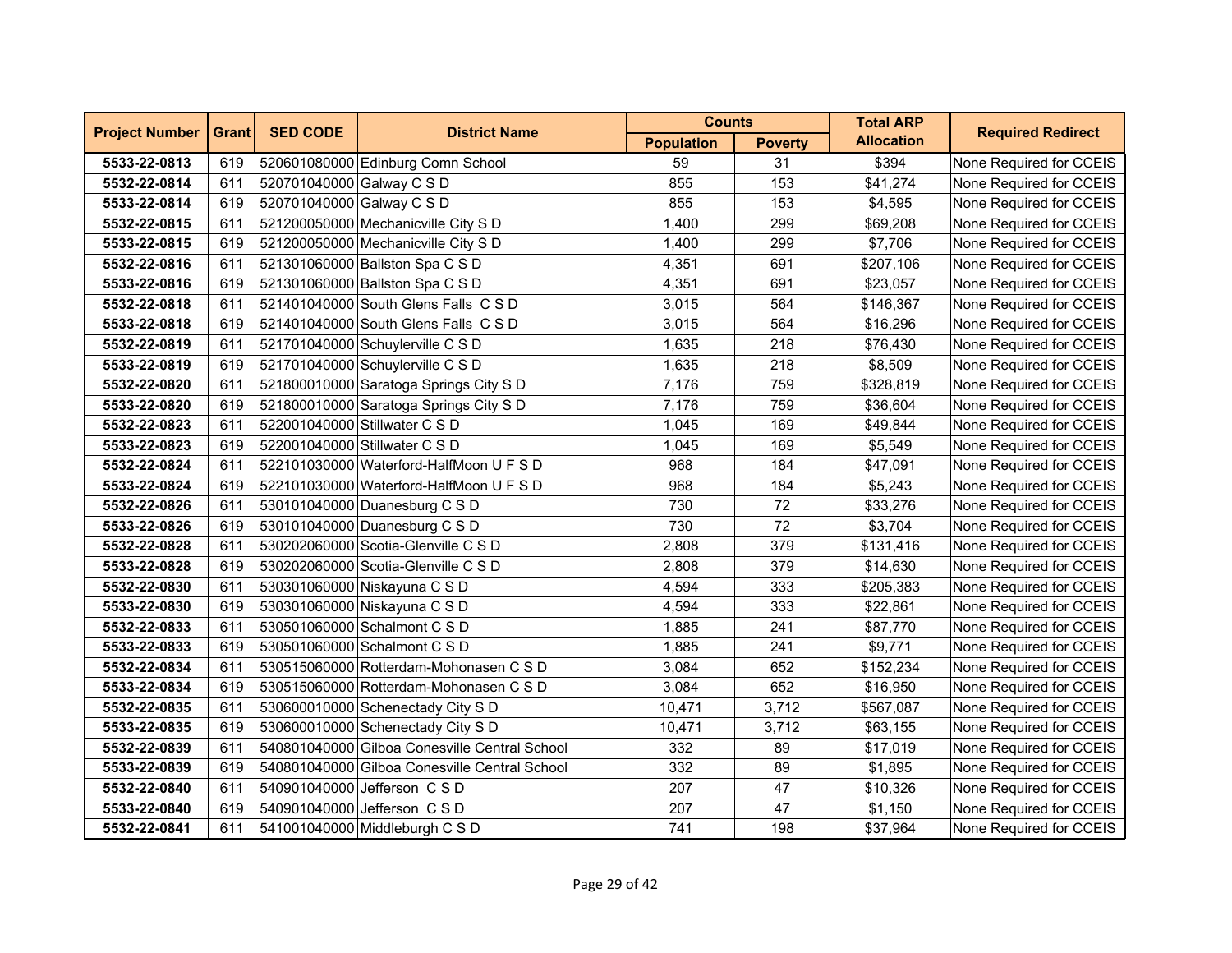| <b>Project Number</b> | <b>Grant</b> | <b>SED CODE</b>            | <b>District Name</b>                        | <b>Counts</b>     |                | <b>Total ARP</b>  | <b>Required Redirect</b> |
|-----------------------|--------------|----------------------------|---------------------------------------------|-------------------|----------------|-------------------|--------------------------|
|                       |              |                            |                                             | <b>Population</b> | <b>Poverty</b> | <b>Allocation</b> |                          |
| 5533-22-0841          | 619          |                            | 541001040000 Middleburgh C S D              | 741               | 198            | \$4,227           | None Required for CCEIS  |
| 5532-22-1187          | 611          |                            | 541102060000 Cobleskill-Richmondville C S D | 1,686             | 412            | \$85,087          | None Required for CCEIS  |
| 5533-22-1187          | 619          |                            | 541102060000 Cobleskill-Richmondville C S D | 1,686             | 412            | \$9,474           | None Required for CCEIS  |
| 5532-22-0843          | 611          |                            | 541201040000 Schoharie C S D                | 936               | 270            | \$48,620          | None Required for CCEIS  |
| 5533-22-0843          | 619          |                            | 541201040000 Schoharie C S D                | 936               | 270            | \$5,414           | None Required for CCEIS  |
| 5532-22-0844          | 611          |                            | 541401040000 Sharon Springs C S D           | 262               | 67             | \$13,322          | None Required for CCEIS  |
| 5533-22-0844          | 619          |                            | 541401040000 Sharon Springs C S D           | 262               | 67             | \$1,484           | None Required for CCEIS  |
| 5532-22-0845          | 611          |                            | 550101040000 Odessa-Montour C S D           | 760               | 231            | \$39,872          | None Required for CCEIS  |
| 5533-22-0845          | 619          |                            | 550101040000 Odessa-Montour C S D           | 760               | 231            | \$4,440           | None Required for CCEIS  |
| 5532-22-0846          | 611          |                            | 550301060000 Watkins Glen C S D             | 1,048             | 247            | \$52,585          | 15% to CCEIS             |
| 5533-22-0846          | 619          |                            | 550301060000 Watkins Glen C S D             | 1,048             | 247            | \$5,855           | 15% to CCEIS             |
| 5532-22-0848          | 611          |                            | 560501040000 South Seneca C S D             | 738               | 185            | \$37,401          | None Required for CCEIS  |
| 5533-22-0848          | 619          |                            | 560501040000 South Seneca C S D             | 738               | 185            | \$4,164           | None Required for CCEIS  |
| 5532-22-0849          | 611          |                            | 560603040000 Romulus C S D                  | 533               | 145            | \$27,393          | None Required for CCEIS  |
| 5533-22-0849          | 619          |                            | 560603040000 Romulus C S D                  | 533               | 145            | \$3,050           | None Required for CCEIS  |
| 5532-22-0850          | 611          |                            | 560701060000 Seneca Falls C S D             | 1,427             | 339            | \$71,691          | None Required for CCEIS  |
| 5533-22-0850          | 619          |                            | 560701060000 Seneca Falls C S D             | 1,427             | 339            | \$7,982           | None Required for CCEIS  |
| 5532-22-0851          | 611          |                            | 561006060000 Waterloo C S D                 | 1,687             | 471            | \$87,107          | None Required for CCEIS  |
| 5533-22-0851          | 619          |                            | 561006060000 Waterloo C S D                 | 1.687             | 471            | \$9,699           | None Required for CCEIS  |
| 5532-22-0853          | 611          | 570101040000 Addison C S D |                                             | 1,105             | 309            | \$57,072          | None Required for CCEIS  |
| 5533-22-0853          | 619          | 570101040000 Addison C S D |                                             | 1,105             | 309            | \$6,355           | None Required for CCEIS  |
| 5532-22-0854          | 611          | 570201040000 Avoca C S D   |                                             | 471               | 120            | \$23,935          | None Required for CCEIS  |
| 5533-22-0854          | 619          | 570201040000 Avoca C S D   |                                             | 471               | 120            | \$2,665           | None Required for CCEIS  |
| 5532-22-0856          | 611          | 570302060000 Bath C S D    |                                             | 1,507             | 429            | \$78,089          | None Required for CCEIS  |
| 5533-22-0856          | 619          | 570302060000 Bath C S D    |                                             | 1,507             | 429            | \$8,696           | None Required for CCEIS  |
| 5532-22-0857          | 611          |                            | 570401040000 Bradford C S D                 | 257               | 76             | \$13,412          | None Required for CCEIS  |
| 5533-22-0857          | 619          |                            | 570401040000 Bradford C S D                 | 257               | 76             | \$1,493           | None Required for CCEIS  |
| 5532-22-0858          | 611          |                            | 570603040000 Campbell-Savonia C.S.D.        | 841               | 199            | \$42,224          | None Required for CCEIS  |
| 5533-22-0858          | 619          |                            | 570603040000 Campbell-Savonia C.S.D.        | 841               | 199            | \$4,702           | None Required for CCEIS  |
| 5532-22-0861          | 611          |                            | 571000010000 Corning City S D               | 5,221             | 1,049          | \$255,886         | None Required for CCEIS  |
| 5533-22-0861          | 619          |                            | 571000010000 Corning City S D               | 5,221             | 1,049          | \$28,490          | None Required for CCEIS  |
| 5532-22-1257          | 611          |                            | 571502060000 Canisteo-Greenwood             | 971               | 271            | \$50,133          | None Required for CCEIS  |
| 5533-22-1257          | 619          |                            | 571502060000 Canisteo-Greenwood             | 971               | 271            | \$5,583           | None Required for CCEIS  |
| 5532-22-0863          | 611          |                            | 571800010000 Hornell City S D               | 1,640             | 300            | \$79,389          | None Required for CCEIS  |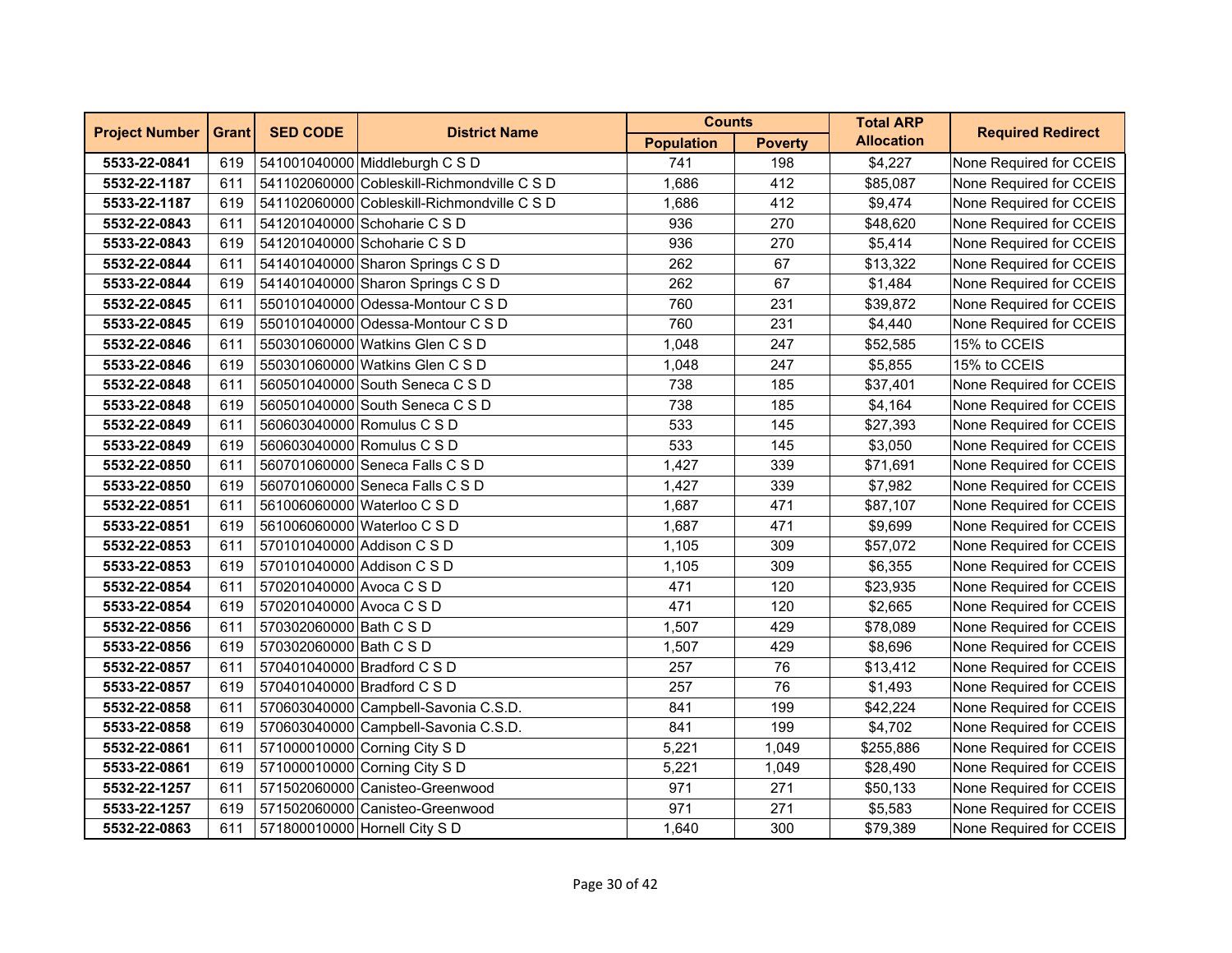| <b>Project Number</b> | <b>Grant</b> | <b>SED CODE</b>            | <b>District Name</b>                       | <b>Counts</b>     |                | <b>Total ARP</b>  | <b>Required Redirect</b> |
|-----------------------|--------------|----------------------------|--------------------------------------------|-------------------|----------------|-------------------|--------------------------|
|                       |              |                            |                                            | <b>Population</b> | <b>Poverty</b> | <b>Allocation</b> |                          |
| 5533-22-0863          | 619          |                            | 571800010000 Hornell City S D              | 1,640             | 300            | \$8,838           | None Required for CCEIS  |
| 5532-22-0864          | 611          | 571901040000 Arkport C S D |                                            | 486               | 107            | \$24,133          | None Required for CCEIS  |
| 5533-22-0864          | 619          | 571901040000 Arkport C S D |                                            | 486               | 107            | \$2,687           | None Required for CCEIS  |
| 5532-22-0865          | 611          |                            | 572301040000 Prattsburg C S D              | 378               | 92             | \$19,064          | None Required for CCEIS  |
| 5533-22-0865          | 619          |                            | 572301040000 Prattsburg C S D              | 378               | 92             | \$2,123           | None Required for CCEIS  |
| 5532-22-0866          | 611          |                            | 572702040000 Jasper-Troupsburg C S D       | 443               | 98             | \$22,013          | None Required for CCEIS  |
| 5533-22-0866          | 619          |                            | 572702040000 Jasper-Troupsburg C S D       | 443               | 98             | \$2,451           | None Required for CCEIS  |
| 5532-22-0867          | 611          |                            | 572901040000 Hammondsport C S D            | 419               | 107            | \$21,300          | None Required for CCEIS  |
| 5533-22-0867          | 619          |                            | 572901040000 Hammondsport C S D            | 419               | 107            | \$2,371           | None Required for CCEIS  |
| 5532-22-0868          | 611          |                            | 573002040000 Wayland-Cohocton C.S.D.       | 1,303             | 368            | \$67,421          | None Required for CCEIS  |
| 5533-22-0868          | 619          |                            | 573002040000 Wayland-Cohocton C.S.D.       | 1,303             | 368            | \$7,508           | None Required for CCEIS  |
| 5532-22-0870          | 611          |                            | 580101030000 Babylon U F S D               | 1,662             | 98             | \$73,549          | None Required for CCEIS  |
| 5533-22-0870          | 619          |                            | 580101030000 Babylon U F S D               | 1,662             | 98             | \$8,187           | None Required for CCEIS  |
| 5532-22-0871          | 611          |                            | 580102030000 West Babylon U F S D          | 3,829             | 687            | \$184,903         | None Required for CCEIS  |
| 5533-22-0871          | 619          |                            | 580102030000 West Babylon U F S D          | 3,829             | 687            | \$20,586          | None Required for CCEIS  |
| 5532-22-0872          | 611          |                            | 580103030000 North Babylon U F S D         | 4,721             | 1,027          | \$234,010         | None Required for CCEIS  |
| 5533-22-0872          | 619          |                            | 580103030000 North Babylon U F S D         | 4,721             | 1,027          | \$26,055          | None Required for CCEIS  |
| 5532-22-0873          | 611          |                            | 580104030000 Lindenhurst U F S D           | 5,913             | 1,036          | \$284,706         | None Required for CCEIS  |
| 5533-22-0873          | 619          |                            | 580104030000 Lindenhurst U F S D           | 5,913             | 1,036          | \$31,697          | None Required for CCEIS  |
| 5532-22-0874          | 611          |                            | 580105030000 Copiague U F S D              | 5,308             | 2,211          | \$298,506         | None Required for CCEIS  |
| 5533-22-0874          | 619          |                            | 580105030000 Copiague U F S D              | 5,308             | 2,211          | \$33,247          | None Required for CCEIS  |
| 5532-22-0875          | 611          |                            | 580106030000 Amityville U F S D            | 3,412             | 1,252          | \$186,209         | None Required for CCEIS  |
| 5533-22-0875          | 619          |                            | 580106030000 Amityville U F S D            | 3,412             | 1,252          | \$20,738          | None Required for CCEIS  |
| 5532-22-0876          | 611          |                            | 580107030000 Deer Park U F S D             | 4,166             | 868            | \$205,217         | None Required for CCEIS  |
| 5533-22-0876          | 619          |                            | 580107030000 Deer Park U F S D             | 4,166             | 868            | \$22,848          | None Required for CCEIS  |
| 5532-22-0877          | 611          |                            | 580109020000 Wyandanch U F S D             | 2,816             | 1,245          | \$160,777         | 15% to CCEIS             |
| 5533-22-0877          | 619          |                            | 580109020000 Wyandanch U F S D             | 2,816             | 1,245          | \$17,908          | 15% to CCEIS             |
| 5532-22-0878          | 611          |                            | 580201060000 Three Village Central C S D   | 6,592             | 278            | \$288,010         | None Required for CCEIS  |
| 5533-22-0878          | 619          |                            | 580201060000 Three Village Central C S D   | 6,592             | 278            | \$32,056          | None Required for CCEIS  |
| 5532-22-0879          | 611          |                            | 580203020000 Brookhaven-Comsewogue U F S D | 3,754             | 512            | \$175,869         | None Required for CCEIS  |
| 5533-22-0879          | 619          |                            | 580203020000 Brookhaven-Comsewogue U F S D | 3,754             | 512            | \$19,579          | None Required for CCEIS  |
| 5532-22-0880          | 611          | 580205060000 Sachem C S D  |                                            | 12,732            | 1,619          | \$592,533         | None Required for CCEIS  |
| 5533-22-0880          | 619          | 580205060000 Sachem C S D  |                                            | 12,732            | 1,619          | \$65,962          | None Required for CCEIS  |
| 5532-22-0881          | 611          |                            | 580206020000 Port Jefferson U F S D        | 1,154             | 43             | \$50,229          | None Required for CCEIS  |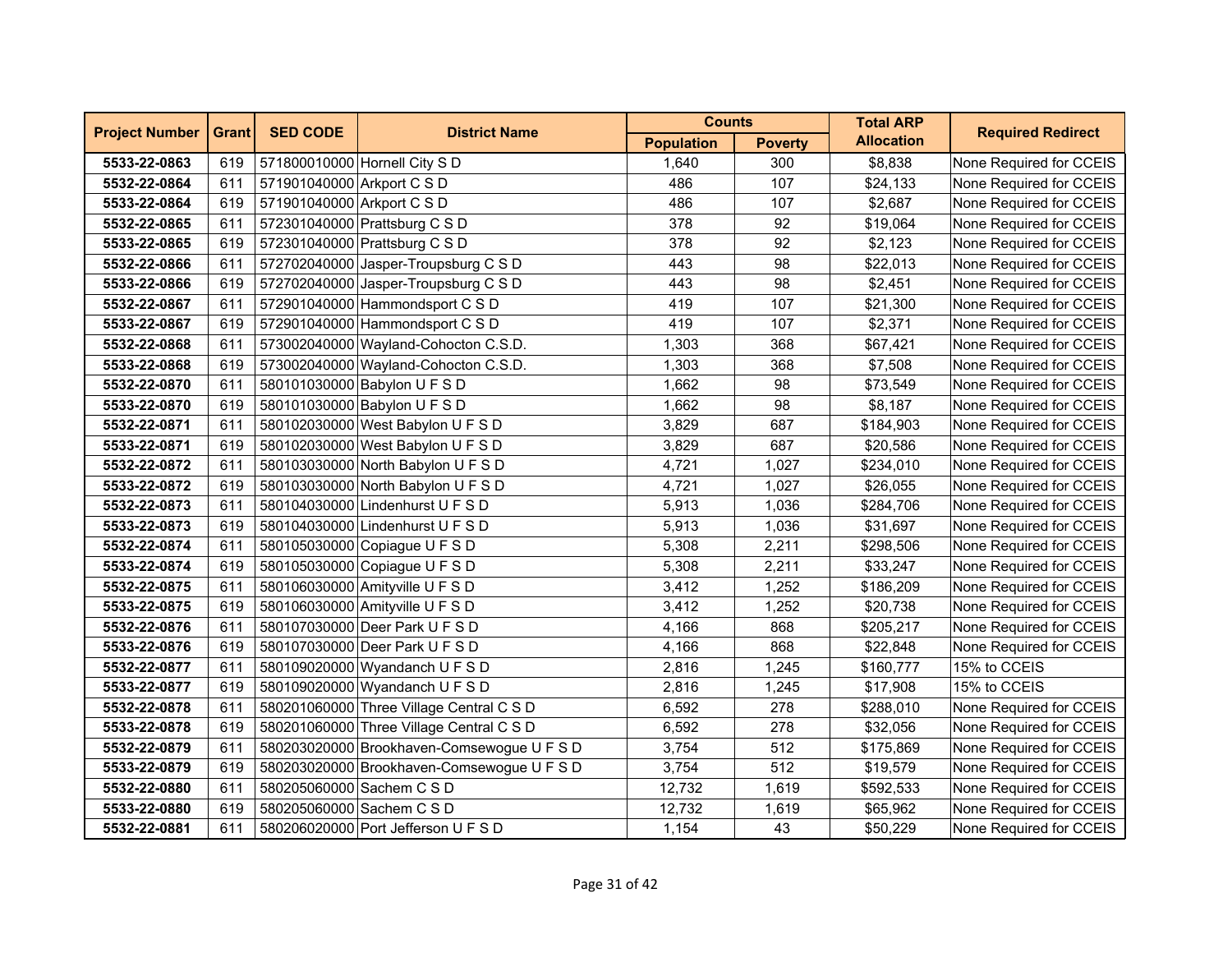| <b>Project Number</b> | <b>Grant</b> | <b>SED CODE</b> | <b>District Name</b>                   | <b>Counts</b>     |                | <b>Total ARP</b>  | <b>Required Redirect</b> |
|-----------------------|--------------|-----------------|----------------------------------------|-------------------|----------------|-------------------|--------------------------|
|                       |              |                 |                                        | <b>Population</b> | <b>Poverty</b> | <b>Allocation</b> |                          |
| 5533-22-0881          | 619          |                 | 580206020000 Port Jefferson U F S D    | 1,154             | 43             | \$5,591           | None Required for CCEIS  |
| 5532-22-0884          | 611          |                 | 580207020000 Mount Sinai U F S D       | 2,230             | 83             | \$97,061          | None Required for CCEIS  |
| 5533-22-0884          | 619          |                 | 580207020000 Mount Sinai U F S D       | 2,230             | 83             | \$10,803          | None Required for CCEIS  |
| 5532-22-0885          | 611          |                 | 580208020000 Miller Place U F S D      | 2,586             | 141            | \$114,054         | None Required for CCEIS  |
| 5533-22-0885          | 619          |                 | 580208020000 Miller Place U F S D      | 2,586             | 141            | \$12,695          | None Required for CCEIS  |
| 5532-22-0886          | 611          |                 | 580209020000 Rocky Point U F S D       | 3,001             | 487            | \$143,196         | None Required for CCEIS  |
| 5533-22-0886          | 619          |                 | 580209020000 Rocky Point U F S D       | 3,001             | 487            | \$15,942          | None Required for CCEIS  |
| 5532-22-0887          | 611          |                 | 580211060000 Middle Country C S D      | 9,535             | 1,715          | \$460,590         | None Required for CCEIS  |
| 5533-22-0887          | 619          |                 | 580211060000 Middle Country C S D      | 9,535             | 1,715          | \$51,279          | None Required for CCEIS  |
| 5532-22-0889          | 611          |                 | 580212060000 Longwood C S D            | 9,466             | 2,254          | \$475,736         | 15% to CCEIS             |
| 5533-22-0889          | 619          |                 | 580212060000 Longwood C S D            | 9,466             | 2,254          | \$52,971          | 15% to CCEIS             |
| 5532-22-0892          | 611          |                 | 580224030000 Patchogue-Medford U F S D | 7,786             | 2,031          | \$397,237         | None Required for CCEIS  |
| 5533-22-0892          | 619          |                 | 580224030000 Patchogue-Medford U F S D | 7,786             | 2,031          | \$44,233          | None Required for CCEIS  |
| 5532-22-0894          | 611          |                 | 580232030000 William Floyd U F S D     | 9,216             | 2,947          | \$488,391         | None Required for CCEIS  |
| 5533-22-0894          | 619          |                 | 580232030000 William Floyd U F S D     | 9,216             | 2,947          | \$54,388          | None Required for CCEIS  |
| 5532-22-0895          | 611          |                 | 580233020000 Center Moriches U F S D   | 1,756             | 200            | \$80,942          | None Required for CCEIS  |
| 5533-22-0895          | 619          |                 | 580233020000 Center Moriches U F S D   | 1,756             | 200            | \$9,010           | None Required for CCEIS  |
| 5532-22-0896          | 611          |                 | 580234020000 East Moriches U F S D     | 709               | 114            | \$33,795          | None Required for CCEIS  |
| 5533-22-0896          | 619          |                 | 580234020000 East Moriches U F S D     | 709               | 114            | \$3,763           | None Required for CCEIS  |
| 5532-22-0897          | 611          |                 | 580235060000 South Country C S D       | 4,343             | 1,224          | \$224,631         | 15% to CCEIS             |
| 5533-22-0897          | 619          |                 | 580235060000 South Country C S D       | 4,343             | 1,224          | \$25,013          | 15% to CCEIS             |
| 5532-22-0898          | 611          |                 | 580301020000 East Hampton U F S D      | 1,725             | 302            | \$83,050          | None Required for CCEIS  |
| 5533-22-0898          | 619          |                 | 580301020000 East Hampton U F S D      | 1,725             | 302            | \$9,246           | None Required for CCEIS  |
| 5532-22-0899          | 611          |                 | 580302080000 Wainscott Comn S D        | 352               | $\mathbf{1}$   | \$14,916          | None Required for CCEIS  |
| 5533-22-0899          | 619          |                 | 580302080000 Wainscott Comn S D        | 352               | $\mathbf{1}$   | \$1,660           | None Required for CCEIS  |
| 5532-22-0900          | 611          |                 | 580303020000 Amagansett U F S D        | 64                | 0              | \$2,706           | None Required for CCEIS  |
| 5533-22-0900          | 619          |                 | 580303020000 Amagansett U F S D        | 64                | 0              | \$301             | None Required for CCEIS  |
| 5532-22-0901          | 611          |                 | 580304020000 Springs U F S D           | 686               | 24             | \$29,806          | None Required for CCEIS  |
| 5533-22-0901          | 619          |                 | 580304020000 Springs U F S D           | 686               | 24             | \$3,318           | None Required for CCEIS  |
| 5532-22-0902          | 611          |                 | 580305020000 Sag Harbor U F S D        | 962               | 79             | \$43,319          | None Required for CCEIS  |
| 5533-22-0902          | 619          |                 | 580305020000 Sag Harbor U F S D        | 962               | 79             | \$4,822           | None Required for CCEIS  |
| 5532-22-0903          | 611          |                 | 580306020000 Montauk U F S D           | 290               | 0              | \$12,260          | None Required for CCEIS  |
| 5533-22-0903          | 619          |                 | 580306020000 Montauk U F S D           | 290               | 0              | \$1,364           | None Required for CCEIS  |
| 5532-22-0904          | 611          |                 | 580401020000 Elwood U F S D            | 2,085             | 223            | \$95,621          | None Required for CCEIS  |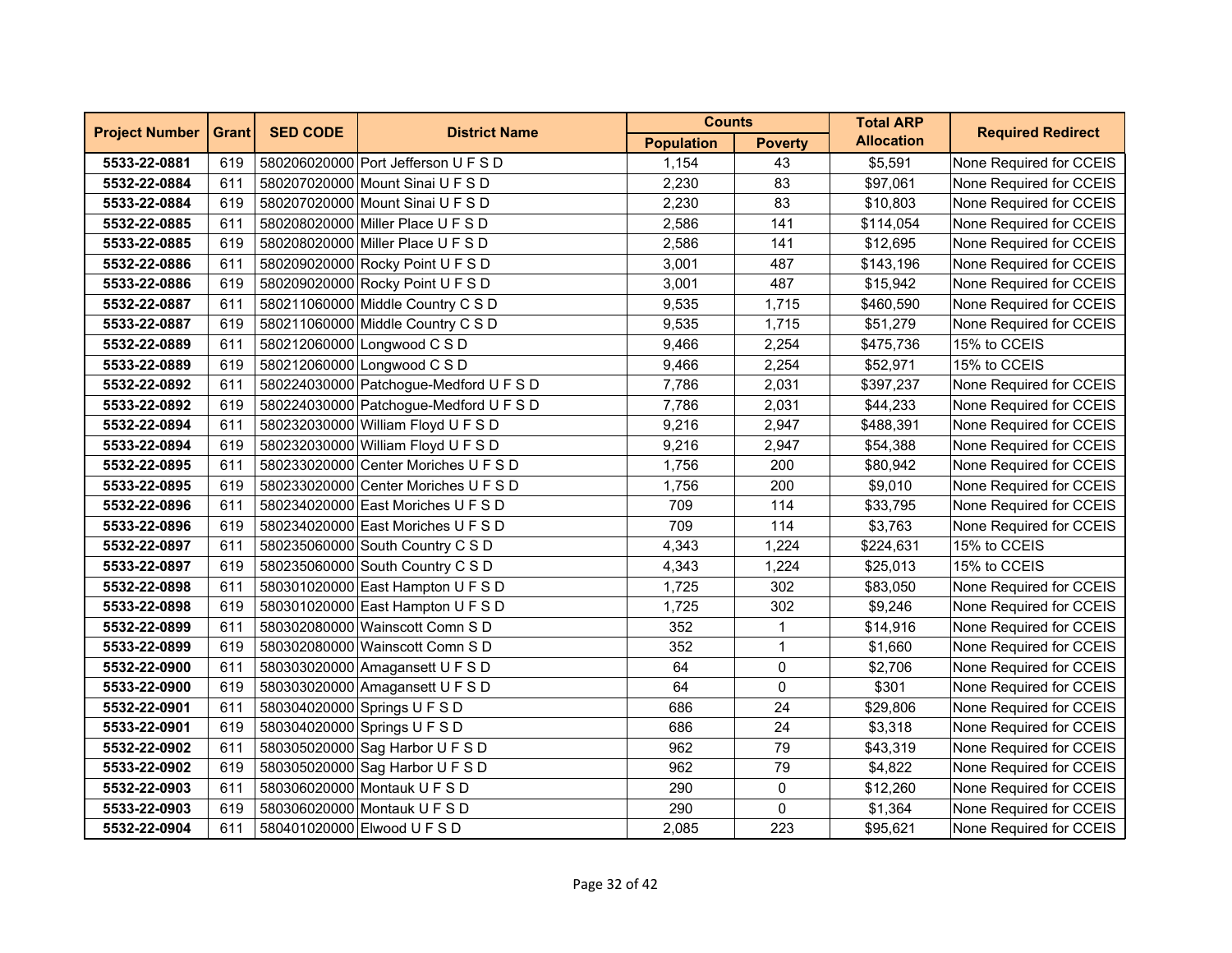| <b>Project Number</b> | <b>Grant</b> | <b>SED CODE</b>            | <b>District Name</b>                          | <b>Counts</b>     |                | <b>Total ARP</b>  | <b>Required Redirect</b> |
|-----------------------|--------------|----------------------------|-----------------------------------------------|-------------------|----------------|-------------------|--------------------------|
|                       |              |                            |                                               | <b>Population</b> | <b>Poverty</b> | <b>Allocation</b> |                          |
| 5533-22-0904          | 619          |                            | 580401020000 Elwood U F S D                   | 2,085             | 223            | \$10,644          | None Required for CCEIS  |
| 5532-22-0905          | 611          |                            | 580402060000 Cold Spring Harbor C S D         | 1,676             | 13             | \$71,293          | None Required for CCEIS  |
| 5533-22-0905          | 619          |                            | 580402060000 Cold Spring Harbor C S D         | 1,676             | 13             | \$7,935           | None Required for CCEIS  |
| 5532-22-0906          | 611          |                            | 580403030000 Huntington U F S D               | 5,113             | 1,291          | \$259,430         | None Required for CCEIS  |
| 5533-22-0906          | 619          |                            | 580403030000 Huntington U F S D               | 5,113             | 1,291          | \$28,887          | None Required for CCEIS  |
| 5532-22-0907          | 611          |                            | 580404030000 Northport-East Northport U F S D | 5,620             | 343            | \$249,094         | None Required for CCEIS  |
| 5533-22-0907          | 619          |                            | 580404030000 Northport-East Northport U F S D | 5,620             | 343            | \$27,726          | None Required for CCEIS  |
| 5532-22-0908          | 611          |                            | 580405060000 Half Hollow Hills C S D          | 8,187             | 750            | \$371,260         | None Required for CCEIS  |
| 5533-22-0908          | 619          |                            | 580405060000 Half Hollow Hills C S D          | 8,187             | 750            | \$41,327          | None Required for CCEIS  |
| 5532-22-0910          | 611          |                            | 580406060000 Harborfields C S D               | 3,114             | 232            | \$139,427         | None Required for CCEIS  |
| 5533-22-0910          | 619          |                            | 580406060000 Harborfields C S D               | 3,114             | 232            | \$15,520          | None Required for CCEIS  |
| 5532-22-0911          | 611          |                            | 580410030000 Commack U F S D                  | 6,256             | 317            | \$275,112         | None Required for CCEIS  |
| 5533-22-0911          | 619          |                            | 580410030000 Commack U F S D                  | 6,256             | 317            | \$30,621          | None Required for CCEIS  |
| 5532-22-0915          | 611          |                            | 580413030000 South Huntington U F S D         | 8,929             | 1,508          | \$428,032         | None Required for CCEIS  |
| 5533-22-0915          | 619          |                            | 580413030000 South Huntington U F S D         | 8,929             | 1,508          | \$47,654          | None Required for CCEIS  |
| 5532-22-0916          | 611          |                            | 580501030000 Bay Shore U F S D                | 6,640             | 1,697          | \$337,593         | None Required for CCEIS  |
| 5533-22-0916          | 619          |                            | 580501030000 Bay Shore U F S D                | 6,640             | 1,697          | \$37,591          | None Required for CCEIS  |
| 5532-22-0918          | 611          | 580502020000 Islip U F S D |                                               | 2,794             | 448            | \$133,137         | 15% to CCEIS             |
| 5533-22-0918          | 619          | 580502020000 Islip U F S D |                                               | 2,794             | 448            | \$14,822          | 15% to CCEIS             |
| 5532-22-0919          | 611          |                            | 580503030000 East Islip U F S D               | 4,046             | 378            | \$183,723         | None Required for CCEIS  |
| 5533-22-0919          | 619          |                            | 580503030000 East Islip U F S D               | 4,046             | 378            | \$20,451          | None Required for CCEIS  |
| 5532-22-0920          | 611          |                            | 580504030000 Sayville U F S D                 | 2,913             | 133            | \$127,611         | None Required for CCEIS  |
| 5533-22-0920          | 619          |                            | 580504030000 Sayville U F S D                 | 2,913             | 133            | \$14,204          | None Required for CCEIS  |
| 5532-22-0922          | 611          |                            | 580505020000 Bayport-Blue Point U F S D       | 2,136             | 145            | \$95,164          | None Required for CCEIS  |
| 5533-22-0922          | 619          |                            | 580505020000 Bayport-Blue Point U F S D       | 2,136             | 145            | \$10,592          | None Required for CCEIS  |
| 5532-22-0923          | 611          |                            | 580506030000 Hauppauge U F S D                | 3,545             | 236            | \$157,783         | None Required for CCEIS  |
| 5533-22-0923          | 619          |                            | 580506030000 Hauppauge U F S D                | 3,545             | 236            | \$17,563          | None Required for CCEIS  |
| 5532-22-0924          | 611          |                            | 580507060000 Connetquot C S D                 | 5,916             | 666            | \$272,433         | None Required for CCEIS  |
| 5533-22-0924          | 619          |                            | 580507060000 Connetquot C S D                 | 5,916             | 666            | \$30,327          | None Required for CCEIS  |
| 5532-22-0926          | 611          |                            | 580509030000 West Islip U F S D               | 5,669             | 266            | \$248,585         | None Required for CCEIS  |
| 5533-22-0926          | 619          |                            | 580509030000 West Islip U F S D               | 5,669             | 266            | \$27,668          | None Required for CCEIS  |
| 5532-22-0927          | 611          |                            | 580512030000 Brentwood U F S D                | 19,749            | 8,702          | \$1,126,566       | 15% to CCEIS             |
| 5533-22-0927          | 619          |                            | 580512030000 Brentwood U F S D                | 19,749            | 8,702          | \$125,478         | 15% to CCEIS             |
| 5532-22-0928          | 611          |                            | 580513030000 Central Islip U F S D            | 8,061             | 2,672          | \$430,344         | None Required for CCEIS  |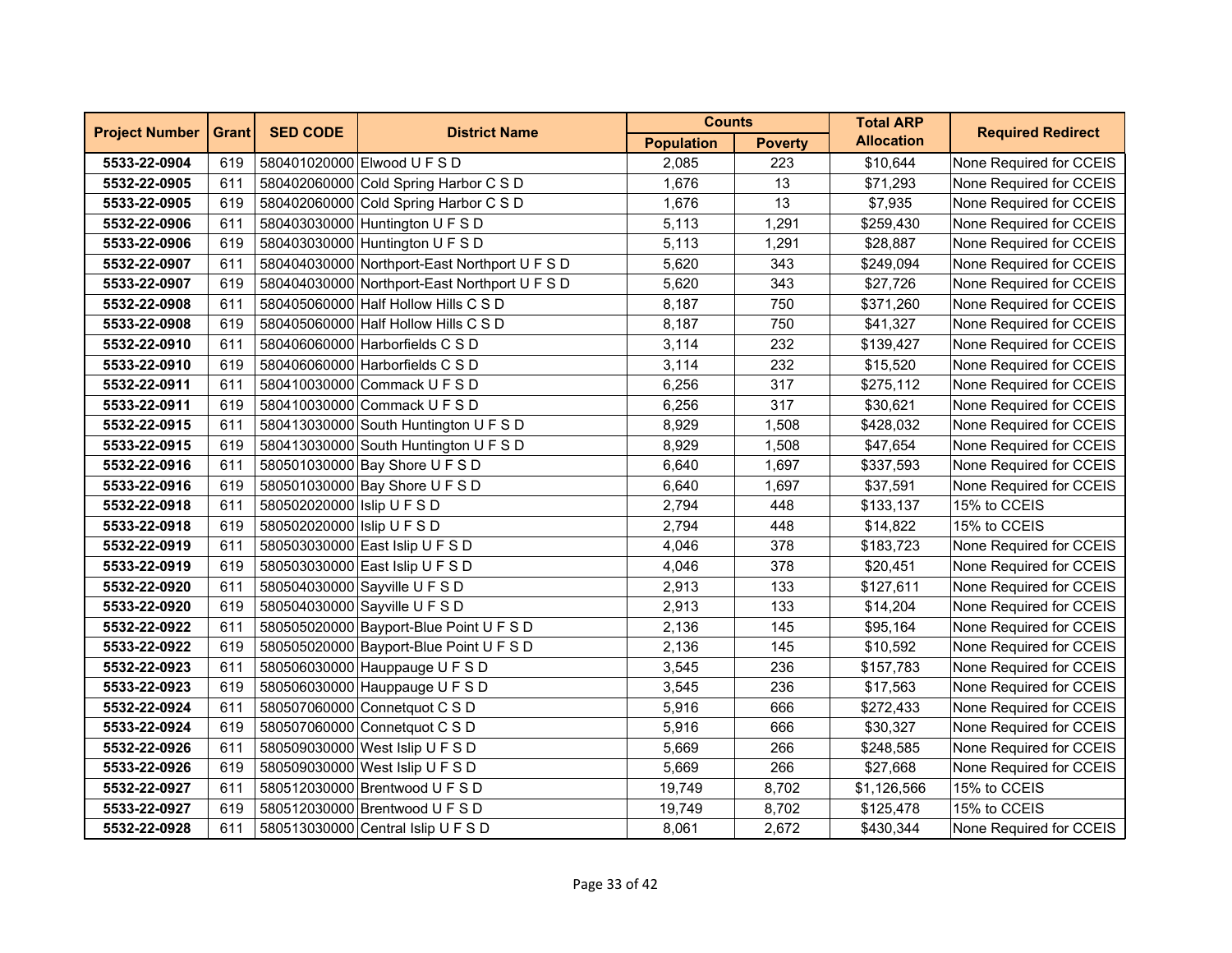| <b>Project Number</b> | <b>Grant</b> | <b>SED CODE</b> | <b>District Name</b>                     | <b>Counts</b>     |                | <b>Total ARP</b>  | <b>Required Redirect</b> |
|-----------------------|--------------|-----------------|------------------------------------------|-------------------|----------------|-------------------|--------------------------|
|                       |              |                 |                                          | <b>Population</b> | <b>Poverty</b> | <b>Allocation</b> |                          |
| 5533-22-0928          | 619          |                 | 580513030000 Central Islip U F S D       | 8,061             | 2,672          | \$47,925          | None Required for CCEIS  |
| 5532-22-0929          | 611          |                 | 580514020000 Fire Island U F S D         | 32                | 0              | \$1,353           | None Required for CCEIS  |
| 5533-22-0929          | 619          |                 | 580514020000 Fire Island U F S D         | 32                | 0              | \$151             | None Required for CCEIS  |
| 5532-22-0930          | 611          |                 | 580601040000 Shoreham-Wading River C S D | 2,079             | 30             | \$88,900          | None Required for CCEIS  |
| 5533-22-0930          | 619          |                 | 580601040000 Shoreham-Wading River C S D | 2,079             | 30             | \$9,894           | None Required for CCEIS  |
| 5532-22-0932          | 611          |                 | 580602040000 Riverhead C S D             | 6,658             | 1,355          | \$326,893         | None Required for CCEIS  |
| 5533-22-0932          | 619          |                 | 580602040000 Riverhead C S D             | 6,658             | 1,355          | \$36,396          | None Required for CCEIS  |
| 5532-22-0934          | 611          |                 | 580603020000 Little Flower U F S D       | 23                | 23             | \$1,743           | None Required for CCEIS  |
| 5533-22-0934          | 619          |                 | 580603020000 Little Flower U F S D       | 23                | 23             | \$0               | None Required for CCEIS  |
| 5532-22-0935          | 611          |                 | 580701020000 Shelter Island U F S D      | 199               | 39             | \$9,720           | None Required for CCEIS  |
| 5533-22-0935          | 619          |                 | 580701020000 Shelter Island U F S D      | 199               | 39             | \$1,082           | None Required for CCEIS  |
| 5532-22-0936          | 611          |                 | 580801060000 Smithtown C S D             | 10,024            | 387            | \$436,758         | None Required for CCEIS  |
| 5533-22-0936          | 619          |                 | 580801060000 Smithtown C S D             | 10,024            | 387            | \$48,612          | None Required for CCEIS  |
| 5532-22-0939          | 611          |                 | 580805060000 Kings Park C S D            | 2,994             | 160            | \$131,941         | None Required for CCEIS  |
| 5533-22-0939          | 619          |                 | 580805060000 Kings Park C S D            | 2,994             | 160            | \$14,686          | None Required for CCEIS  |
| 5532-22-0941          | 611          |                 | 580901020000 Remsenburg-Speonk U F S D   | 252               | 29             | \$11,626          | None Required for CCEIS  |
| 5533-22-0941          | 619          |                 | 580901020000 Remsenburg-Speonk U F S D   | 252               | 29             | \$1,294           | None Required for CCEIS  |
| 5532-22-0942          | 611          |                 | 580902020000 Westhampton Beach U F S D   | 1,865             | 209            | \$85,851          | None Required for CCEIS  |
| 5533-22-0942          | 619          |                 | 580902020000 Westhampton Beach U F S D   | 1,865             | 209            | \$9,557           | None Required for CCEIS  |
| 5532-22-0943          | 611          |                 | 580903020000 Quogue U F S D              | 77                | 4              | \$3,389           | None Required for CCEIS  |
| 5533-22-0943          | 619          |                 | 580903020000 Quogue U F S D              | 77                | $\overline{4}$ | \$377             | None Required for CCEIS  |
| 5532-22-0944          | 611          |                 | 580905020000 Hampton Bays U F S D        | 2,058             | 624            | \$107,919         | None Required for CCEIS  |
| 5533-22-0944          | 619          |                 | 580905020000 Hampton Bays U F S D        | 2,058             | 624            | \$12,018          | None Required for CCEIS  |
| 5532-22-0945          | 611          |                 | 580906030000 Southampton U F SD          | 1,810             | 307            | \$86,810          | None Required for CCEIS  |
| 5533-22-0945          | 619          |                 | 580906030000 Southampton U F SD          | 1,810             | 307            | \$9,665           | None Required for CCEIS  |
| 5532-22-0946          | 611          |                 | 580909020000 Bridgehampton U F S D       | 282               | 68             | \$14,201          | None Required for CCEIS  |
| 5533-22-0946          | 619          |                 | 580909020000 Bridgehampton U F S D       | 282               | 68             | \$1,581           | None Required for CCEIS  |
| 5532-22-0947          | 611          |                 | 580910080000 Sagaponack Comn S D         | 16                | 0              | \$676             | None Required for CCEIS  |
| 5533-22-0947          | 619          |                 | 580910080000 Sagaponack Comn S D         | 16                | 0              | \$75              | None Required for CCEIS  |
| 5532-22-1258          | 611          |                 | 580912060000 Eastport-South Manor        | 3,295             | 315            | \$149,861         | None Required for CCEIS  |
| 5533-22-1258          | 619          |                 | 580912060000 Eastport-South Manor        | 3,295             | 315            | \$16,682          | None Required for CCEIS  |
| 5532-22-0949          | 611          |                 | 580913080000 Tuckahoe Comn S D           | 288               | 131            | \$16,566          | None Required for CCEIS  |
| 5533-22-0949          | 619          |                 | 580913080000 Tuckahoe Comn S D           | 288               | 131            | \$1,845           | None Required for CCEIS  |
| 5532-22-0950          | 611          |                 | 580917020000 East Quogue U F S D         | 395               | 128            | \$20,990          | None Required for CCEIS  |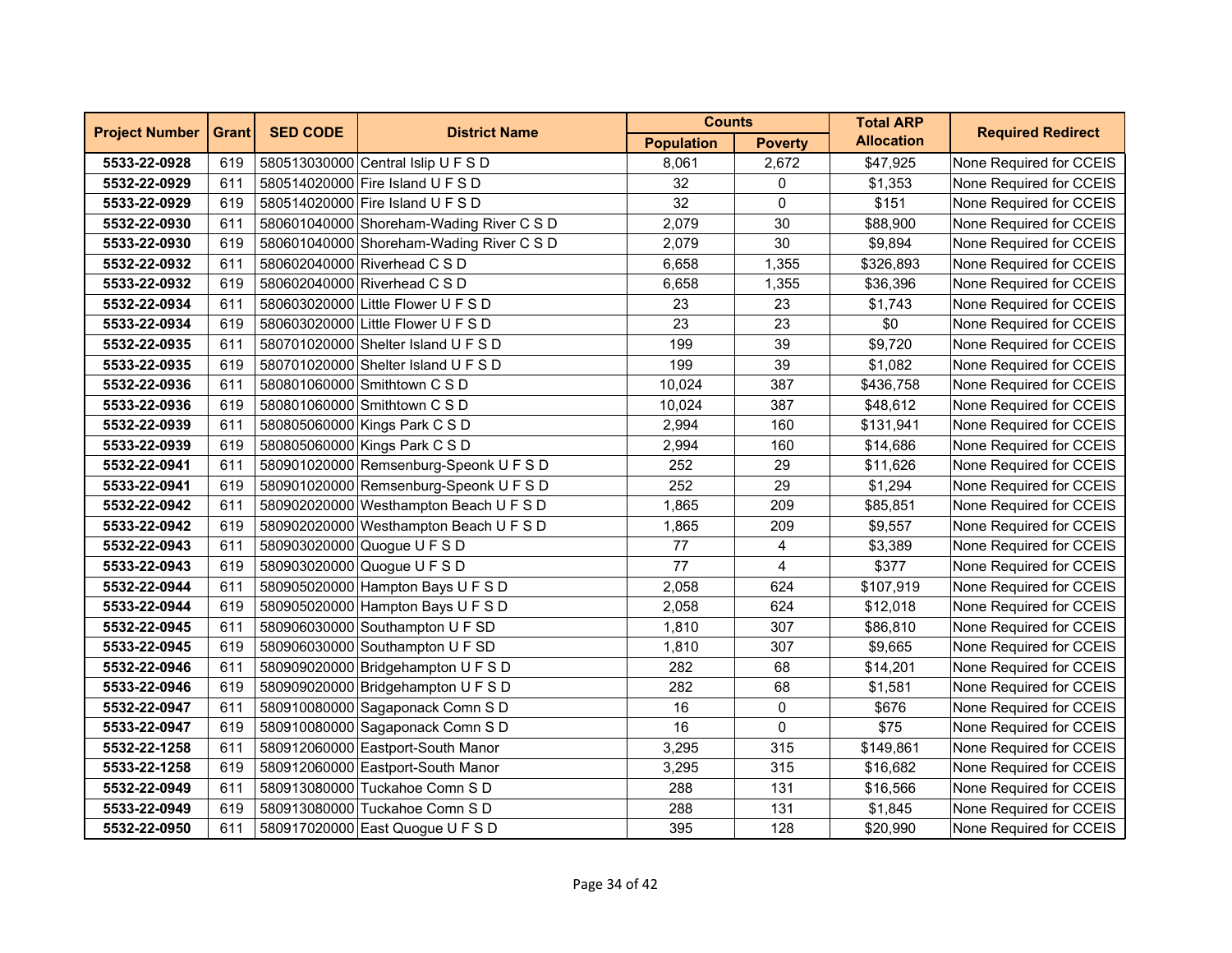| <b>Project Number</b> | <b>Grant</b> | <b>SED CODE</b>            | <b>District Name</b>                               | <b>Counts</b>     |                | <b>Total ARP</b>  | <b>Required Redirect</b> |
|-----------------------|--------------|----------------------------|----------------------------------------------------|-------------------|----------------|-------------------|--------------------------|
|                       |              |                            |                                                    | <b>Population</b> | <b>Poverty</b> | <b>Allocation</b> |                          |
| 5533-22-0950          | 619          |                            | 580917020000 East Quogue U F S D                   | 395               | 128            | \$2,338           | None Required for CCEIS  |
| 5532-22-0951          | 611          |                            | 581002020000 Oysterponds U F S D                   | 67                | 0              | \$2,833           | None Required for CCEIS  |
| 5533-22-0951          | 619          |                            | 581002020000 Oysterponds U F S D                   | 67                | 0              | \$315             | None Required for CCEIS  |
| 5532-22-0952          | 611          |                            | 581004020000 Fishers Island U F S D                | 63                | 0              | \$2,663           | None Required for CCEIS  |
| 5533-22-0952          | 619          |                            | 581004020000 Fishers Island U F S D                | 63                | 0              | \$296             | None Required for CCEIS  |
| 5532-22-0953          | 611          |                            | 581005020000 Southold U F S D                      | 788               | 112            | \$37,068          | None Required for CCEIS  |
| 5533-22-0953          | 619          |                            | 581005020000 Southold U F S D                      | 788               | 112            | \$4,127           | None Required for CCEIS  |
| 5532-22-0955          | 611          |                            | 581010020000 Greenport U F S D                     | 677               | 242            | \$36,732          | None Required for CCEIS  |
| 5533-22-0955          | 619          |                            | 581010020000 Greenport U F S D                     | 677               | 242            | \$4,090           | None Required for CCEIS  |
| 5532-22-0954          | 611          |                            | 581012020000 Mattituck-Cutchogue U F S D           | 1,129             | 143            | \$52,523          | None Required for CCEIS  |
| 5533-22-0954          | 619          |                            | 581012020000 Mattituck-Cutchogue U F S D           | 1,129             | 143            | \$5,847           | None Required for CCEIS  |
| 5532-22-0957          | 611          |                            | 581015080000 New Suffolk Comn S D                  | 18                | 0              | \$761             | None Required for CCEIS  |
| 5533-22-0957          | 619          |                            | 581015080000 New Suffolk Comn S D                  | 18                | 0              | \$85              | None Required for CCEIS  |
| 5532-22-0963          | 611          |                            | 590501060000 Fallsburgh C S D                      | 1,870             | 530            | \$96,821          | None Required for CCEIS  |
| 5533-22-0963          | 619          |                            | 590501060000 Fallsburgh C S D                      | 1,870             | 530            | \$10,782          | None Required for CCEIS  |
| 5532-22-0964          | 611          | 590801040000 Eldred C S D  |                                                    | 662               | 110            | \$31,674          | None Required for CCEIS  |
| 5533-22-0964          | 619          | 590801040000 Eldred C S D  |                                                    | 662               | 110            | \$3,527           | None Required for CCEIS  |
| 5532-22-0965          | 611          | 590901060000 Liberty C S D |                                                    | 1,769             | 604            | \$95,031          | None Required for CCEIS  |
| 5533-22-0965          | 619          | 590901060000 Liberty C S D |                                                    | 1,769             | 604            | \$10,583          | None Required for CCEIS  |
| 5532-22-0966          | 611          |                            | 591201040000 Tri-Valley C S D                      | 964               | 246            | \$48,999          | None Required for CCEIS  |
| 5533-22-0966          | 619          |                            | 591201040000 Tri-Valley C S D                      | 964               | 246            | \$5,456           | None Required for CCEIS  |
| 5532-22-0967          | 611          | 591301040000 Roscoe C S D  |                                                    | 231               | 46             | \$11,308          | None Required for CCEIS  |
| 5533-22-0967          | 619          | 591301040000 Roscoe C S D  |                                                    | 231               | 46             | \$1,259           | None Required for CCEIS  |
| 5532-22-0968          | 611          |                            | 591302040000 Livingston Manor C S D                | 442               | 80             | \$21,368          | None Required for CCEIS  |
| 5533-22-0968          | 619          |                            | 591302040000 Livingston Manor C S D                | 442               | 80             | \$2,379           | None Required for CCEIS  |
| 5532-22-0969          | 611          |                            | 591401060000 Monticello C S D                      | 3,624             | 1,053          | \$188,502         | None Required for CCEIS  |
| 5533-22-0969          | 619          |                            | 591401060000 Monticello C S D                      | 3,624             | 1,053          | \$20,991          | None Required for CCEIS  |
| 5532-22-1243          | 611          |                            | 591502040000 Sullivan West Central School District | 1,073             | 214            | \$52,536          | None Required for CCEIS  |
| 5533-22-1243          | 619          |                            | 591502040000 Sullivan West Central School District | 1,073             | 214            | \$5,850           | None Required for CCEIS  |
| 5532-22-0973          | 611          | 600101060000 Waverly C S D |                                                    | 1,521             | 359            | \$76,335          | None Required for CCEIS  |
| 5533-22-0973          | 619          | 600101060000 Waverly C S D |                                                    | 1,521             | 359            | \$8,499           | None Required for CCEIS  |
| 5532-22-0974          | 611          | 600301040000 Candor C S D  |                                                    | 773               | 232            | \$40,455          | None Required for CCEIS  |
| 5533-22-0974          | 619          | 600301040000 Candor C S D  |                                                    | 773               | 232            | \$4,505           | None Required for CCEIS  |
| 5532-22-0975          | 611          |                            | 600402040000 Newark Valley C S D                   | 1,182             | 317            | \$60,596          | None Required for CCEIS  |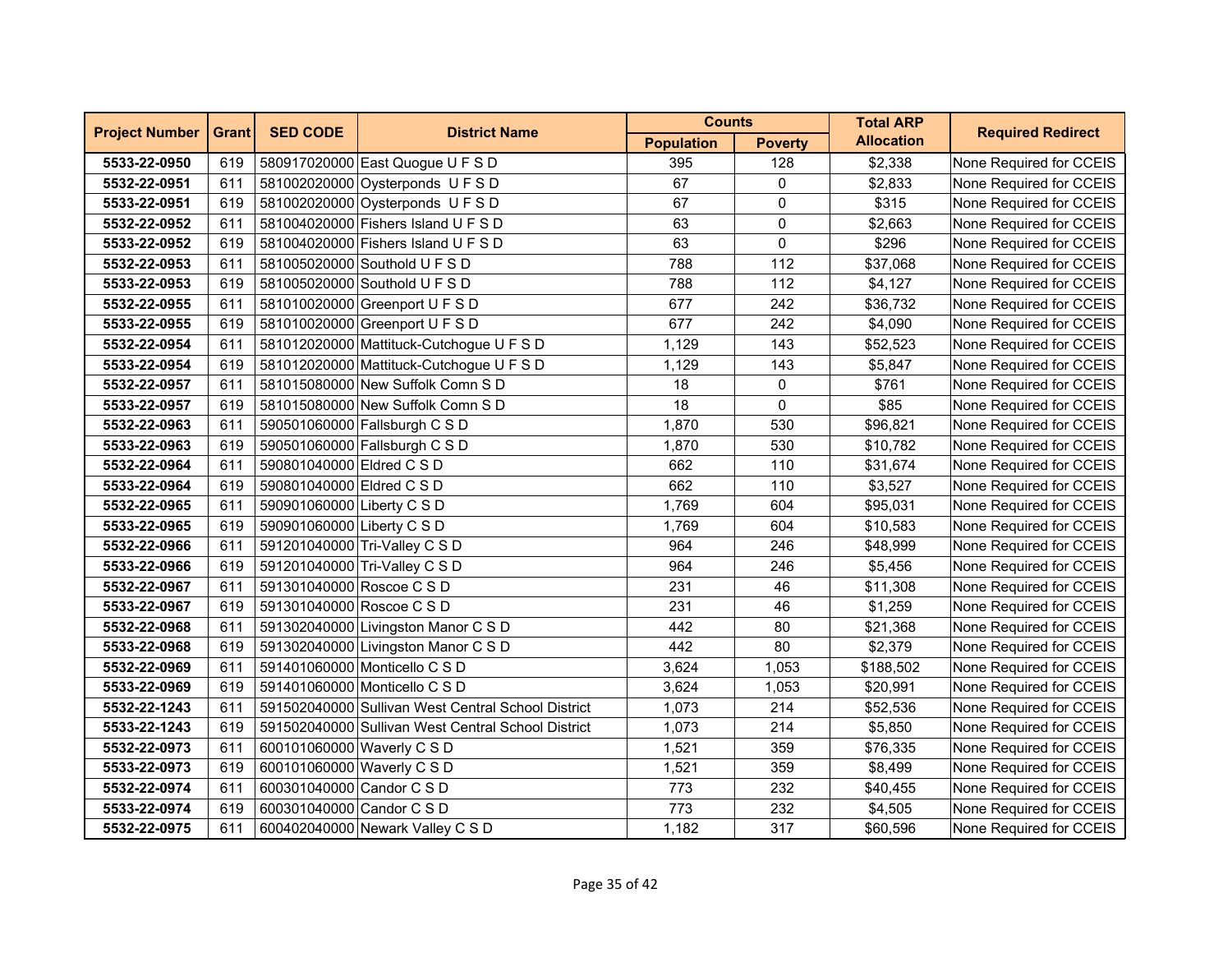| <b>Project Number</b> | <b>Grant</b> | <b>SED CODE</b>              | <b>District Name</b>                     | <b>Counts</b>     |                | <b>Total ARP</b>  | <b>Required Redirect</b> |
|-----------------------|--------------|------------------------------|------------------------------------------|-------------------|----------------|-------------------|--------------------------|
|                       |              |                              |                                          | <b>Population</b> | <b>Poverty</b> | <b>Allocation</b> |                          |
| 5533-22-0975          | 619          |                              | 600402040000 Newark Valley C S D         | 1.182             | 317            | \$6,747           | None Required for CCEIS  |
| 5532-22-0976          | 611          |                              | 600601060000 Owego-Apalachin C S D       | 2,194             | 484            | \$108,977         | None Required for CCEIS  |
| 5533-22-0976          | 619          |                              | 600601060000 Owego-Apalachin C S D       | 2,194             | 484            | \$12,134          | None Required for CCEIS  |
| 5532-22-0978          | 611          |                              | 600801040000 Spencer-Van Etten C S D     | 945               | 230            | \$47,660          | None Required for CCEIS  |
| 5533-22-0978          | 619          |                              | 600801040000 Spencer-Van Etten C S D     | 945               | 230            | \$5,306           | None Required for CCEIS  |
| 5532-22-0979          | 611          | 600903040000 Tioga C S D     |                                          | 963               | 289            | \$50,398          | None Required for CCEIS  |
| 5533-22-0979          | 619          | 600903040000 Tioga C S D     |                                          | 963               | 289            | \$5,612           | None Required for CCEIS  |
| 5532-22-0980          | 611          | 610301060000 Dryden C S D    |                                          | 1,546             | 396            | \$78,632          | None Required for CCEIS  |
| 5533-22-0980          | 619          | 610301060000 Dryden C S D    |                                          | 1,546             | 396            | \$8,756           | None Required for CCEIS  |
| 5532-22-0981          | 611          |                              | 610327020000 George Junior Republic UFSD | 129               | 129            | \$9,777           | None Required for CCEIS  |
| 5533-22-0981          | 619          |                              | 610327020000 George Junior Republic UFSD | 129               | 129            | \$0               | None Required for CCEIS  |
| 5532-22-0982          | 611          | 610501040000 Groton C S D    |                                          | 827               | 169            | \$40,627          | None Required for CCEIS  |
| 5533-22-0982          | 619          | 610501040000 Groton C S D    |                                          | 827               | 169            | \$4,523           | None Required for CCEIS  |
| 5532-22-0983          | 611          | 610600010000 Ithaca City S D |                                          | 5,725             | 1,076          | \$278,098         | None Required for CCEIS  |
| 5533-22-0983          | 619          | 610600010000 Ithaca City S D |                                          | 5,725             | 1,076          | \$30,963          | None Required for CCEIS  |
| 5532-22-0985          | 611          | 610801040000 Lansing C S D   |                                          | 1,224             | 173            | \$57,546          | None Required for CCEIS  |
| 5533-22-0985          | 619          | 610801040000 Lansing C S D   |                                          | 1,224             | 173            | \$6,406           | None Required for CCEIS  |
| 5532-22-0986          | 611          |                              | 610901040000 Newfield C S D              | 804               | 258            | \$42,637          | None Required for CCEIS  |
| 5533-22-0986          | 619          |                              | 610901040000 Newfield C S D              | 804               | 258            | \$4,748           | None Required for CCEIS  |
| 5532-22-0987          | 611          |                              | 611001040000 Trumansburg C S D           | 1,036             | 224            | \$51,306          | None Required for CCEIS  |
| 5533-22-0987          | 619          |                              | 611001040000 Trumansburg C S D           | 1,036             | 224            | \$5,712           | None Required for CCEIS  |
| 5532-22-0990          | 611          |                              | 620600010000 Kingston City S D           | 7,730             | 1,883          | \$389,910         | None Required for CCEIS  |
| 5533-22-0990          | 619          |                              | 620600010000 Kingston City S D           | 7,730             | 1,883          | \$43,415          | None Required for CCEIS  |
| 5532-22-0995          | 611          |                              | 620803040000 Highland C S D              | 1,730             | 330            | \$84,199          | None Required for CCEIS  |
| 5533-22-0995          | 619          |                              | 620803040000 Highland C S D              | 1,730             | 330            | \$9,375           | None Required for CCEIS  |
| 5532-22-0997          | 611          |                              | 620901060000 Rondout Valley C S D        | 2,185             | 466            | \$107,993         | None Required for CCEIS  |
| 5533-22-0997          | 619          |                              | 620901060000 Rondout Valley C S D        | 2,185             | 466            | \$12,024          | None Required for CCEIS  |
| 5532-22-0998          | 611          |                              | 621001060000 Marlboro C S D              | 2,049             | 407            | \$100,266         | None Required for CCEIS  |
| 5533-22-0998          | 619          |                              | 621001060000 Marlboro C S D              | 2,049             | 407            | \$11,164          | None Required for CCEIS  |
| 5532-22-0999          | 611          |                              | 621101060000 New Paltz C S D             | 2,281             | 268            | \$105,416         | None Required for CCEIS  |
| 5533-22-0999          | 619          |                              | 621101060000 New Paltz C S D             | 2,281             | 268            | \$11,735          | None Required for CCEIS  |
| 5532-22-1000          | 611          | 621201060000 Onteora C S D   |                                          | 1,322             | 282            | \$65,342          | None Required for CCEIS  |
| 5533-22-1000          | 619          | 621201060000 Onteora C S D   |                                          | 1,322             | 282            | \$7,275           | None Required for CCEIS  |
| 5532-22-1001          | 611          |                              | 621601060000 Saugerties C S D            | 2,754             | 595            | \$136,372         | None Required for CCEIS  |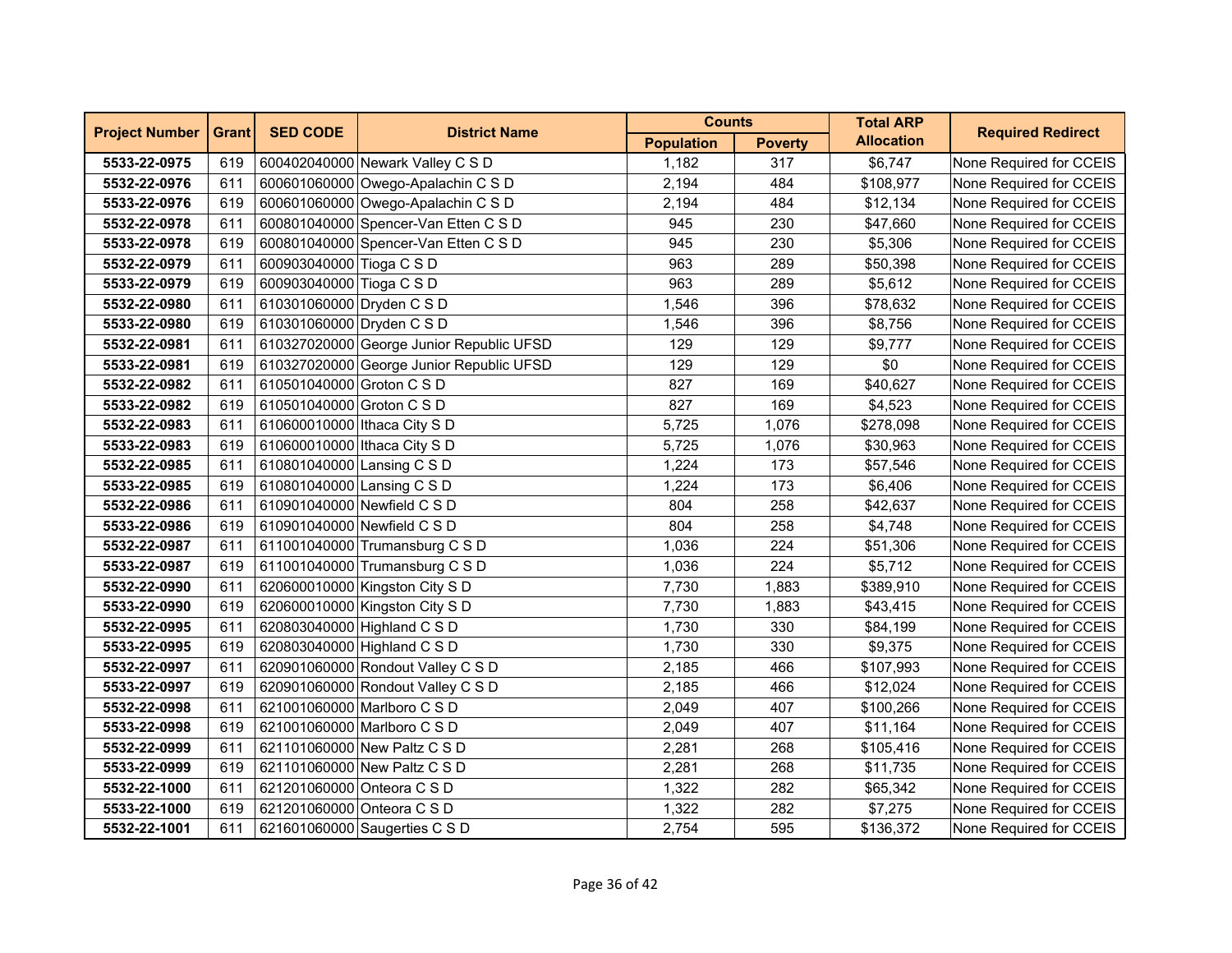| <b>Project Number</b> | <b>Grant</b> | <b>SED CODE</b><br><b>District Name</b> | <b>Counts</b>                     |                   | <b>Total ARP</b> | <b>Required Redirect</b> |                         |
|-----------------------|--------------|-----------------------------------------|-----------------------------------|-------------------|------------------|--------------------------|-------------------------|
|                       |              |                                         |                                   | <b>Population</b> | <b>Poverty</b>   | <b>Allocation</b>        |                         |
| 5533-22-1001          | 619          |                                         | 621601060000 Saugerties C S D     | 2,754             | 595              | \$15,184                 | None Required for CCEIS |
| 5532-22-1003          | 611          | 621801060000 Wallkill C S D             |                                   | 2,938             | 515              | \$141,470                | None Required for CCEIS |
| 5533-22-1003          | 619          | 621801060000 Wallkill C S D             |                                   | 2,938             | 515              | \$15,751                 | None Required for CCEIS |
| 5532-22-1004          | 611          |                                         | 622002060000 Ellenville C S D     | 1,668             | 477              | \$86,505                 | None Required for CCEIS |
| 5533-22-1004          | 619          |                                         | 622002060000 Ellenville C S D     | 1,668             | 477              | \$9,633                  | None Required for CCEIS |
| 5532-22-1006          | 611          | 630101040000 Bolton C S D               |                                   | 186               | 40               | \$9,205                  | None Required for CCEIS |
| 5533-22-1006          | 619          | 630101040000 Bolton C S D               |                                   | 186               | 40               | \$1,025                  | None Required for CCEIS |
| 5532-22-1007          | 611          |                                         | 630202040000 North Warren C S D   | 537               | 108              | \$26,322                 | None Required for CCEIS |
| 5533-22-1007          | 619          |                                         | 630202040000 North Warren C S D   | 537               | 108              | \$2,931                  | None Required for CCEIS |
| 5532-22-1008          | 611          |                                         | 630300010000 Glens Falls City S D | 2,287             | 459              | \$112,071                | None Required for CCEIS |
| 5533-22-1008          | 619          |                                         | 630300010000 Glens Falls City S D | 2,287             | 459              | \$12,478                 | None Required for CCEIS |
| 5532-22-1009          | 611          |                                         | 630601040000 Johnsburg C S D      | 320               | 73               | \$15,975                 | None Required for CCEIS |
| 5533-22-1009          | 619          |                                         | 630601040000 Johnsburg C S D      | 320               | 73               | \$1,779                  | None Required for CCEIS |
| 5532-22-1010          | 611          |                                         | 630701040000 Lake George C S D    | 749               | 60               | \$33,677                 | None Required for CCEIS |
| 5533-22-1010          | 619          |                                         | 630701040000 Lake George C S D    | 749               | 60               | \$3,748                  | None Required for CCEIS |
| 5532-22-1011          | 611          |                                         | 630801040000 Hadley Luzerne C S D | 688               | 176              | \$34,985                 | None Required for CCEIS |
| 5533-22-1011          | 619          |                                         | 630801040000 Hadley Luzerne C S D | 688               | 176              | \$3,895                  | None Required for CCEIS |
| 5532-22-1012          | 611          |                                         | 630902030000 Queensbury U F S D   | 3,288             | 638              | \$160,389                | None Required for CCEIS |
| 5533-22-1012          | 619          |                                         | 630902030000 Queensbury U F S D   | 3,288             | 638              | \$17,857                 | None Required for CCEIS |
| 5532-22-1015          | 611          |                                         | 630918080000 Glens Falls Comn S D | 165               | 105              | \$10,495                 | None Required for CCEIS |
| 5533-22-1015          | 619          |                                         | 630918080000 Glens Falls Comn S D | 165               | 105              | \$1,169                  | None Required for CCEIS |
| 5532-22-1016          | 611          |                                         | 631201040000 Warrensburg C S D    | 716               | 181              | \$36,337                 | None Required for CCEIS |
| 5533-22-1016          | 619          |                                         | 631201040000 Warrensburg C S D    | 716               | 181              | \$4,046                  | None Required for CCEIS |
| 5532-22-1017          | 611          | 640101040000 Argyle C S D               |                                   | 510               | 111              | \$25,281                 | None Required for CCEIS |
| 5533-22-1017          | 619          | 640101040000 Argyle C S D               |                                   | 510               | 111              | \$2,815                  | None Required for CCEIS |
| 5532-22-1018          | 611          |                                         | 640502040000 Fort Ann C S D       | 454               | 104              | \$22,679                 | None Required for CCEIS |
| 5533-22-1018          | 619          | 640502040000 Fort Ann C S D             |                                   | 454               | 104              | \$2,525                  | None Required for CCEIS |
| 5532-22-1019          | 611          |                                         | 640601020000 Fort Edward U F S D  | 465               | 91               | \$22,709                 | None Required for CCEIS |
| 5533-22-1019          | 619          |                                         | 640601020000 Fort Edward U F S D  | 465               | 91               | \$2,528                  | None Required for CCEIS |
| 5532-22-1020          | 611          |                                         | 640701040000 Granville C S D      | 1,109             | 259              | \$55,566                 | None Required for CCEIS |
| 5533-22-1020          | 619          |                                         | 640701040000 Granville C S D      | 1,109             | 259              | \$6,187                  | None Required for CCEIS |
| 5532-22-1021          | 611          |                                         | 640801040000 Greenwich C S D      | 991               | 159              | \$47,226                 | None Required for CCEIS |
| 5533-22-1021          | 619          |                                         | 640801040000 Greenwich C S D      | 991               | 159              | \$5,258                  | None Required for CCEIS |
| 5532-22-1022          | 611          | 641001040000 Hartford C S D             |                                   | 462               | 108              | \$23,151                 | None Required for CCEIS |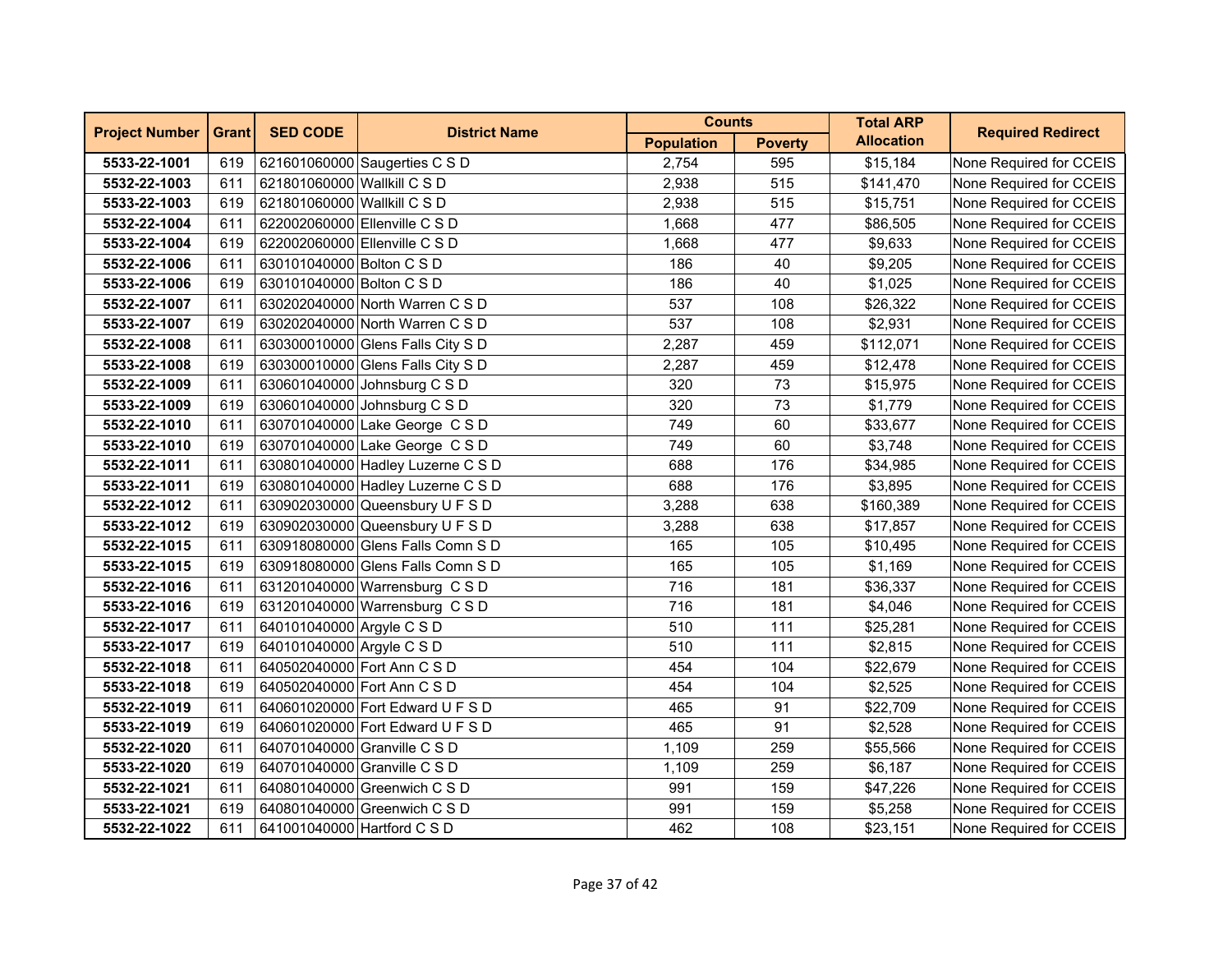| <b>Project Number</b> | <b>Grant</b> | <b>SED CODE</b><br><b>District Name</b> | <b>Counts</b>                          |                   | <b>Total ARP</b> | <b>Required Redirect</b> |                         |
|-----------------------|--------------|-----------------------------------------|----------------------------------------|-------------------|------------------|--------------------------|-------------------------|
|                       |              |                                         |                                        | <b>Population</b> | <b>Poverty</b>   | <b>Allocation</b>        |                         |
| 5533-22-1022          | 619          | 641001040000 Hartford C S D             |                                        | 462               | 108              | \$2,578                  | None Required for CCEIS |
| 5532-22-1023          | 611          |                                         | 641301060000 Hudson Falls C S D        | 2,335             | 439              | \$113,430                | None Required for CCEIS |
| 5533-22-1023          | 619          |                                         | 641301060000 Hudson Falls C S D        | 2,335             | 439              | \$12,628                 | None Required for CCEIS |
| 5532-22-1024          | 611          | 641401040000 Putnam C S D               |                                        | 33                | 20               | \$2,065                  | None Required for CCEIS |
| 5533-22-1024          | 619          | 641401040000 Putnam C S D               |                                        | 33                | 20               | \$230                    | None Required for CCEIS |
| 5532-22-1025          | 611          | 641501040000 Salem C S D                |                                        | 559               | 152              | \$28,727                 | None Required for CCEIS |
| 5533-22-1025          | 619          | 641501040000 Salem C S D                |                                        | 559               | 152              | \$3,199                  | None Required for CCEIS |
| 5532-22-1026          | 611          |                                         | 641610040000 Cambridge C S D           | 861               | 177              | \$42,333                 | None Required for CCEIS |
| 5533-22-1026          | 619          |                                         | 641610040000 Cambridge C S D           | 861               | 177              | \$4,713                  | None Required for CCEIS |
| 5532-22-1028          | 611          |                                         | 641701060000 Whitehall C S D           | 751               | 269              | \$40,765                 | None Required for CCEIS |
| 5533-22-1028          | 619          |                                         | 641701060000 Whitehall C S D           | 751               | 269              | \$4,540                  | None Required for CCEIS |
| 5532-22-1030          | 611          | 650101060000 Newark C S D               |                                        | 2,167             | 680              | \$114,404                | None Required for CCEIS |
| 5533-22-1030          | 619          | 650101060000 Newark C S D               |                                        | 2,167             | 680              | \$12,740                 | None Required for CCEIS |
| 5532-22-1032          | 611          |                                         | 650301040000 Clyde-Savannah C S D      | 830               | 229              | \$42,764                 | 15% to CCEIS            |
| 5533-22-1032          | 619          |                                         | 650301040000 Clyde-Savannah C S D      | 830               | 229              | \$4,762                  | 15% to CCEIS            |
| 5532-22-1033          | 611          | 650501040000 Lyons C S D                |                                        | 910               | 295              | \$48,358                 | None Required for CCEIS |
| 5533-22-1033          | 619          | 650501040000 Lyons C S D                |                                        | 910               | 295              | \$5,386                  | None Required for CCEIS |
| 5532-22-1034          | 611          | 650701040000 Marion C S D               |                                        | 709               | 157              | \$35,237                 | None Required for CCEIS |
| 5533-22-1034          | 619          | 650701040000 Marion C S D               |                                        | 709               | 157              | \$3,923                  | None Required for CCEIS |
| 5532-22-1035          | 611          | 650801060000 Wayne C S D                |                                        | 2,244             | 375              | \$107,438                | None Required for CCEIS |
| 5533-22-1035          | 619          | 650801060000 Wayne C S D                |                                        | 2,244             | 375              | \$11,961                 | None Required for CCEIS |
| 5532-22-1036          | 611          |                                         | 650901060000 Palmyra-Macedon C S D     | 1,869             | 425              | \$93,260                 | None Required for CCEIS |
| 5533-22-1036          | 619          |                                         | 650901060000 Palmyra-Macedon C S D     | 1,869             | 425              | \$10,384                 | None Required for CCEIS |
| 5532-22-1037          | 611          |                                         | 650902040000 Gananda C S D             | 932               | 156              | \$44,631                 | None Required for CCEIS |
| 5533-22-1037          | 619          |                                         | 650902040000 Gananda C S D             | 932               | 156              | \$4,969                  | None Required for CCEIS |
| 5532-22-1038          | 611          | 651201060000 Sodus C S D                |                                        | 1,045             | 392              | \$57,317                 | None Required for CCEIS |
| 5533-22-1038          | 619          | 651201060000 Sodus C S D                |                                        | 1,045             | 392              | \$6,384                  | None Required for CCEIS |
| 5532-22-1039          | 611          |                                         | 651402040000 Williamson C S D          | 1,040             | 248              | \$52,280                 | None Required for CCEIS |
| 5533-22-1039          | 619          |                                         | 651402040000 Williamson C S D          | 1,040             | 248              | \$5,821                  | None Required for CCEIS |
| 5532-22-1040          | 611          |                                         | 651501060000 North Rose-Wolcott C S D  | 1,285             | 377              | \$66,961                 | None Required for CCEIS |
| 5533-22-1040          | 619          |                                         | 651501060000 North Rose-Wolcott C S D  | 1,285             | 377              | \$7,456                  | None Required for CCEIS |
| 5532-22-1041          | 611          |                                         | 651503040000 Red Creek C S D           | 851               | 225              | \$43,518                 | None Required for CCEIS |
| 5533-22-1041          | 619          |                                         | 651503040000 Red Creek C S D           | 851               | 225              | \$4,846                  | None Required for CCEIS |
| 5532-22-1042          | 611          |                                         | 660101030000 Katonah-Lewisboro U F S D | 3,449             | 104              | \$149,300                | None Required for CCEIS |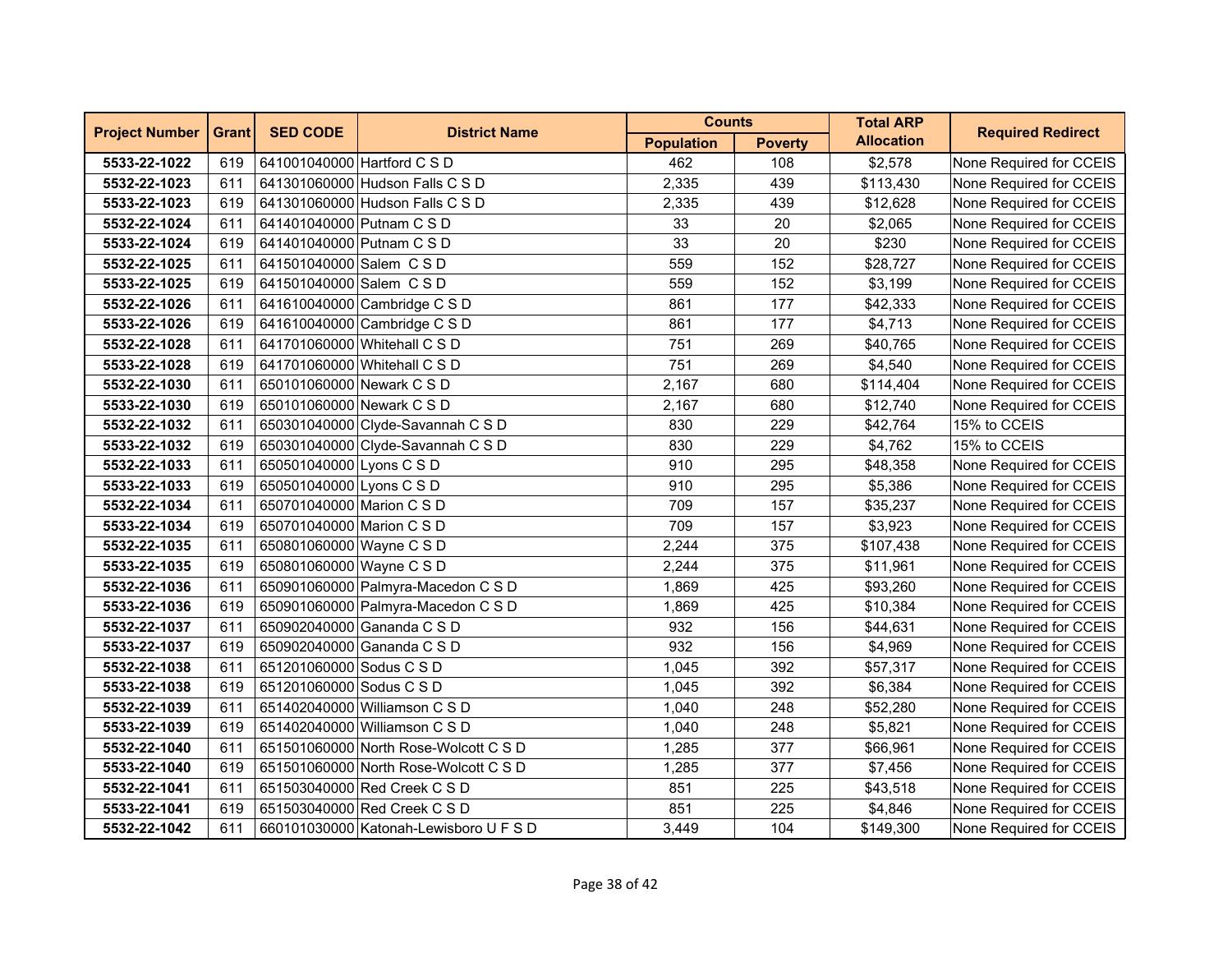| <b>Project Number</b> | <b>Grant</b> | <b>SED CODE</b><br><b>District Name</b> | <b>Counts</b>                             |                   | <b>Total ARP</b> | <b>Required Redirect</b> |                         |
|-----------------------|--------------|-----------------------------------------|-------------------------------------------|-------------------|------------------|--------------------------|-------------------------|
|                       |              |                                         |                                           | <b>Population</b> | <b>Poverty</b>   | <b>Allocation</b>        |                         |
| 5533-22-1042          | 619          |                                         | 660101030000 Katonah-Lewisboro U F S D    | 3,449             | 104              | \$16,617                 | None Required for CCEIS |
| 5532-22-1043          | 611          | 660102060000 Bedford C S D              |                                           | 4,680             | 660              | \$219,976                | None Required for CCEIS |
| 5533-22-1043          | 619          | 660102060000 Bedford C S D              |                                           | 4,680             | 660              | \$24,489                 | None Required for CCEIS |
| 5532-22-1045          | 611          |                                         | 660202030000 Croton-Harmon U F S D        | 1,607             | 76               | \$70,487                 | None Required for CCEIS |
| 5533-22-1045          | 619          |                                         | 660202030000 Croton-Harmon U F S D        | 1,607             | 76               | \$7,845                  | None Required for CCEIS |
| 5532-22-1046          | 611          |                                         | 660203060000 Hendrick Hudson C S D        | 2,410             | 328              | \$112,881                | None Required for CCEIS |
| 5533-22-1046          | 619          |                                         | 660203060000 Hendrick Hudson C S D        | 2,410             | 328              | \$12,566                 | None Required for CCEIS |
| 5532-22-1047          | 611          |                                         | 660301030000 Eastchester U F S D          | 3,436             | 14               | \$145,734                | None Required for CCEIS |
| 5533-22-1047          | 619          |                                         | 660301030000 Eastchester U F S D          | 3,436             | 14               | \$16,219                 | None Required for CCEIS |
| 5532-22-1049          | 611          |                                         | 660302030000 Tuckahoe U F S D             | 1,172             | 103              | \$53,001                 | None Required for CCEIS |
| 5533-22-1049          | 619          |                                         | 660302030000 Tuckahoe U F S D             | 1,172             | 103              | \$5,899                  | None Required for CCEIS |
| 5532-22-1050          | 611          |                                         | 660303030000 Bronxville U F S D           | 2,070             | 9                | \$87,816                 | None Required for CCEIS |
| 5533-22-1050          | 619          |                                         | 660303030000 Bronxville U F S D           | 2,070             | 9                | \$9,774                  | None Required for CCEIS |
| 5532-22-1051          | 611          |                                         | 660401030000 Tarrytown UFSD               | 3,710             | 762              | \$182,386                | None Required for CCEIS |
| 5533-22-1051          | 619          |                                         | 660401030000 Tarrytown UFSD               | 3,710             | 762              | \$20,307                 | None Required for CCEIS |
| 5532-22-1053          | 611          |                                         | 660402020000 Irvington U F S D            | 1,886             | 61               | \$81,779                 | 15% to CCEIS            |
| 5533-22-1053          | 619          |                                         | 660402020000 Irvington U F S D            | 1,886             | 61               | \$9,102                  | 15% to CCEIS            |
| 5532-22-1054          | 611          |                                         | 660403030000 Dobbs Ferry U F S D          | 2,209             | 93               | \$96,508                 | None Required for CCEIS |
| 5533-22-1054          | 619          |                                         | 660403030000 Dobbs Ferry U F S D          | 2,209             | 93               | \$10,742                 | None Required for CCEIS |
| 5532-22-1055          | 611          |                                         | 660404030000 Hastings-On-Hudson U F S D   | 1,758             | 17               | \$74,894                 | None Required for CCEIS |
| 5533-22-1055          | 619          |                                         | 660404030000 Hastings-On-Hudson U F S D   | 1,758             | 17               | \$8,336                  | None Required for CCEIS |
| 5532-22-1057          | 611          |                                         | 660405030000 Ardsley U F S D              | 2,320             | 103              | \$101,536                | None Required for CCEIS |
| 5533-22-1057          | 619          |                                         | 660405030000 Ardsley U F S D              | 2,320             | 103              | \$11,301                 | None Required for CCEIS |
| 5532-22-1058          | 611          |                                         | 660406030000 Edgemont U F S D             | 2,058             | $\mathbf{1}$     | \$87,041                 | None Required for CCEIS |
| 5533-22-1058          | 619          |                                         | 660406030000 Edgemont U F S D             | 2,058             | $\mathbf{1}$     | \$9,687                  | None Required for CCEIS |
| 5532-22-1059          | 611          |                                         | 660407060000 Greenburgh C S D             | 2,995             | 463              | \$142,137                | None Required for CCEIS |
| 5533-22-1059          | 619          |                                         | 660407060000 Greenburgh C S D             | 2,995             | 463              | \$15,824                 | None Required for CCEIS |
| 5532-22-1061          | 611          |                                         | 660409020000 Elmsford U F S D             | 1,253             | 218              | \$60,280                 | None Required for CCEIS |
| 5533-22-1061          | 619          |                                         | 660409020000 Elmsford U F S D             | 1,253             | 218              | \$6,711                  | None Required for CCEIS |
| 5532-22-1062          | 611          |                                         | 660410020000 Greenburgh-Graham U F S D    | 50                | 50               | \$3,790                  | None Required for CCEIS |
| 5533-22-1062          | 619          |                                         | 660410020000 Greenburgh-Graham U F S D    | 50                | 50               | \$422                    | None Required for CCEIS |
| 5532-22-1063          | 611          |                                         | 660411020000 Greenburgh Eleven U F S D    | 59                | 59               | \$4,471                  | None Required for CCEIS |
| 5533-22-1063          | 619          |                                         | 660411020000 Greenburgh Eleven U F S D    | 59                | 59               | \$499                    | None Required for CCEIS |
| 5532-22-1064          | 611          |                                         | 660412020000 Greenburgh-North Castle UFSD | 11                | 11               | \$834                    | None Required for CCEIS |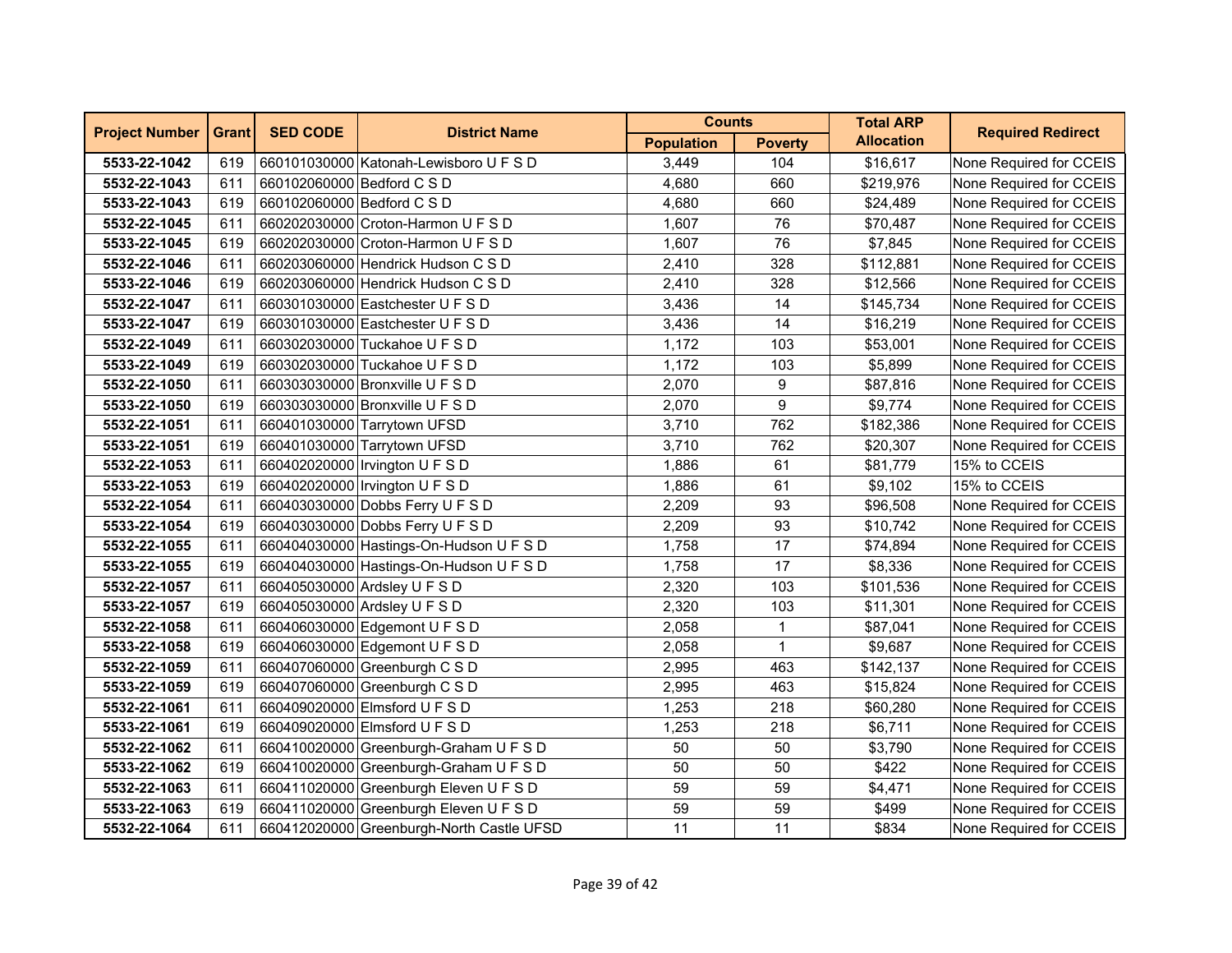| <b>Project Number</b> | <b>Grant</b> | <b>SED CODE</b><br><b>District Name</b> | <b>Counts</b>                                 |                   | <b>Total ARP</b> | <b>Required Redirect</b> |                         |
|-----------------------|--------------|-----------------------------------------|-----------------------------------------------|-------------------|------------------|--------------------------|-------------------------|
|                       |              |                                         |                                               | <b>Population</b> | <b>Poverty</b>   | <b>Allocation</b>        |                         |
| 5533-22-1064          | 619          |                                         | 660412020000 Greenburgh-North Castle UFSD     | 11                | 11               | \$0                      | None Required for CCEIS |
| 5532-22-1066          | 611          |                                         | 660501060000 Harrison C S D                   | 4,363             | 360              | \$196,521                | None Required for CCEIS |
| 5533-22-1066          | 619          | 660501060000 Harrison C S D             |                                               | 4,363             | 360              | \$21,875                 | None Required for CCEIS |
| 5532-22-1067          | 611          |                                         | 660701030000 Mamaroneck U F S D               | 6,907             | 519              | \$309,403                | None Required for CCEIS |
| 5533-22-1067          | 619          |                                         | 660701030000 Mamaroneck U F S D               | 6,907             | 519              | \$34,440                 | None Required for CCEIS |
| 5532-22-1068          | 611          |                                         | 660801060000 Mount Pleasant C S D             | 2,591             | 78               | \$112,155                | None Required for CCEIS |
| 5533-22-1068          | 619          |                                         | 660801060000 Mount Pleasant C S D             | 2,591             | 78               | \$12,483                 | None Required for CCEIS |
| 5532-22-1069          | 611          |                                         | 660802040000 Pocantico Hills C S D            | 560               | 50               | \$25,351                 | 15% to CCEIS            |
| 5533-22-1069          | 619          |                                         | 660802040000 Pocantico Hills C S D            | 560               | 50               | \$2,822                  | 15% to CCEIS            |
| 5532-22-1071          | 611          |                                         | 660803020000 Hawthorne-Cedar Knolls U F S D   | 84                | 84               | \$6,366                  | None Required for CCEIS |
| 5533-22-1071          | 619          |                                         | 660803020000 Hawthorne-Cedar Knolls U F S D   | 84                | 84               | \$709                    | None Required for CCEIS |
| 5532-22-1072          | 611          |                                         | 660804020000 Mount Pleasant-Cottage U F S D   | 202               | 202              | \$15,310                 | None Required for CCEIS |
| 5533-22-1072          | 619          |                                         | 660804020000 Mount Pleasant-Cottage U F S D   | 202               | 202              | \$1,706                  | None Required for CCEIS |
| 5532-22-1073          | 611          | 660805030000 Valhalla UFSD              |                                               | 1,423             | 120              | \$64,183                 | None Required for CCEIS |
| 5533-22-1073          | 619          | 660805030000 Valhalla UFSD              |                                               | 1,423             | 120              | \$7,144                  | None Required for CCEIS |
| 5532-22-1074          | 611          |                                         | 660806020000 Mount Pleasant-Blythdale U F S D | 126               | 126              | \$9,550                  | None Required for CCEIS |
| 5533-22-1074          | 619          |                                         | 660806020000 Mount Pleasant-Blythdale U F S D | 126               | 126              | \$1,064                  | None Required for CCEIS |
| 5532-22-1075          | 611          |                                         | 660809030000 Pleasantville U F S D            | 1,673             | 68               | \$73,009                 | None Required for CCEIS |
| 5533-22-1075          | 619          |                                         | 660809030000 Pleasantville U F S D            | 1,673             | 68               | \$8,126                  | None Required for CCEIS |
| 5532-22-1076          | 611          |                                         | 660900010000 Mount Vernon City S D            | 8,802             | 2,880            | \$468,643                | None Required for CCEIS |
| 5533-22-1076          | 619          |                                         | 660900010000 Mount Vernon City S D            | 8,802             | 2,880            | \$52,189                 | None Required for CCEIS |
| 5532-22-1077          | 611          |                                         | 661004060000 Chappaqua C S D                  | 3,659             | 75               | \$157,206                | None Required for CCEIS |
| 5533-22-1077          | 619          |                                         | 661004060000 Chappaqua C S D                  | 3,659             | 75               | \$17,497                 | None Required for CCEIS |
| 5532-22-1078          | 611          |                                         | 661100010000 New Rochelle City S D            | 13,479            | 2,777            | \$662,923                | None Required for CCEIS |
| 5533-22-1078          | 619          |                                         | 661100010000 New Rochelle City S D            | 13,479            | 2,777            | \$73,810                 | None Required for CCEIS |
| 5532-22-1080          | 611          |                                         | 661201060000 Byram Hills C S D                | 2,319             | 51               | \$99,750                 | None Required for CCEIS |
| 5533-22-1080          | 619          |                                         | 661201060000 Byram Hills C S D                | 2,319             | 51               | \$11,102                 | None Required for CCEIS |
| 5532-22-1081          | 611          |                                         | 661301040000 North Salem C S D                | 1,137             | 83               | \$50,851                 | None Required for CCEIS |
| 5533-22-1081          | 619          |                                         | 661301040000 North Salem C S D                | 1,137             | 83               | \$5,661                  | None Required for CCEIS |
| 5532-22-1083          | 611          |                                         | 661401030000 Ossining U F S D                 | 5,391             | 1,473            | \$277,282                | None Required for CCEIS |
| 5533-22-1083          | 619          |                                         | 661401030000 Ossining U F S D                 | 5,391             | 1,473            | \$30,876                 | None Required for CCEIS |
| 5532-22-1086          | 611          |                                         | 661402020000 Briarcliff Manor U F S D         | 1,404             | 18               | \$59,961                 | None Required for CCEIS |
| 5533-22-1086          | 619          |                                         | 661402020000 Briarcliff Manor U F S D         | 1,404             | 18               | \$6,673                  | None Required for CCEIS |
| 5532-22-1087          | 611          |                                         | 661500010000 Peekskill City S D               | 3,442             | 1,167            | \$184,629                | None Required for CCEIS |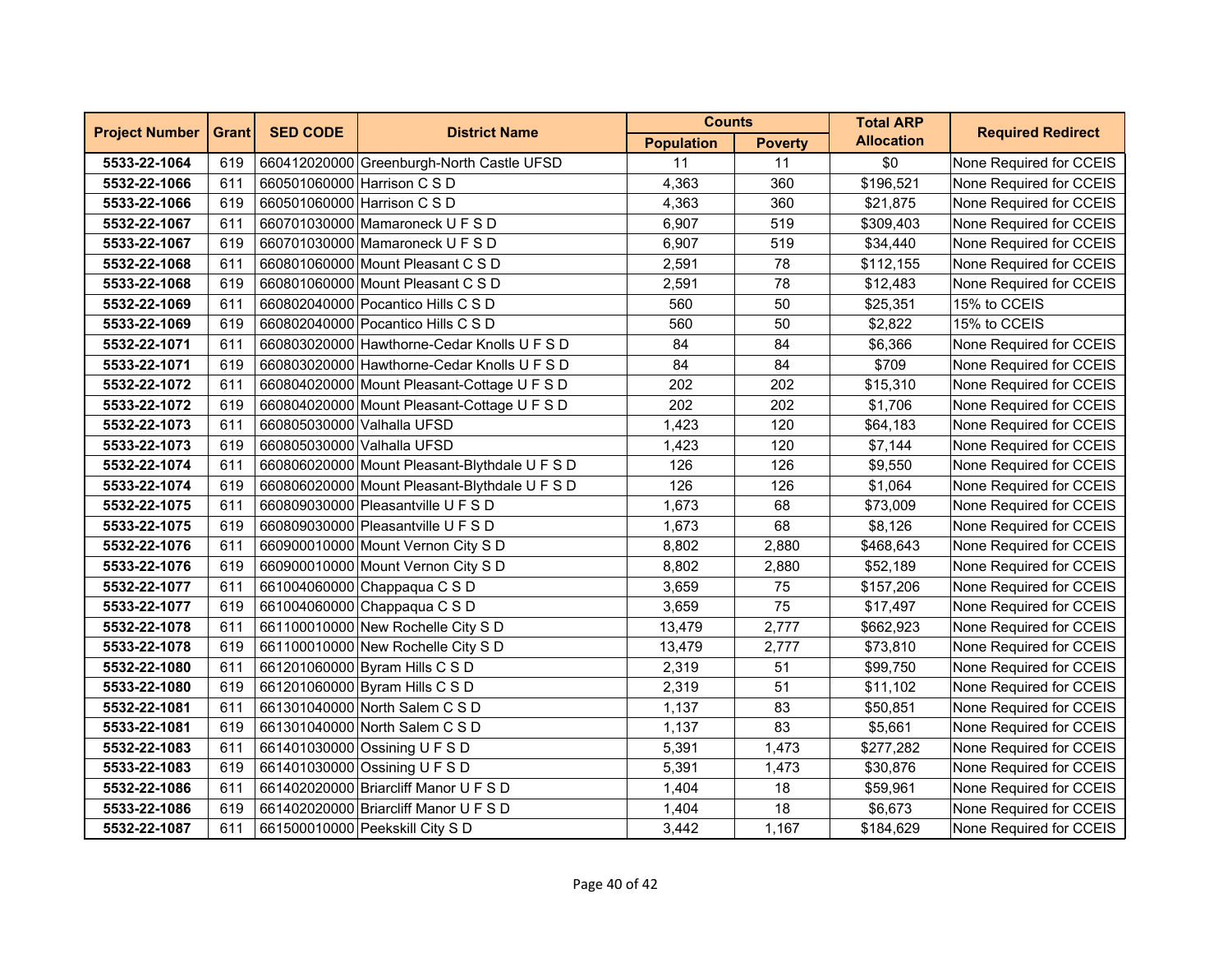| <b>Project Number</b> | <b>Grant</b> | <b>SED CODE</b>           | <b>District Name</b>                  | <b>Counts</b>     |                | <b>Total ARP</b>  | <b>Required Redirect</b> |
|-----------------------|--------------|---------------------------|---------------------------------------|-------------------|----------------|-------------------|--------------------------|
|                       |              |                           |                                       | <b>Population</b> | <b>Poverty</b> | <b>Allocation</b> |                          |
| 5533-22-1087          | 619          |                           | 661500010000 Peekskill City S D       | 3,442             | 1,167          | \$20,561          | None Required for CCEIS  |
| 5532-22-1089          | 611          |                           | 661601030000 Pelham U F S D           | 3,064             | 143            | \$134,330         | None Required for CCEIS  |
| 5533-22-1089          | 619          |                           | 661601030000 Pelham U F S D           | 3,064             | 143            | \$14,951          | None Required for CCEIS  |
| 5532-22-1090          | 611          | 661800010000 Rye City S D |                                       | 4,435             | 23             | \$188,271         | None Required for CCEIS  |
| 5533-22-1090          | 619          | 661800010000 Rye City S D |                                       | 4,435             | 23             | \$20,953          | None Required for CCEIS  |
| 5532-22-1091          | 611          |                           | 661901030000 Rye Neck U F S D         | 1,608             | 104            | \$71,467          | None Required for CCEIS  |
| 5533-22-1091          | 619          |                           | 661901030000 Rye Neck U F S D         | 1,608             | 104            | \$7,955           | None Required for CCEIS  |
| 5532-22-1093          | 611          |                           | 661904030000 Port Chester-Rye U F S D | 5,081             | 1,820          | \$275,805         | None Required for CCEIS  |
| 5533-22-1093          | 619          |                           | 661904030000 Port Chester-Rye U F S D | 5,081             | 1,820          | \$30,716          | None Required for CCEIS  |
| 5532-22-1096          | 611          |                           | 661905020000 Blind Brook-Rye U F S D  | 1,491             | 8              | \$63,304          | None Required for CCEIS  |
| 5533-22-1096          | 619          |                           | 661905020000 Blind Brook-Rye U F S D  | 1,491             | 8              | \$7,045           | None Required for CCEIS  |
| 5532-22-1097          | 611          |                           | 662001030000 Scarsdale U F S D        | 5,104             | 0              | \$215,784         | None Required for CCEIS  |
| 5533-22-1097          | 619          |                           | 662001030000 Scarsdale U F S D        | 5,104             | 0              | \$24,015          | None Required for CCEIS  |
| 5532-22-1099          | 611          | 662101060000 Somers C S D |                                       | 3,699             | 135            | \$160,908         | None Required for CCEIS  |
| 5533-22-1099          | 619          | 662101060000 Somers C S D |                                       | 3,699             | 135            | \$17,909          | None Required for CCEIS  |
| 5532-22-1101          | 611          |                           | 662200010000 White Plains City S D    | 9,912             | 1,985          | \$485,577         | None Required for CCEIS  |
| 5533-22-1101          | 619          |                           | 662200010000 White Plains City S D    | 9,912             | 1,985          | \$54,063          | None Required for CCEIS  |
| 5532-22-1107          | 611          |                           | 662300010000 Yonkers City S D         | 29,929            | 9,205          | \$1,573,808       | None Required for CCEIS  |
| 5533-22-1107          | 619          |                           | 662300010000 Yonkers City S D         | 29,929            | 9,205          | \$175,258         | None Required for CCEIS  |
| 5532-22-1113          | 611          |                           | 662401060000 Lakeland C S D           | 5,958             | 439            | \$266,601         | None Required for CCEIS  |
| 5533-22-1113          | 619          |                           | 662401060000 Lakeland C S D           | 5,958             | 439            | \$29,675          | None Required for CCEIS  |
| 5532-22-1114          | 611          |                           | 662402060000 Yorktown C S D           | 4,053             | 170            | \$177,047         | None Required for CCEIS  |
| 5533-22-1114          | 619          |                           | 662402060000 Yorktown C S D           | 4,053             | 170            | \$19,706          | None Required for CCEIS  |
| 5532-22-1116          | 611          | 670201060000 Attica C S D |                                       | 1,234             | 229            | \$59,844          | None Required for CCEIS  |
| 5533-22-1116          | 619          | 670201060000 Attica C S D |                                       | 1,234             | 229            | \$6,663           | None Required for CCEIS  |
| 5532-22-1117          | 611          |                           | 670401040000 Letchworth C S D         | 935               | 218            | \$46,835          | None Required for CCEIS  |
| 5533-22-1117          | 619          |                           | 670401040000 Letchworth C S D         | 935               | 218            | \$5,215           | None Required for CCEIS  |
| 5532-22-1118          | 611          |                           | 671002040000 Wyoming C S D            | 149               | 48             | \$7,908           | None Required for CCEIS  |
| 5533-22-1118          | 619          |                           | 671002040000 Wyoming C S D            | 149               | 48             | \$881             | None Required for CCEIS  |
| 5532-22-1119          | 611          | 671201060000 Perry C S D  |                                       | 973               | 193            | \$47,604          | None Required for CCEIS  |
| 5533-22-1119          | 619          | 671201060000 Perry C S D  |                                       | 973               | 193            | \$5,300           | None Required for CCEIS  |
| 5532-22-1120          | 611          | 671501040000 Warsaw C S D |                                       | 882               | 211            | \$44,360          | None Required for CCEIS  |
| 5533-22-1120          | 619          | 671501040000 Warsaw C S D |                                       | 882               | 211            | \$4,939           | None Required for CCEIS  |
| 5532-22-1121          | 611          |                           | 680601060000 Penn Yan C S D           | 1,763             | 395            | \$87,773          | None Required for CCEIS  |